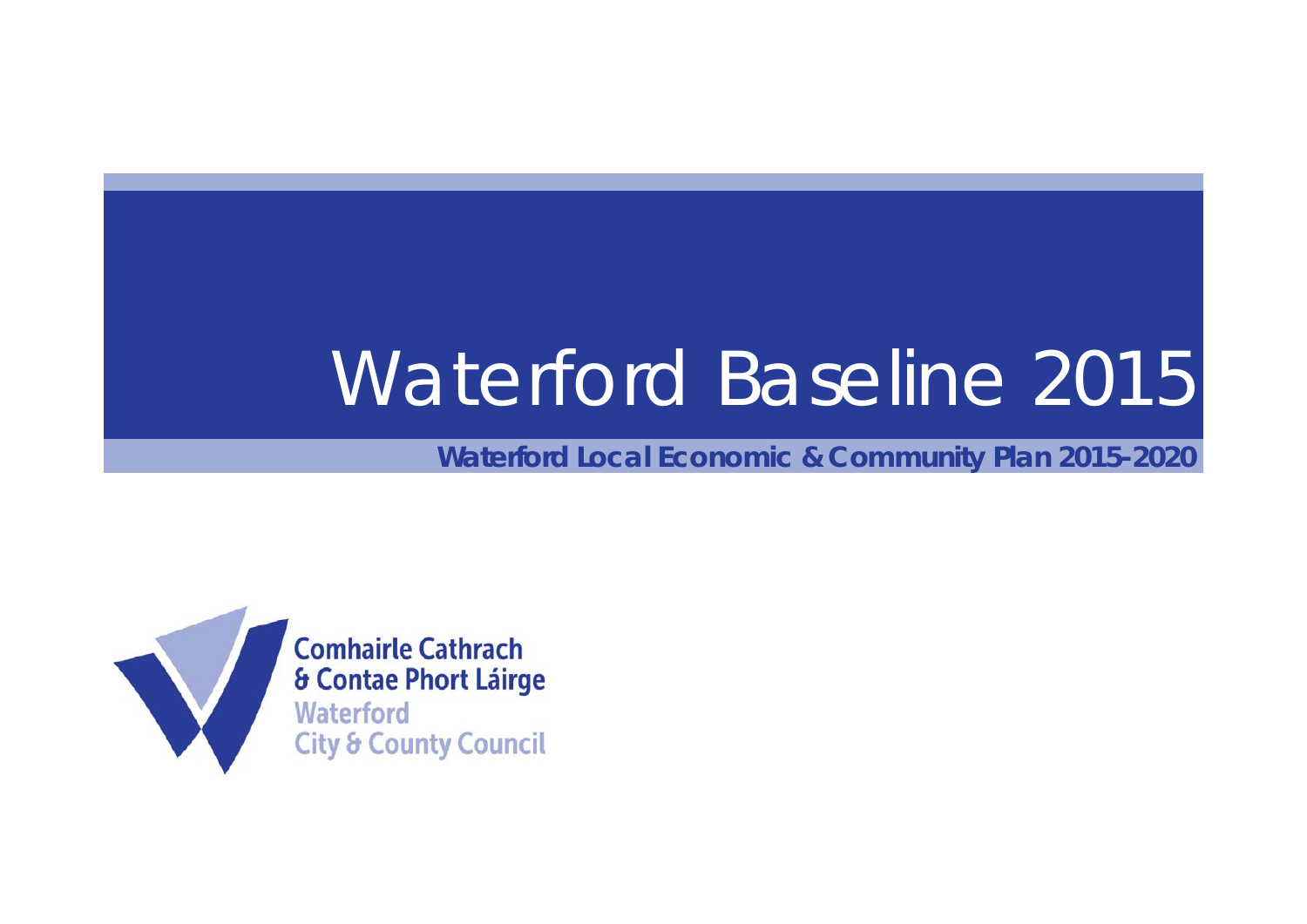Prepared by Economic Development Department, Waterford City & County Council, August 2015 While every effort has been taken to ensure the accuracy of this publication, no liability is accepted for any error or omissions. This report has been compiled using 2011 Census data, which can be viewed online at www.cso.ie unless an alternative data source is referenced. Additional data is available on **StatBank**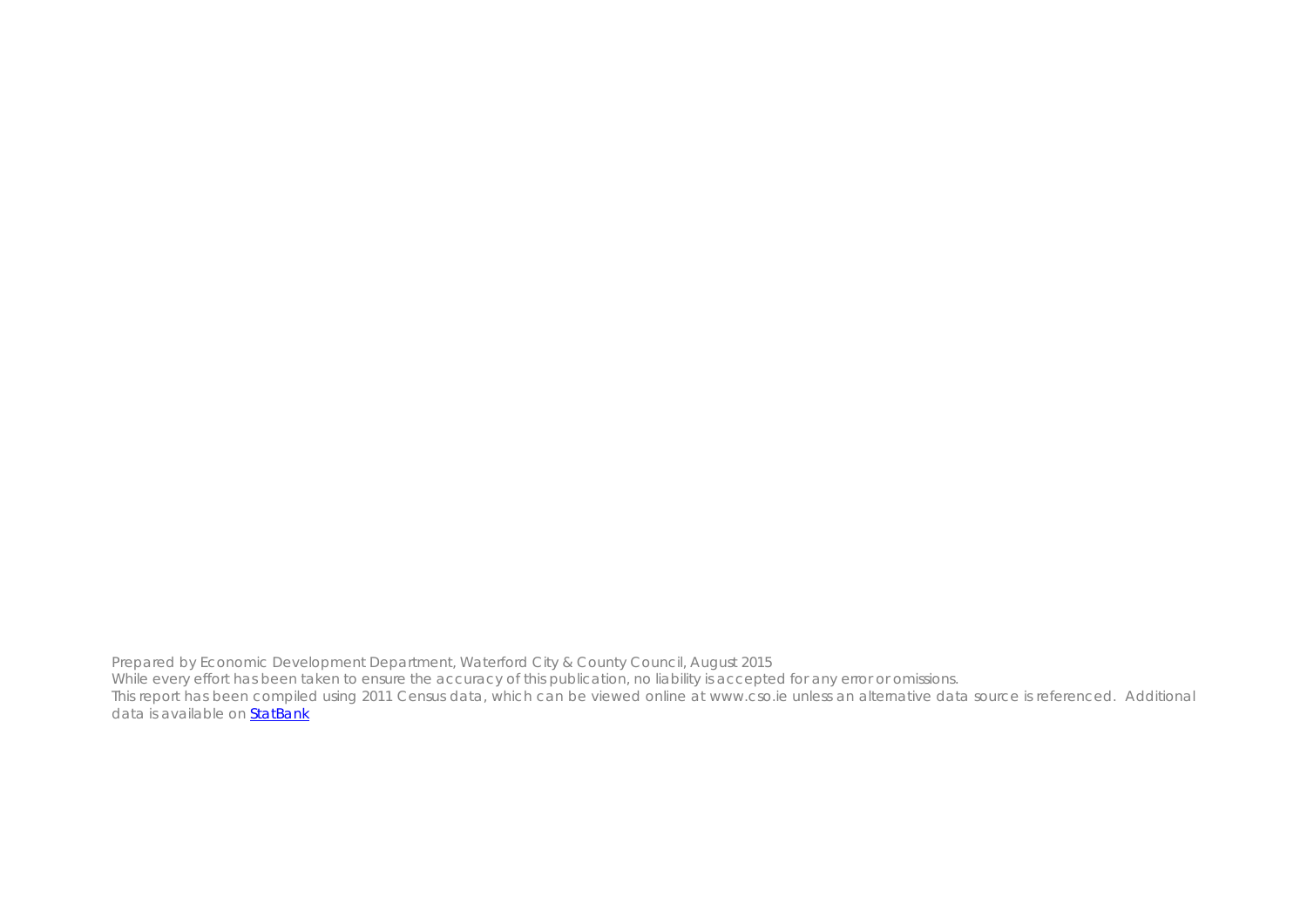#### **Waterford Baseline**

## Contents

| Introduction. 29 |  |
|------------------|--|
|                  |  |
|                  |  |
|                  |  |
|                  |  |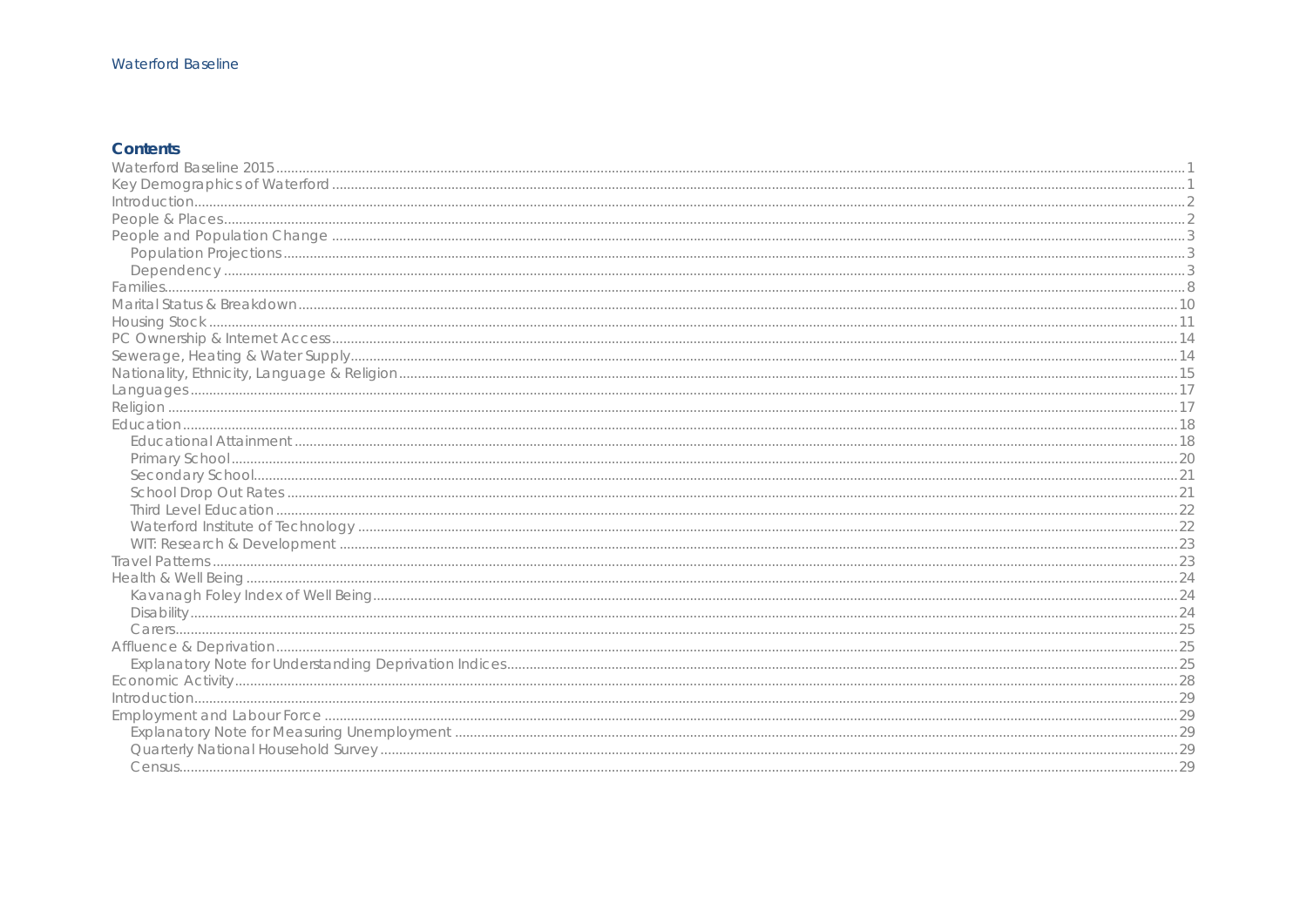#### Waterford Baseline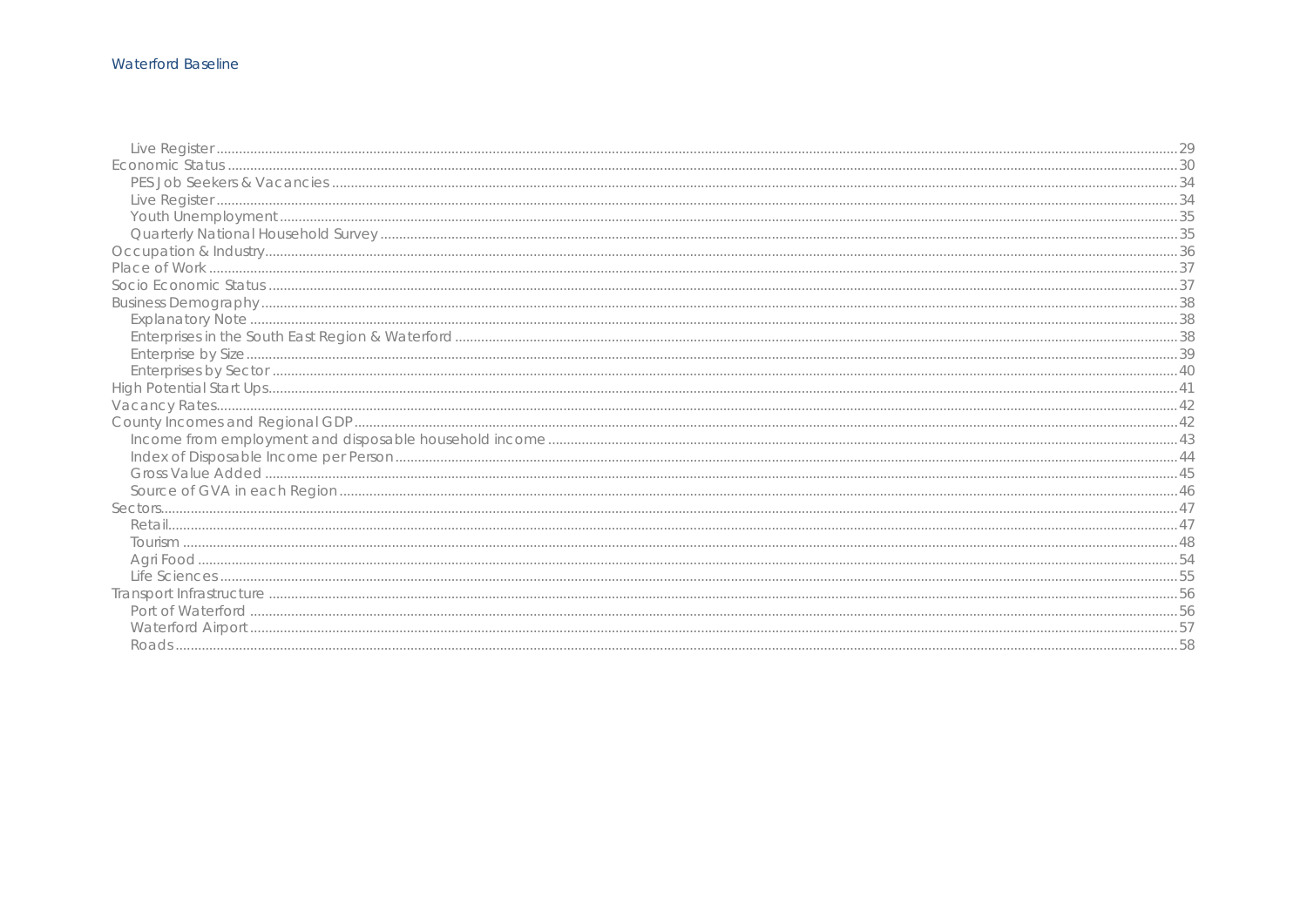#### **Key Demographics of Waterford**

#### **People & Places**

- **IF** In April 2011, Waterford had a population of 113,795, consisting of 56,464 males and 57,331 females.
- **The population of the Waterford Metropolitan Area as of Census 2011** was 65,928.
- **There is a high young dependency ratio 33% with 24,580 people** under the age of 14.
- **The old dependency ratio is 19.9%, with 14,779 persons aged 65 years** or older.
- **The average age in Waterford was 36.9 years.**
- **There were 8,644 pre-schoolers, 12,828 primary school children and** 8,806 secondary school age living in Waterford.
- The number of persons aged 18 years or over was 84,887.
- **There are 29,924 families in Waterford with 40,397 children.**
- There were 5,807 lone parents 5,026 lone mothers and 781 lone fathers.
- **The average number of children per family was 1.3.**
- Marital breakdown was at 10.4% compared to 9.7% nationally.
- **There are 42,335 private households in the area with high levels of** home ownership (69.8%).
- Private rented accommodation accounts for 14.7% of households.
- **11.1% of accommodation is rented from the local authority.**
- Non-Irish nationals made up 10.2% of Waterford's population: UK (3.0%); Poland (2.0%); Other EU (2.2%); Rest of World (2.8%).
- 9,888 speak a foreign language.
- Of those that speak foreign languages at home, the majority (78.3%) speak English very well or well.
- 18.6% have a third level qualification or higher, compared to an average of 24.6% for the State.
- **16.2% have no formal or only primary level education.**
- **There are 9,873 individuals aged 15+ still at school.**
- The school dropout rate was 11.3% compared to 9.4% nationally.
- **The majority (60.1%) considered their health as very good.**
- 15,635 reported having a disability which represents 13.7% of Waterford's population.
- There were a total of 4,823 carers in 2011.
- The Pobal HP Index classifies Waterford City and Waterford County as 'Marginally below Average' on the Relative Index Score.

#### **Economy**

- **There was a labour force participation rate of 60%, with 53,514 in the** labour force.
- г 35,701 were not in the labour force.
- × The unemployment rate based on the Principal Economic Status (PES) basis was 21.6% compared to 19.0% for the State.
- **The Metropolitan District has the highest unemployment rate at 23.5%.**
- ò. There are seven unemployment black spots in Waterford City.
- $\blacksquare$  Live register figures for July 2015 were 11,960 which are down 9.4% on the same month in 2014.
- In  $Q2$  2015 the unemployment rate for the South East was 12.8% compared to 9.9% for the State.
- **The day time working population of Waterford (resident and non**resident) was 36,178.
- 41,942 workers were enumerated in Waterford and 12,196 of these worked outside of Waterford.
- In 2012, there were 4,041 active enterprises in Waterford.
- **IF** In Waterford 90.1% of all enterprises were micro enterprises accounting for 23% of employees. There were 15 companies with 150+ employees which account for 32% (7,193) of all employees in Waterford.
- г The dominant sectors are Wholesale & Retail and Construction.
- г In Q4 2014, Waterford had a commercial vacancy rate of 13.4% compared to 12.8% for the State.
- In 2012, disposable income for Waterford was €18,610 which is 93.5% of the State's figure of €19,468.
- GVA per person for the South East was €23,588 or 68.8% or the State figure of €34,308.
- **19.9% of the State's GVA from agriculture is earned in the South East.**
- ۳ 65% of GVA in the South East is earned from Market and Non Market Services.
- In 2013, there were 225,000 overseas visitors to Waterford with a spend of €49m.
- In 2012, the estimated aggregate retail sales for Waterford were €393m for comparison and €287m for comparison shopping.
- г The average farm size is 44.7ha which is the largest in Ireland.
- ۳ Agriculture employs 3,585 farmers and 667 workers.
- **The Port of Waterford deals with almost 3% of national tonnage.**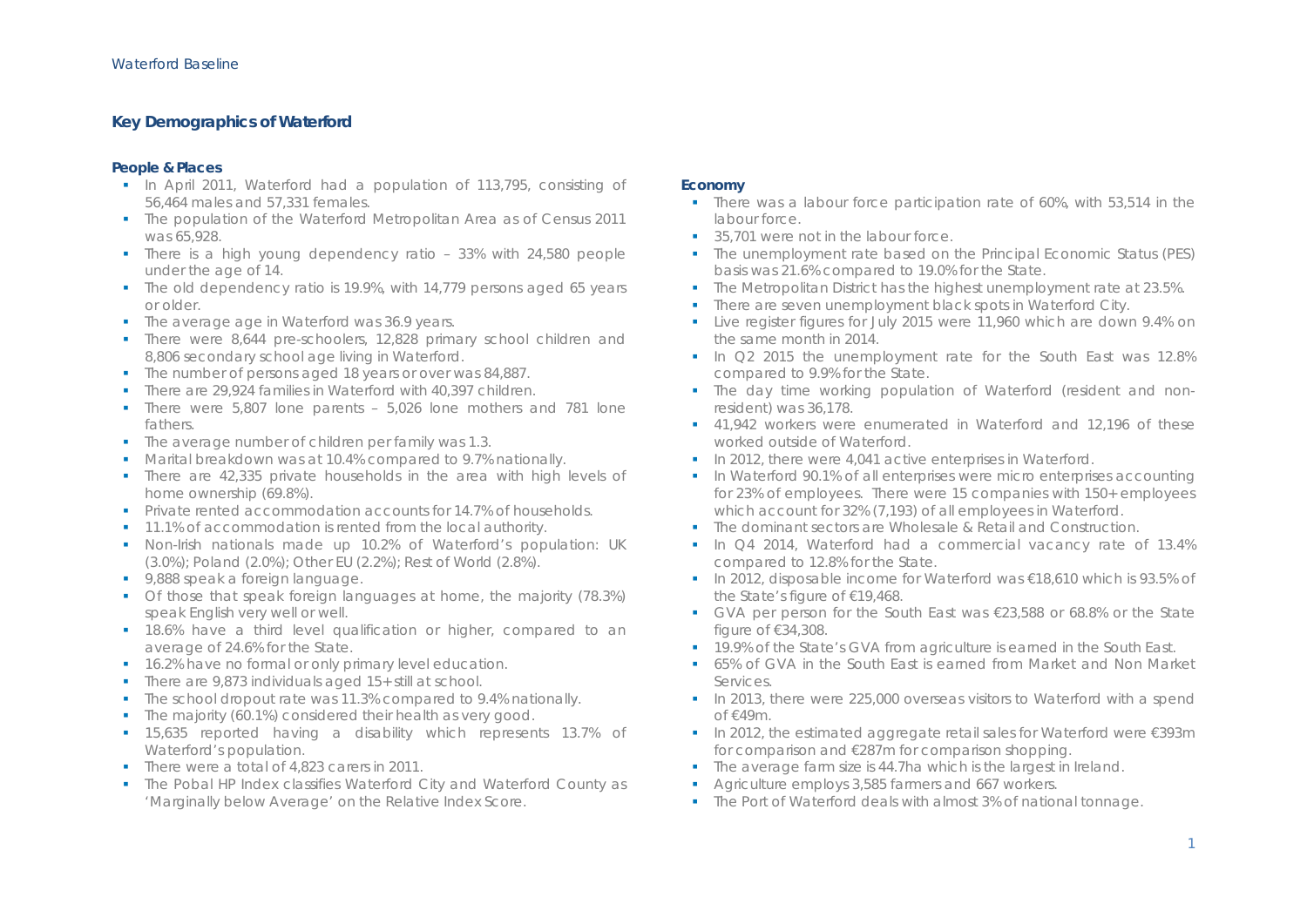#### Waterford Baseline

#### **Introduction**

This socio economic profile has been prepared as part of the process of preparing a Local Economic & Community Plan (LECP) for Waterford and to provide an evidence base to underpin the objectives and actions outlined in the LECP. Where relevant and available, data will be provided at Municipal District level, Waterford, the South East and for the State. For electoral purposes Waterford is divided into three Municipal Districts (MD) which are illustrated in the map on below: Waterford Metropolitan Area, Comeragh and Dungarvan-Lismore.

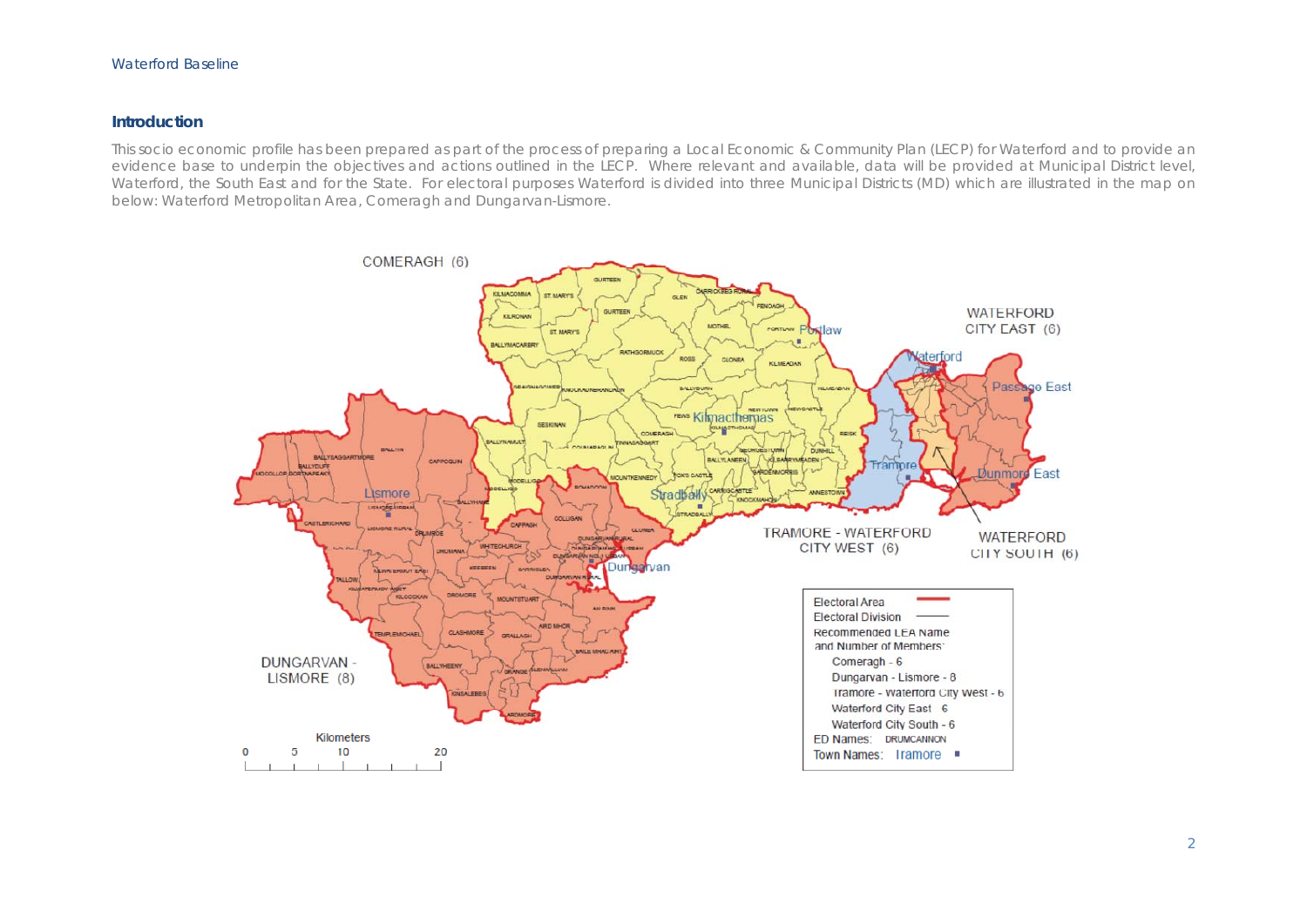People & Places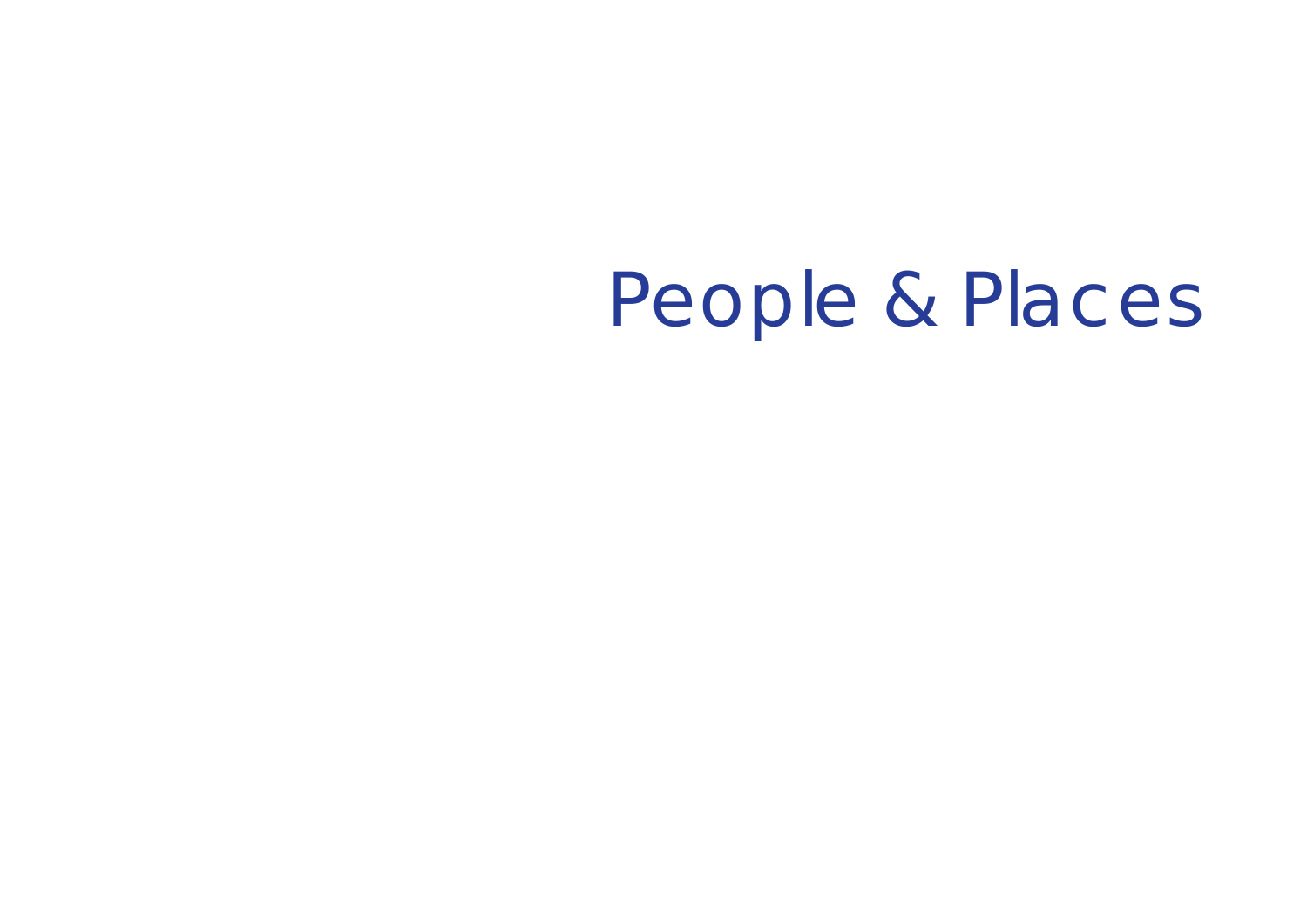#### **People and Population Change**

Waterford covers a land area of 1,835.57km<sup>2</sup>. At 62 persons per km<sup>2</sup>, the population density in Waterford equated to 92.5% of the State average. The population of Waterford in 2011 was 113,795. The population of Waterford increased 5.4% (5,834) on the previous census with the majority of the increase happening in Waterford County (4,850). Dungarvan Town experienced a 2.3% increase and Tramore's population increased by 5.8%.

| 1. Population of Waterford and Metropolitan Districts 2011 |         |  |  |
|------------------------------------------------------------|---------|--|--|
| Waterford Metropolitan District                            | 65,928  |  |  |
| Dungarvan Lismore                                          | 28,490  |  |  |
| Comeragh                                                   | 19,377  |  |  |
|                                                            |         |  |  |
| <b>Waterford City</b>                                      | 46,732  |  |  |
| Dungarvan                                                  | 7,991   |  |  |
| <b>Tramore Town</b>                                        | 9,722   |  |  |
| Waterford                                                  | 113,795 |  |  |
| South East                                                 | 497.578 |  |  |



#### **Population Projections**

Population targets have been set for the South East region by the Department of Environment, Heritage and Local Government. Within the region, population targets are set for each local authority area and for the main urban centres to provide a guide for population growth in the region.

| 2. Population Targets for Waterford and South East 2016 & 2022 |                |                              |           |                         |            |
|----------------------------------------------------------------|----------------|------------------------------|-----------|-------------------------|------------|
|                                                                | Waterford City | Waterford City &<br>Environs | Dungarvan | <b>Waterford County</b> | South East |
| 2016                                                           | 51,000         | 56,500                       | 11.600    | 73,223                  | 542,200    |
| 2022                                                           | 55,000         | 62,500                       | 13,400    | 79.495                  | 580,500    |

Source: Regional Planning Guidelines for the South East 2010-2022

#### **Dependency**

Dependency1 ratios give a useful indication of the age structure of the population and are a valuable tool for identifying population change and age dependency trends for the provision of future services and the planning of future economic and infrastructure needs. Dependency is also an important

<sup>1</sup> Dependency is expressed as a percentage of the total population aged between 15 to 64 years. Dependency ratios give a crude indication of the population and are not entirely precise as variations occur over time in the number of young persons staying on longer in full time education and in the number of persons over 65 continuing to work. The relative proportions of persons aged 15-64 who are inside and outside of the labour force may also vary over time.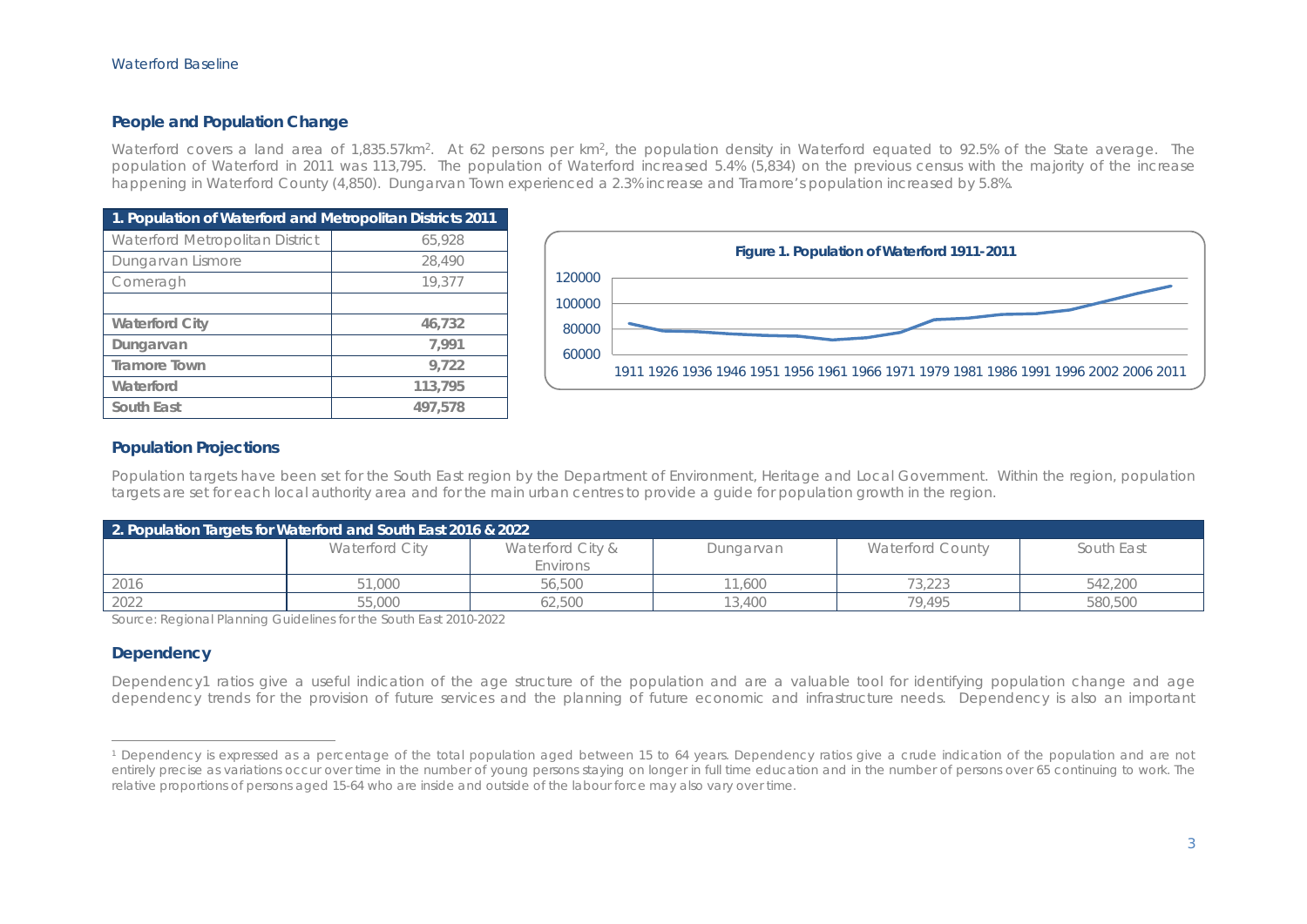#### Waterford Baseline

determinant of sustainable economies is the ability to retain a healthy working age cohort and to attract inward migration of those of a working age therefore, an increase in the core working age cohorts is a positive indicator of economic performance and cab be identified in relative age dependency rates.

Dependents are defined for statistical purposes as people outside the normal working age of 15-64. Overall, Waterford has a high young dependency ratio (children under 14 years) of 33% with 24,580 people aged 14 years or younger. Comeragh Municipal District has the highest young dependency ratio at 36.3%. In numeric terms, Waterford Metropolitan District has the highest number in this age cohort with 13,839 aged 14 years or younger. A relatively high young dependency ratio indicates a naturally expanding population, which is generally positive for the long term economic potential of an area. A high young dependency ratio also has implications in terms of demand for childcare, healthcare and educational services in particular.

The old dependency ratio for Waterford is 19.9% and there is a large cohort of older people living in Waterford (14,779 aged 65+) with varying old dependency ratios across the Municipal Districts. Waterford Metropolitan District has the lowest old dependency ratio at 19.3% and Dungarvan has the highest at 21.2%. High levels of old dependency signals areas with relatively greater demands for accessible health services and locally based home care provisions in particular.

| 3. Dependency Ratios for Municipal Districts, Waterford, South East and State 2011 |                         |                    |                      |                    |                               |
|------------------------------------------------------------------------------------|-------------------------|--------------------|----------------------|--------------------|-------------------------------|
| Electoral Area                                                                     | <b>Young Dependency</b> | Population aged 14 | Old Dependency Ratio | Population aged 65 | <b>Total Dependency Ratio</b> |
|                                                                                    | Ratio                   | years or younger   |                      | years or over      |                               |
| Metropolitan District                                                              | 31.7%                   | 13,839             | 19.3%                | 8,443              | 51.0%                         |
| Dungarvan Lismore                                                                  | 33.9%                   | 6,230              | 21.2%                | 3,889              | 55.1%                         |
| Comeragh                                                                           | 36.3%                   | 4.511              | 19.7%                | 2.447              | 56.0%                         |
|                                                                                    |                         |                    |                      |                    |                               |
| Waterford                                                                          | 33.0%                   | 24,580             | 19.9%                | 14.779             | 52.9%                         |
| South East                                                                         | 33.8%                   | 109,878            | 19.3%                | 62.821             | 53.1%                         |
| State                                                                              | 31.9%                   |                    | 17.4%                |                    | 49.3%                         |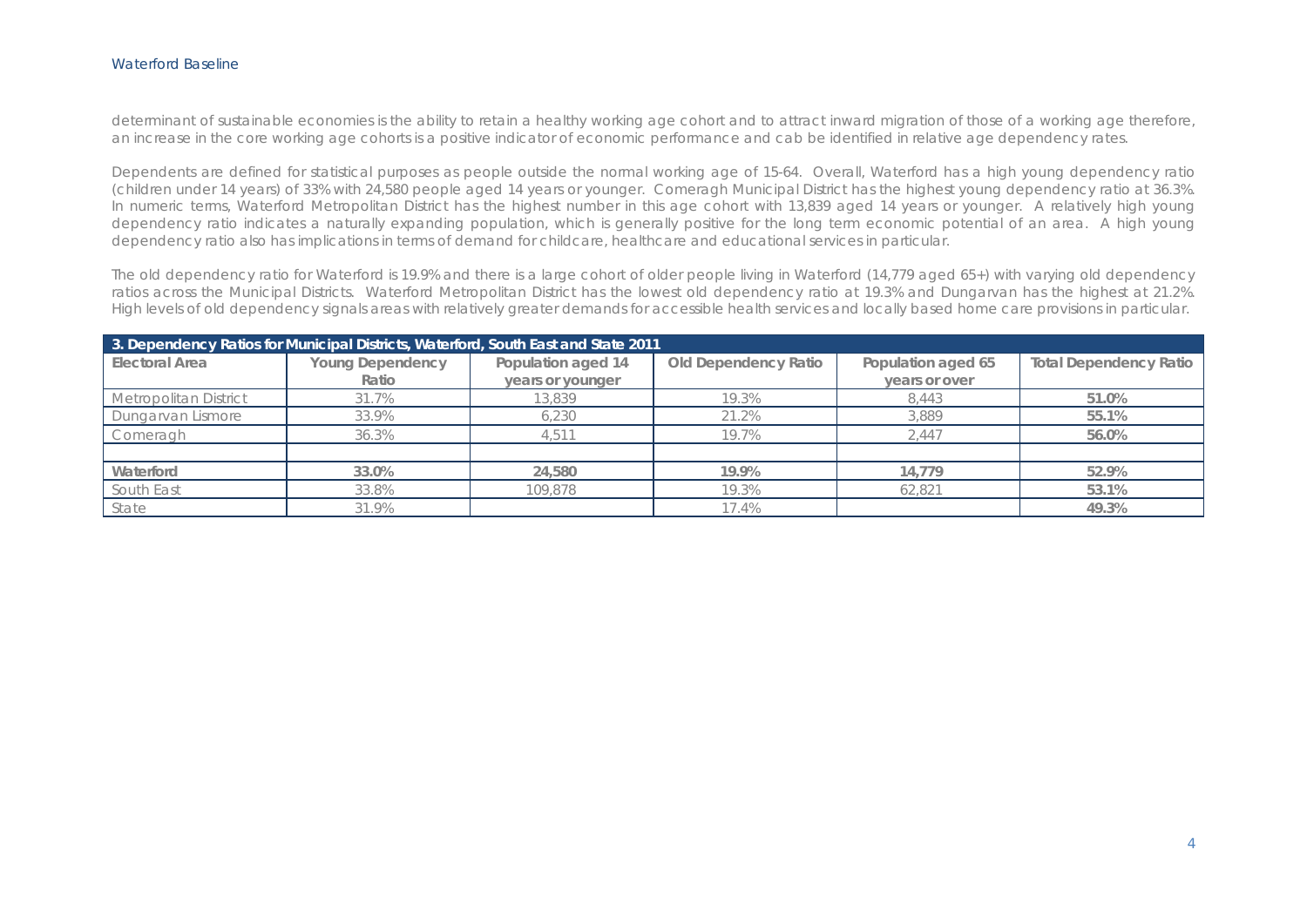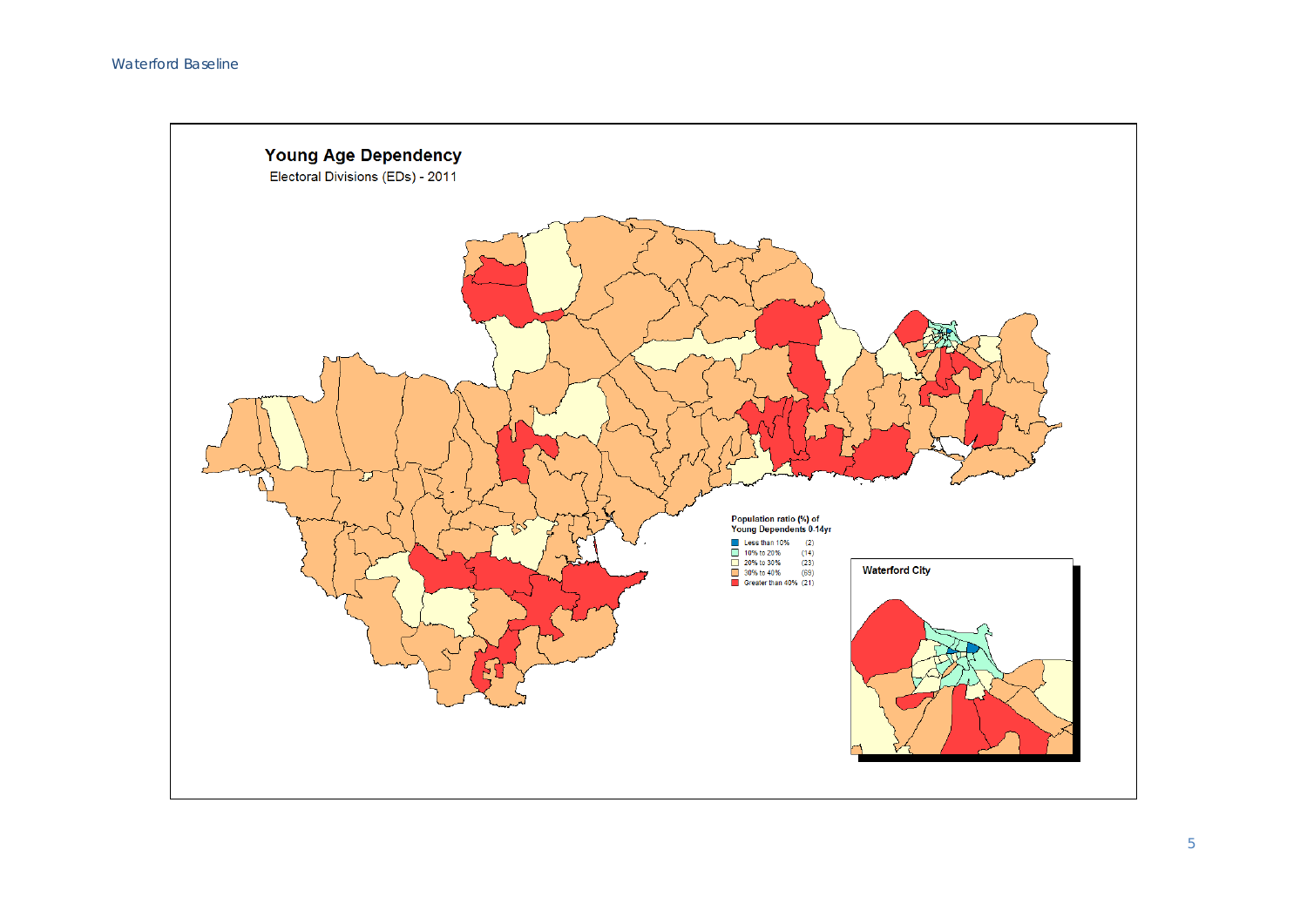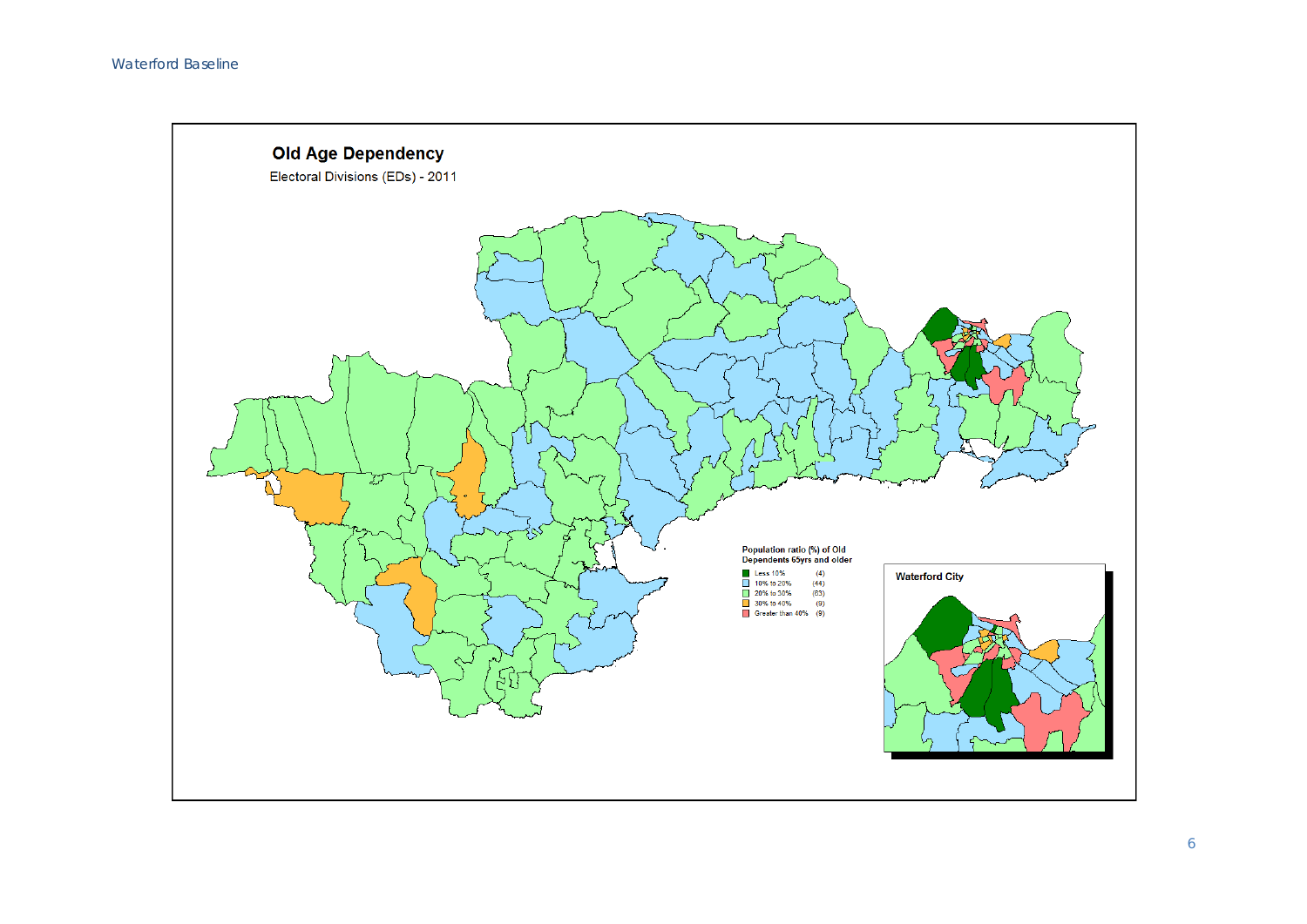The average age nationally in 2011 was 36.1 years and both Waterford City at 36.7 and Waterford County at 37.1 were just slightly above the national average. In Waterford County there was a slight difference in the average area in towns (36.4) versus the rural areas (37.4). The average across Waterford was 36.9 years. Life expectancy at birth was 78.3 for males and 82.7 for females (Source: Irish Life Tables 2010-2012).

Figure 2 shows that in 2011 there were 8,644 pre-school children aged 0-4. The primary school population (aged 5-12) stood at 12,828 in 2011. The secondary school age group (13-18) had a total population of 8,806.

There was a small drop off in births from a high of 1,954 in 2008. In 2014, there were 1,635 births in Waterford, a decrease of 72 on the previous year (Figure 3).





Source: Vital Statistics 2015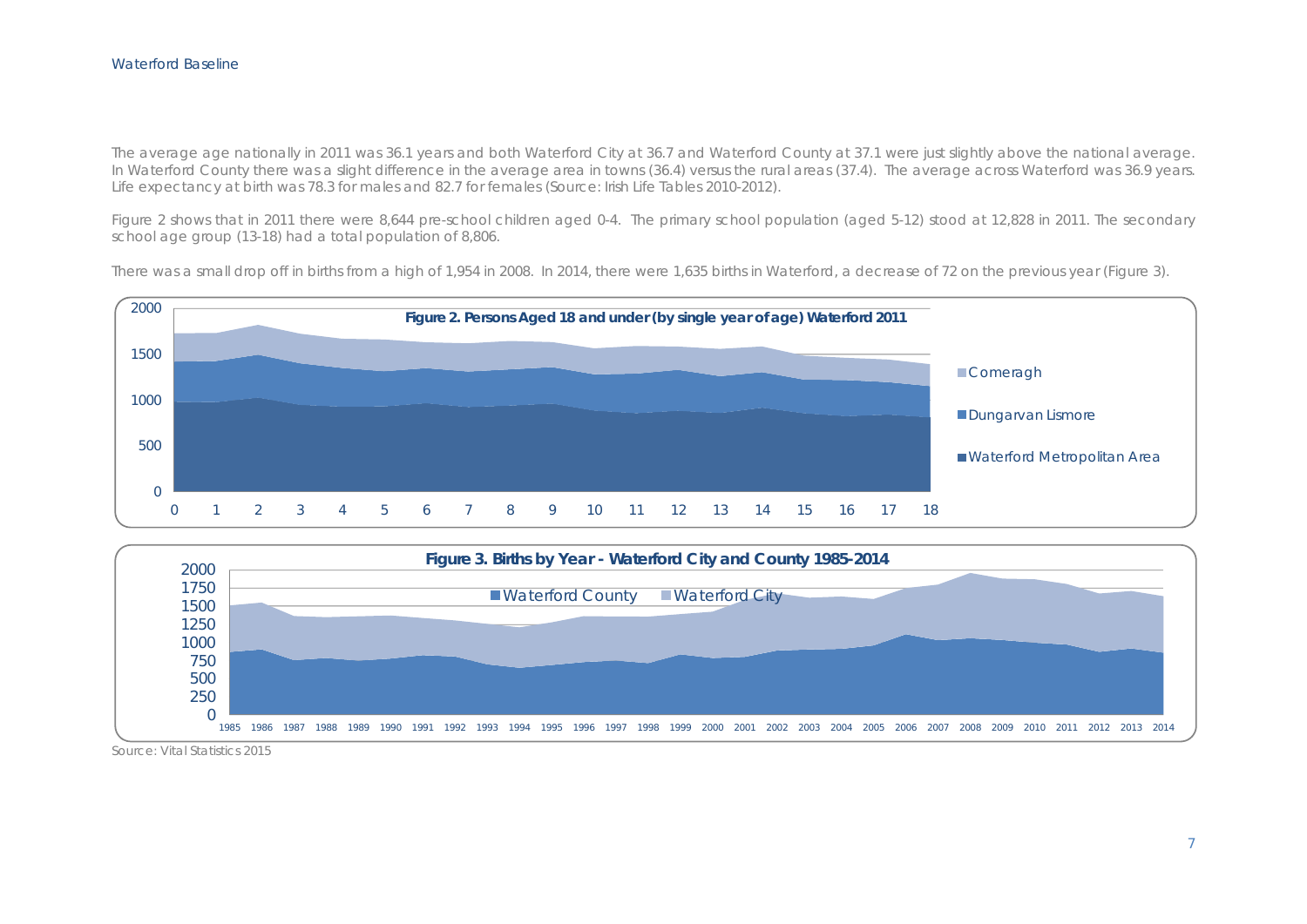#### **Families**

Tables 4, 5, 6, 7 and 8 provide an insight into the composition of families for Waterford. There are 29,924 families<sup>2</sup> within the area with a total of 40,397 children. 12,228 families were made up of 2 persons, representing 40.9% of all families in Waterford.

| 4. Families, family members and children in families by size of family 2011 |             |             |                   |           |                   |        |
|-----------------------------------------------------------------------------|-------------|-------------|-------------------|-----------|-------------------|--------|
|                                                                             | 2 Persons i | 3 Persons - | Persons           | 5 Persons | 6 or more Persons | Total  |
| No of Families                                                              | 2.228       | 6.966       | 6.35 <sup>1</sup> | 3.044     | .335              | 29.924 |
| No of persons in families                                                   | 24,456      | 20,898      | 25,404            | 15,220    | 8,460             | 94.438 |
| No of children in families                                                  | 3,362       | 8.568       | 13,288            | 9.311     | 5,868             | 40,397 |

Table 5 highlights that there are 8,866 families without children. Of the families with children, one child is the most common (8,726) representing 29.2% of all families. Families with two children closely followed with 24.6%. The average number of children per family was 1.3 compared to 1.4 nationally.

| 5. Family Units with children by size and age of children 2011           |                       |                            |                         |                            |  |
|--------------------------------------------------------------------------|-----------------------|----------------------------|-------------------------|----------------------------|--|
|                                                                          | All children under 15 | All children 15            | Children both under and | Total                      |  |
|                                                                          |                       | or over                    | over 15                 |                            |  |
| Families without children                                                | $\bigcap$             | $\bigcirc$                 | $\bigcirc$              | 8.866                      |  |
| Families with 1 child                                                    | 3,997                 | 4,729                      | $\bigcirc$              | 8,726                      |  |
| Families with 2 children                                                 | 3,912                 | 2.258                      | .197                    | 7,367                      |  |
| Families with 3 children                                                 | .686                  | 596                        | 1.169                   | 3,451                      |  |
| Families with 4 children                                                 | 444                   | 132                        | 559                     | 1.135                      |  |
| Families with 5 or more children                                         | 85                    | 40                         | 254                     | 379                        |  |
| 6. Family units with children by type of family and age of children 2011 |                       |                            |                         |                            |  |
|                                                                          | Couples with children | Lone mothers with children |                         | Lone fathers with children |  |
| No of families                                                           |                       |                            |                         |                            |  |
| All children under 15                                                    | 7.575                 |                            | 2.375                   | 174                        |  |
| All children over 15                                                     | 5.166                 |                            | 2,033                   |                            |  |
| Children under and over 15                                               | 2,510                 |                            | 618                     |                            |  |
| Total no of family units                                                 | 15,251                |                            | 5,026                   |                            |  |
|                                                                          |                       |                            |                         |                            |  |
| No of children                                                           |                       |                            |                         |                            |  |
| All children under 15                                                    | 15,129                |                            | 3,693                   | 274                        |  |
| All children over 15                                                     | 8,221                 |                            | 2,797                   | 750                        |  |
| Children under and over 15                                               | 7,594                 |                            | 1,789                   | 150                        |  |

<sup>&</sup>lt;sup>2</sup> A family is defined as a couple with one or more children, a couple without children or a lone parent with one or more children.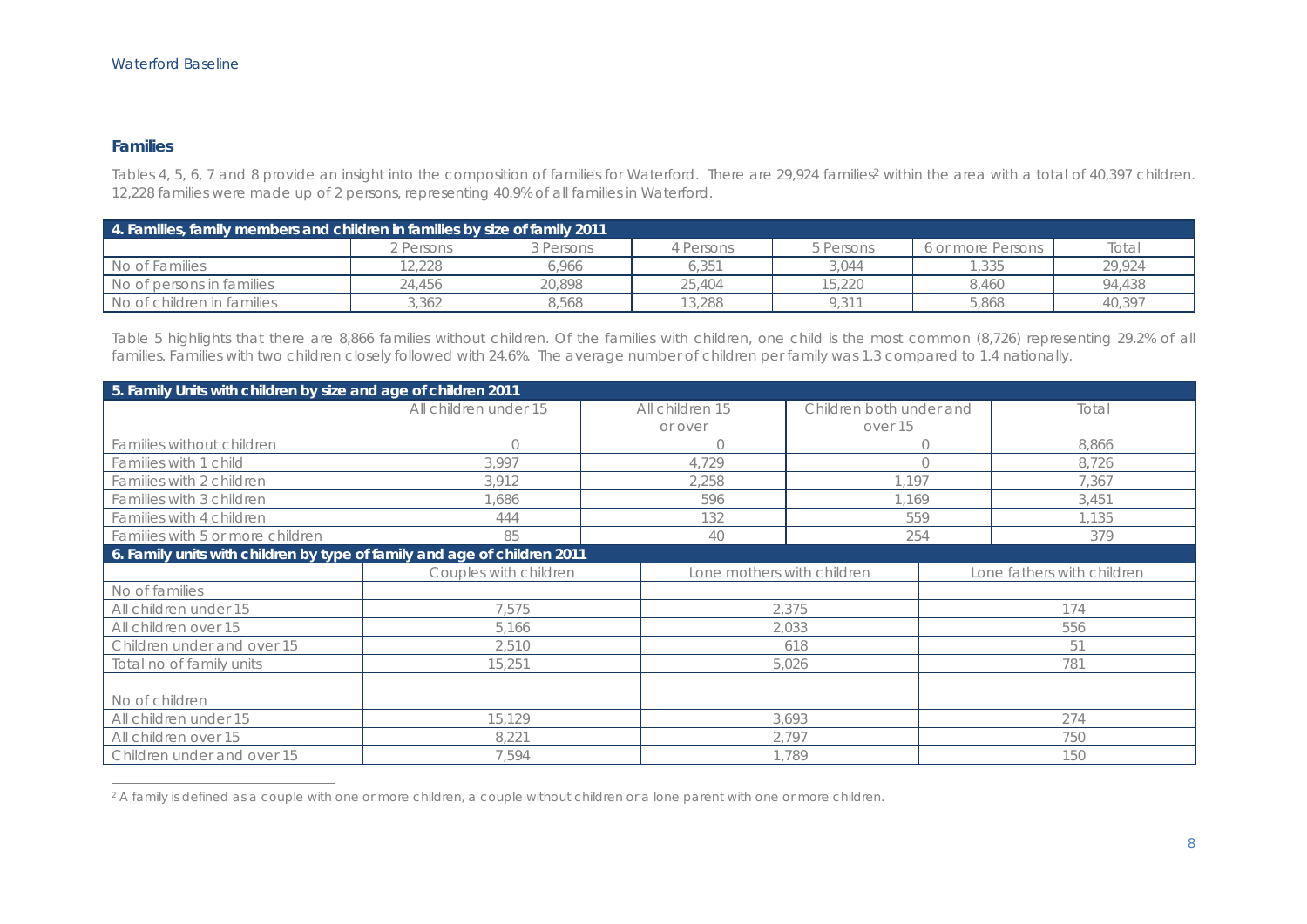| 7. Families by Family Cycle 2011 |                |                      |  |
|----------------------------------|----------------|----------------------|--|
|                                  | No of families | No of family members |  |
| Pre family                       | 2,698          | 5,396                |  |
| <b>Empty Nest</b>                | 3.466          | 6,932                |  |
| Retired                          | 2,702          | 5,404                |  |
| Pre School                       | 3,294          | 10,275               |  |
| Early School                     | 3.435          | 13,016               |  |
| Pre-Adolescent                   | 3,395          | 13,504               |  |
| Adolescent                       | 3.689          | 14,762               |  |
| Adult                            | 7,245          | 25,149               |  |
| Waterford                        | 29.924         | 94.438               |  |

The number of lone parent families stood at 5,807 of which 5,026 were lone mothers and 781 were lone fathers. According to the CSO Survey on Income & Living Conditions (2013), those living in households with one adult and one or more children had the highest deprivation rate in 2013 at 63.2%.

The majority of families (24.2%) comprise of adults. Pre School and Early School children were present in a total of 6,729 of 29,924 families (22.5%) while Pre-Adolescent and Adolescent children were present in 7,084 families (23.7%).

There were 42,335 private households in Waterford of which 10,604 were single person households. Of the 29,924 families in the area, 8,866 were couples with no children.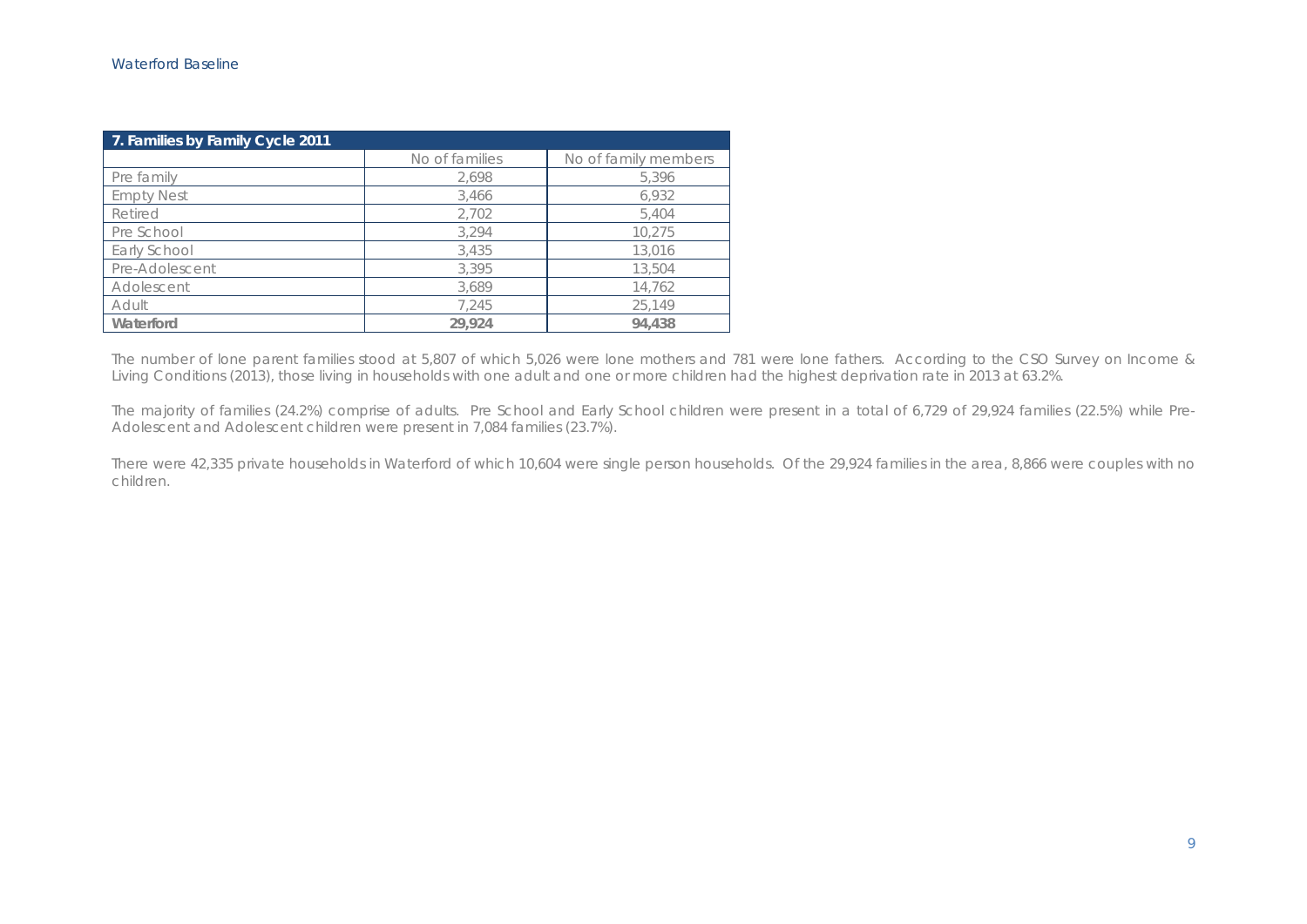| 8. Families by Household Type 2011  |                   |         |
|-------------------------------------|-------------------|---------|
|                                     | <b>Households</b> | Persons |
| One Person                          | 10,604            | 10,604  |
| Husband and Wife                    | 6,494             | 12,988  |
| <b>Cohabiting Couple</b>            | 1,716             | 3,432   |
| Husband, wife and children          | 12,904            | 52,533  |
| Cohabiting couple and children      | 1,510             | 5.706   |
| <b>Father and Children</b>          | 682               | 1.722   |
| Mother and Children                 | 4,303             | 11.541  |
| Couple and others                   | 469               | 1.524   |
| Couple, children and others         | 642               | 3,280   |
| Father, children and others         | 62                | 218     |
| Mother, children and others         | 373               | 1,366   |
| Two or more Family Units            | 381               | 2,010   |
| Non-family households and relations | 940               | 2.112   |
| Two or more non related persons     | 1.255             | 3.225   |
| Waterford                           | 42,335            | 112,261 |

#### **Marital Status & Breakdown**



Nationally the level of marital breakdown is at 9.7%. Limerick City has the highest rate of marital breakdown in the country at 13.5%. Waterford has a rate of 10.4% which is slightly higher than the national rate. Of the 89,215 persons aged 15 years and over, 35,925 were single, 42,588 were married, 3,216 were separated, 2,323 were divorced and 5,163 were widowed.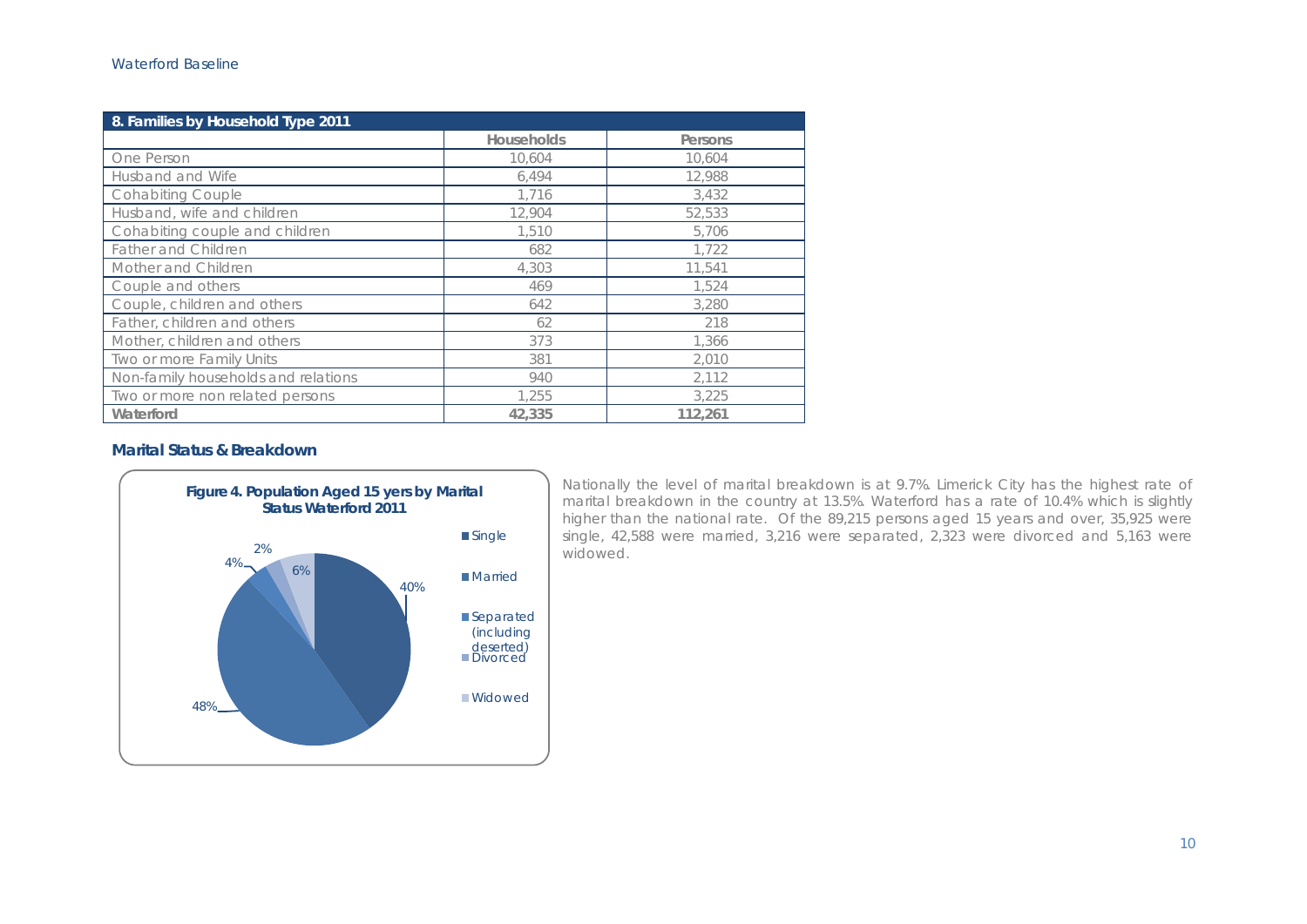#### **Housing Stock**

Tables numbered 9, 10, 11 and 12 analyse housing stock on the basis of household size, type of accommodation, the year the house was built and the type of occupancy. There were 42,335 private households in Waterford. A two person household<sup>3</sup> is the most common in the area, accounting for 29.7% of all households, followed by one person households with 25% (10,604). The average number of persons per household was 2.7 which is in line with the national figure of 2.7. The city had a slightly lower occupancy at 2.5 compared to Waterford County at 2.8.

| 9. Private Household by Size 2011 |                   |         |
|-----------------------------------|-------------------|---------|
|                                   | <b>Households</b> | Persons |
| person                            | 10,604            | 10,604  |
| 2 person                          | 12,587            | 25,174  |
| 3 person                          | 7,397             | 22,191  |
| 4 person                          | 6,726             | 26,904  |
| 5 person                          | 3,377             | 16,885  |
| 6 person                          | 1,211             | 7,266   |
| person                            | 305               | 2,135   |
| 8 or more persons                 | 128               | 1,102   |
| Waterford                         | 42,335            | 112,261 |

92.0% of households lived in a House/Bungalow while a further 5.9% lived in flats, apartments or bedsits.

Waterford has a relatively modern housing stock with 16,932 households (40%) built in the previous 20 years (1991 or later). Dungarvan Lismore has the highest level of older housing stock accounting for 31.1% of households built before 1946.

| 10. Private Households by Type of Accommodation 2011 |                   |         |  |
|------------------------------------------------------|-------------------|---------|--|
|                                                      | <b>Households</b> | Persons |  |
| House/Bungalow                                       | 38,960            | 106,085 |  |
| Flat/Apartment                                       | 2.513             | 4,108   |  |
| Bed-Sit                                              | 65                | 145     |  |
| Caravan/Mobile Home                                  | 96                | 227     |  |
| Not Stated                                           | 701               | 1.696   |  |
| Waterford                                            | 42,335            | 112.261 |  |

<sup>&</sup>lt;sup>3</sup> A private household is defined as either one person living alone or a group of people living at the same address with common housekeeping arrangements. A household can contain one or more families.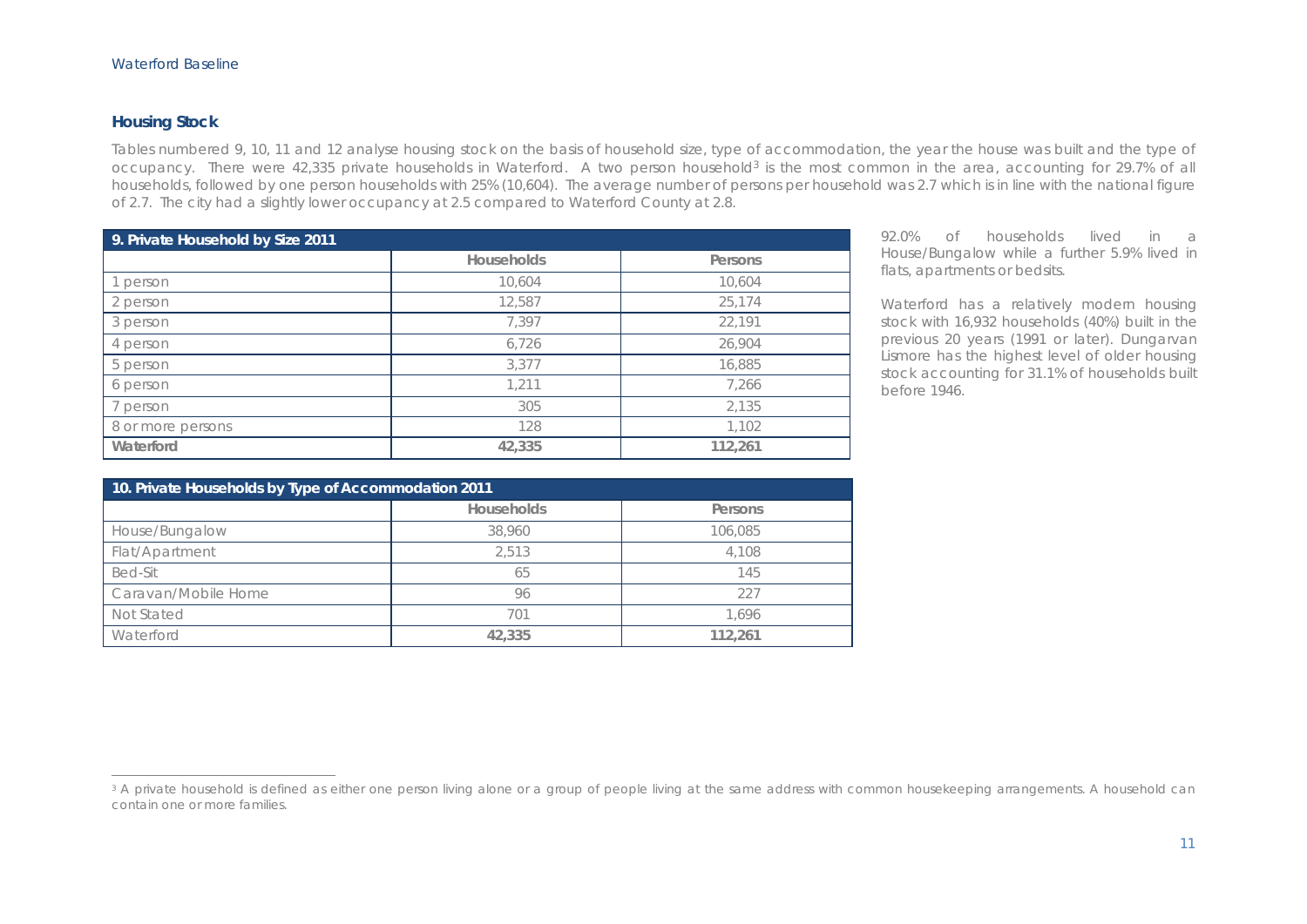| 11. Permanent Private Households by Year Built 2011 |                   |         |  |
|-----------------------------------------------------|-------------------|---------|--|
|                                                     | <b>Households</b> | Persons |  |
| Pre 1919                                            | 4,697             | 10,289  |  |
| 1919 - 1945                                         | 2,700             | 5.957   |  |
| 1946 - 1960                                         | 2,795             | 6,355   |  |
| 1961-1970                                           | 2,794             | 6.576   |  |
| 1971 - 1980                                         | 5.493             | 14,287  |  |
| 1981 - 1990                                         | 4,843             | 13,863  |  |
| 1991 - 2000                                         | 6,316             | 19,209  |  |
| $2001 - 2005$                                       | 6.756             | 19,897  |  |
| 2006 or later                                       | 3,860             | 10,749  |  |
| Not Stated                                          | 1,985             | 4,852   |  |

Figure 5 shows that house completions in Waterford peaked in 2007 at 3,633. 2014 saw a small increase of 21 on the previous year with a total of 232 completions (based on the number of new dwellings connected by ESB networks).



Source: DECLG 2015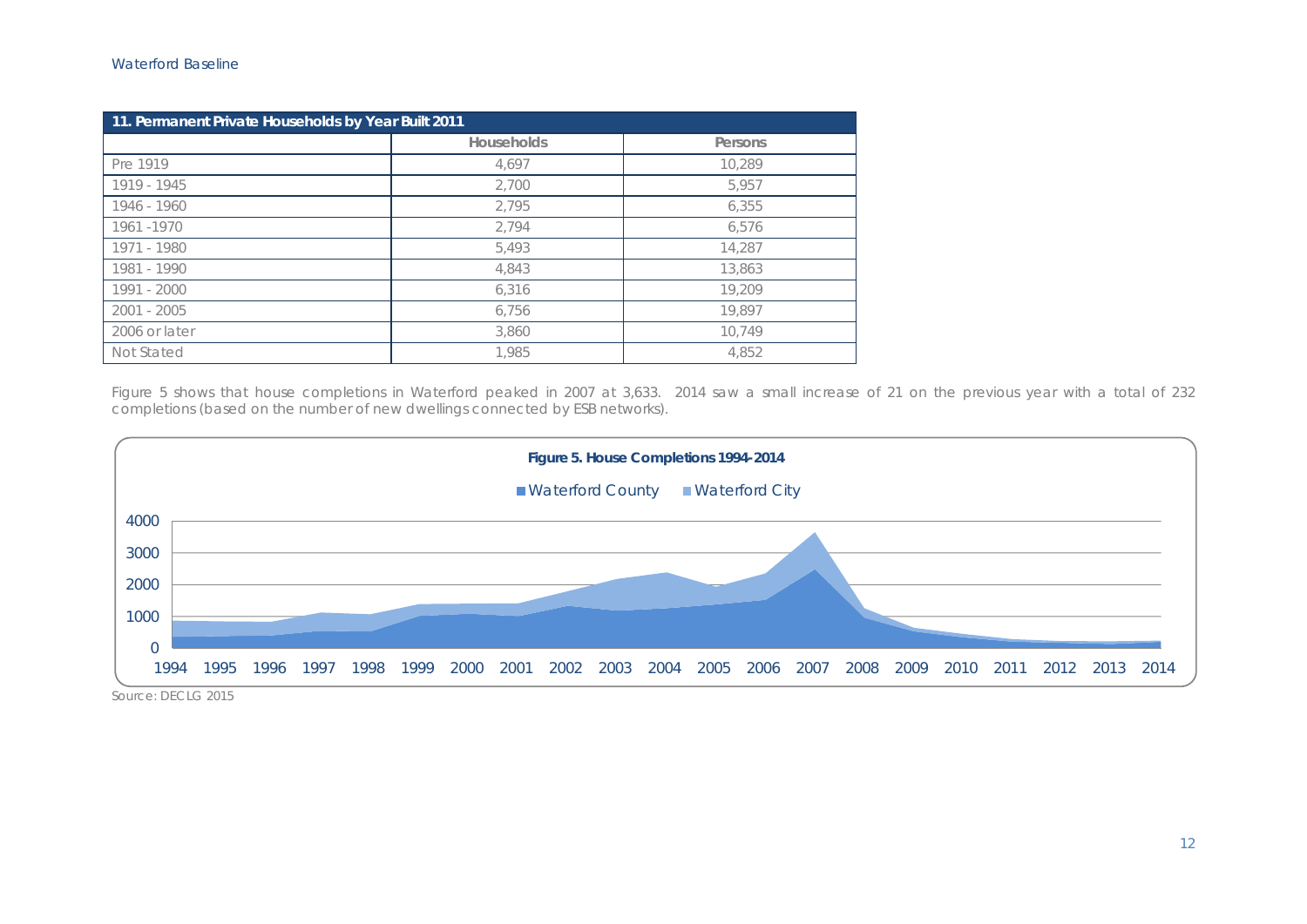| 12. Permanent Private Households by Type of Occupancy and Municipal District 2011 |                                       |                                  |                                    |                                   |                                  |                          |            |        |
|-----------------------------------------------------------------------------------|---------------------------------------|----------------------------------|------------------------------------|-----------------------------------|----------------------------------|--------------------------|------------|--------|
|                                                                                   | Owner<br>occupied<br>with<br>mortgage | Owner<br>occupied no<br>mortgage | Rented from<br>private<br>landlord | Rented from<br>local<br>authority | Rented from<br>voluntary<br>body | Occupied<br>free of rent | Not Stated | Total  |
| Waterford Metropolitan                                                            | 8.245                                 | 7,822                            | 4,464                              | 3,368                             | 527                              | 250                      | 396        | 25,072 |
| Dungarvan Lismore                                                                 | 3,401                                 | 4.256                            | 1,333                              | 985                               | 69                               | 217                      | 154        | 10.415 |
| Comeragh                                                                          | 2.773                                 | 2.969                            | 400                                | 337                               | 35                               | 159                      | 79         | 6,752  |
|                                                                                   |                                       |                                  |                                    |                                   |                                  |                          |            |        |
| Waterford                                                                         | 14,419                                | 15.047                           | 6.197                              | 4.690                             | 631                              | 626                      | 629        | 42,239 |
| Waterford %                                                                       | 34.1%                                 | 35.6%                            | 14.7%                              | 11.1%                             | 1.5%                             | 1.5%                     | 1.5%       |        |
| South East %                                                                      | 34.5%                                 | 38.0%                            | 14.4%                              | 8.9%                              | $1.1\%$                          | 1.7%                     | 1.3%       |        |
| State %                                                                           | 26.7%                                 | 27.5%                            | 18.5%                              | 7.8%                              | $0.9\%$                          | 1.5%                     | 1.5%       |        |

There is a high level of home ownership in Waterford, with a total of 29,466 homes (69.8%) owner occupied. Figure 6 shows the average asking price for a house in Waterford City compared to the other urban areas. In Q2 2015, the average asking price in Waterford City was €118,234 compared to €172,167 in Waterford County. Average house prices in Waterford are lower than the other major urban areas.



Private rented accommodation accounted for 14.7% of households while 11.1% of accommodation was rented from the Local Authority. Waterford City East had the highest level of private rented accommodation (19.5%), while Comeragh had the lowest (5.9%). Waterford City South had high levels of Local Authority Rented households at 21.2% with a further 4.0% rented from a voluntary body.

Department of Environment, Community & Local Government figures show that as of 31<sup>st</sup> December 2013 there were 4,096 local authority rented dwellings in Waterford City (2,974) and County (1,122).

The distribution of houses rented from local authorities and voluntary bodies as a percentage of all private households is an indicator of low income families at risk of poverty and social exclusion.

Figures from DAFT.ie for Q1 2015 show an average monthly rent in Waterford City of €634 and Waterford County of €584 which compares to a national average of €960. Average rent in Waterford City is lower than the other major urban areas.

Source Daft.ie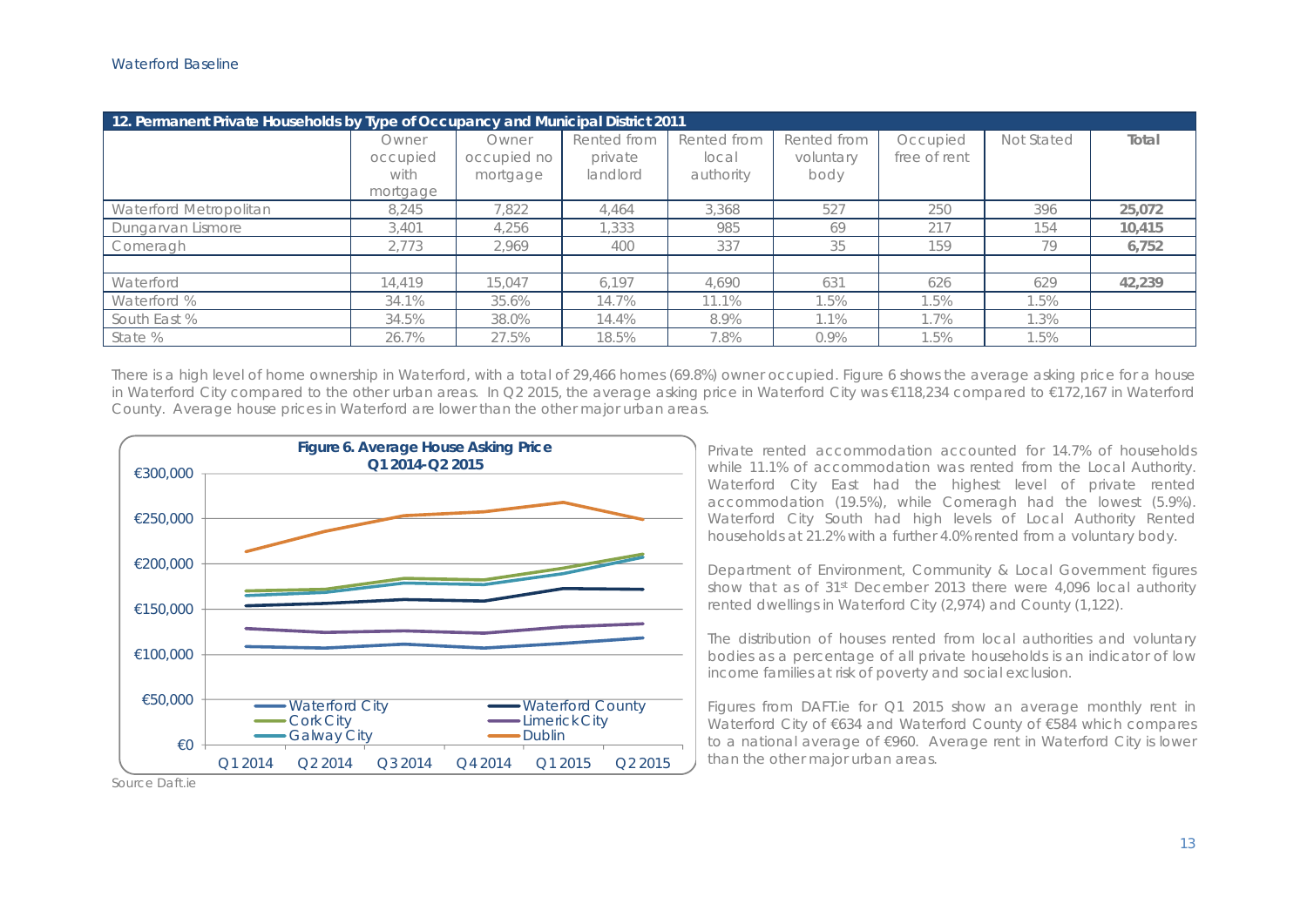#### **PC Ownership & Internet Access**

High speed broadband is a key enabler for a connected society. Broadband services are essential to our future competitiveness and will be a driving force in job creation. Broadband usage in Waterford is now at 62.8% compared with 63.8% nationally. 66.4% of city households had broadband compared to 60.1% in Waterford County. 27.3% of all respondents had no internet connection. Ownership of a computer is an important indicator as it demonstrates the potential that households have to access and utilise the internet. In Census 2011, of those that replied 30,170 (71.4%) do own a PC which is lower than the national level of ownership at 74.3%.

#### **Sewerage, Heating & Water Supply**



74.6% of households got their water supply from public mains, with a further 14.8% coming from another private source. 68.6% of households disposed of their waste using a public sewerage scheme. Of the remaining homes, 24.7% used an individual septic tank. A question on central heating was asked for the first time in 2011 and almost half (47.3%) responded that they use oil. A further 30.1% used natural gas.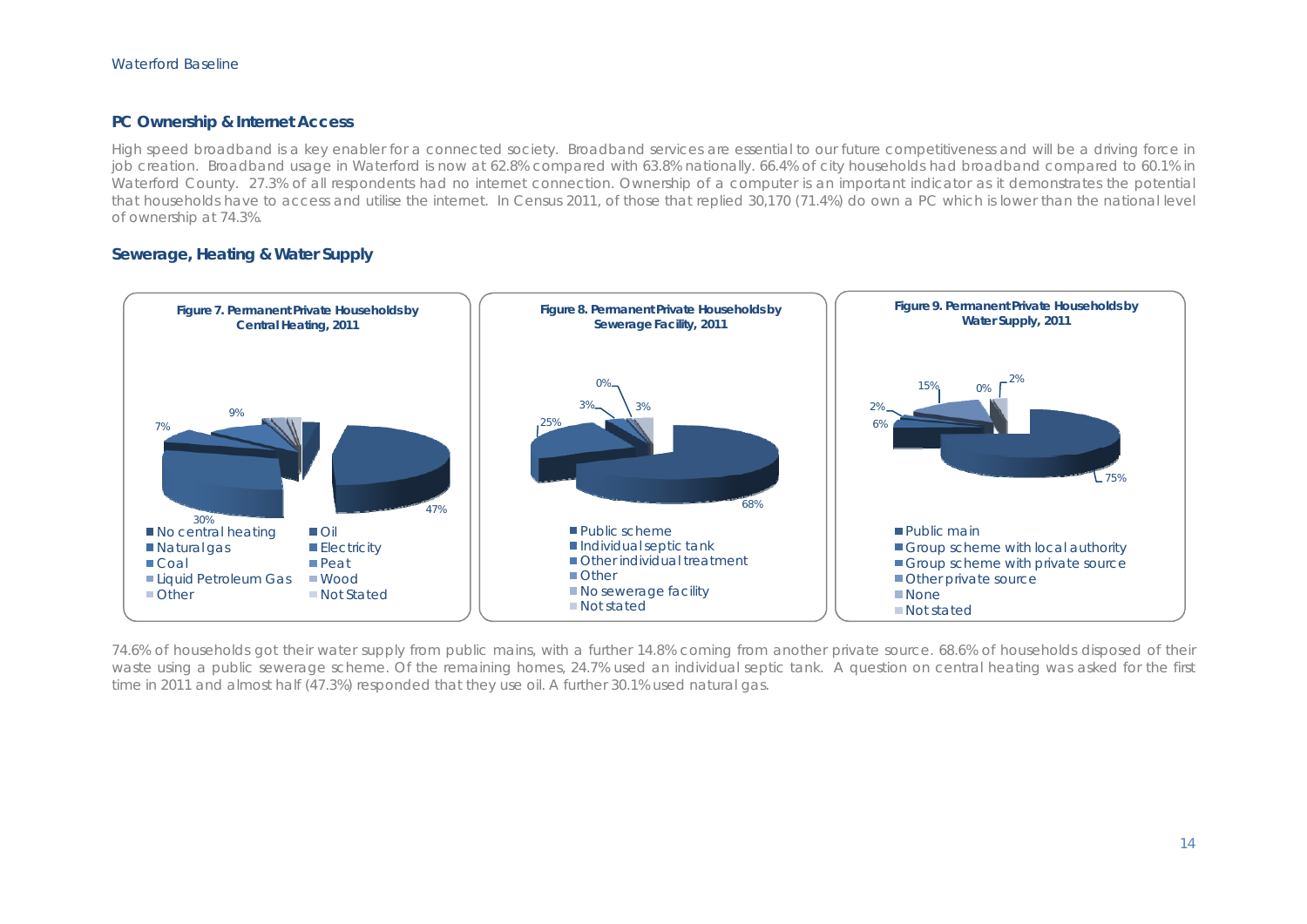## **Nationality, Ethnicity, Language & Religion**

| 13. Usually Resident Population by Place of Birth 2011 |         |         |        |             |               |            |         |  |  |
|--------------------------------------------------------|---------|---------|--------|-------------|---------------|------------|---------|--|--|
| Location                                               | Ireland | UK      | Poland | Other EU 27 | Rest of World | Not Stated | Total   |  |  |
| Waterford Metropolitan                                 | 54,916  | 3.743   | .349   | .824        | 3,367         |            | 65,199  |  |  |
| Dungarvan Lismore                                      | 24,189  | 2,140   | 688    | 585         | 579           |            | 28,181  |  |  |
| Comeragh                                               | 17.528  | .259    | 69     | 161         | 267           |            | 19,284  |  |  |
|                                                        |         |         |        |             |               |            |         |  |  |
| Waterford                                              | 96.633  | 7,142   | 2.106  | 2.570       | 4,213         |            | 112,664 |  |  |
| Waterford %                                            | 85.8%   | 6.3%    | 1.9%   | 2.3%        | 3.7%          |            |         |  |  |
| South East %                                           | 86.4%   | 6.1%    | 2.5%   | 2.3%        | 2.6%          |            |         |  |  |
| State %                                                | 83.0%   | $6.4\%$ | 2.5%   | 3.3%        | 4.7%          |            |         |  |  |

Place of birth provides a strong indicator of longer term migration. The number of Waterford residents who were born outside of Ireland stood at 6,031 or 14.2% of the population. Of those born outside of Ireland 6.3% were from the UK, 1.9% from Poland, 2.3% from Other EU 27 and 3.7% Rest of World.

Non-Irish nationals living in the area accounted for 10.2% of the total population compared to the national average of 12.0%. 13.0% of Waterford City's population were non-nationals, compared to 8.3% in Waterford County. UK nationals (3,605 persons) were the largest group followed by Polish (2,251).

| 14. Usually Resident Population by Nationality 2011 |         |       |        |             |               |            |         |  |  |
|-----------------------------------------------------|---------|-------|--------|-------------|---------------|------------|---------|--|--|
| Location                                            | Ireland | UΚ    | Poland | Other EU 27 | Rest of World | Not Stated | Total   |  |  |
| Waterford Metropolitan                              | 56,685  | .449  | .816   | 2,714       | 881           | ,654       | 65,199  |  |  |
| Dungarvan Lismore                                   | 25,066  | .275  | 728    | 553         | 330           | 229        | 28,181  |  |  |
| Comeragh                                            | 18,138  | 676   |        | 151         | 132           | 113        | 19,284  |  |  |
|                                                     |         |       |        |             |               |            |         |  |  |
| Waterford                                           | 99.889  | 3,605 | 2.251  | 2.520       | 3.176         | 1.223      | 112.664 |  |  |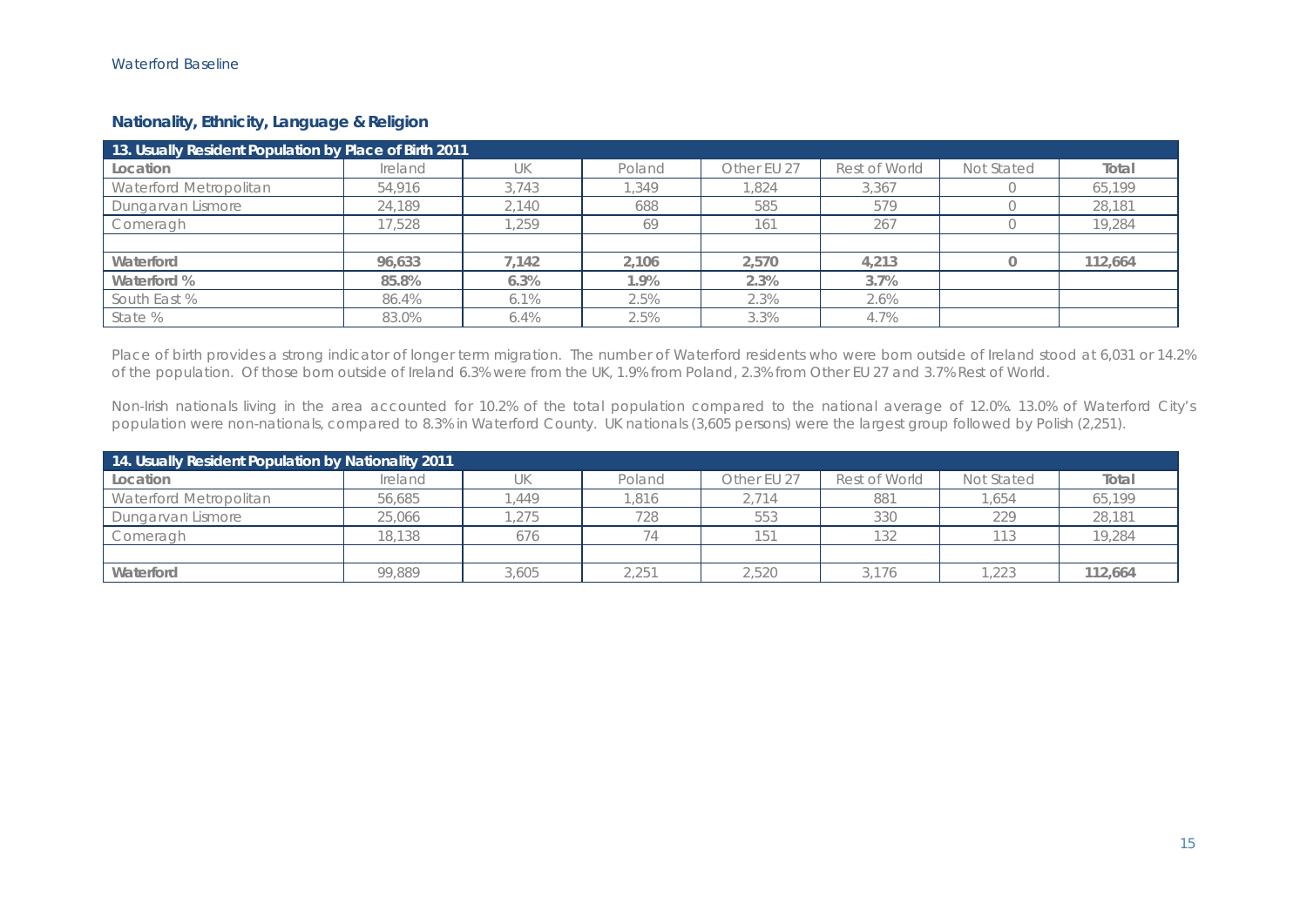

The White Irish population accounted for 87.1% of the population in the area. 1.4% did not state their ethnicity. The remaining 11.5% was made up of Other White (7.9%), Black or Black Irish (1.3%), Asian or Asian Irish (1.2%), Other (0.7%) and White Irish Traveller (0.4%).

The Annual Count of Traveller Families produced by the DECLG in 2013 shows that there were 169 Traveller families living in Waterford. 72% of these resided in accommodation provided by local authority or local authority assistance.



Usual residence one year ago provides information on inward migration in the year leading up to the Census. 94% of the usually resident population aged 1+ were still living at the same address as they were one year earlier. 3.8% had moved from elsewhere in Waterford in the last 12 months. 1.4% moved from elsewhere in Ireland while a further 0.8% moved from outside Ireland.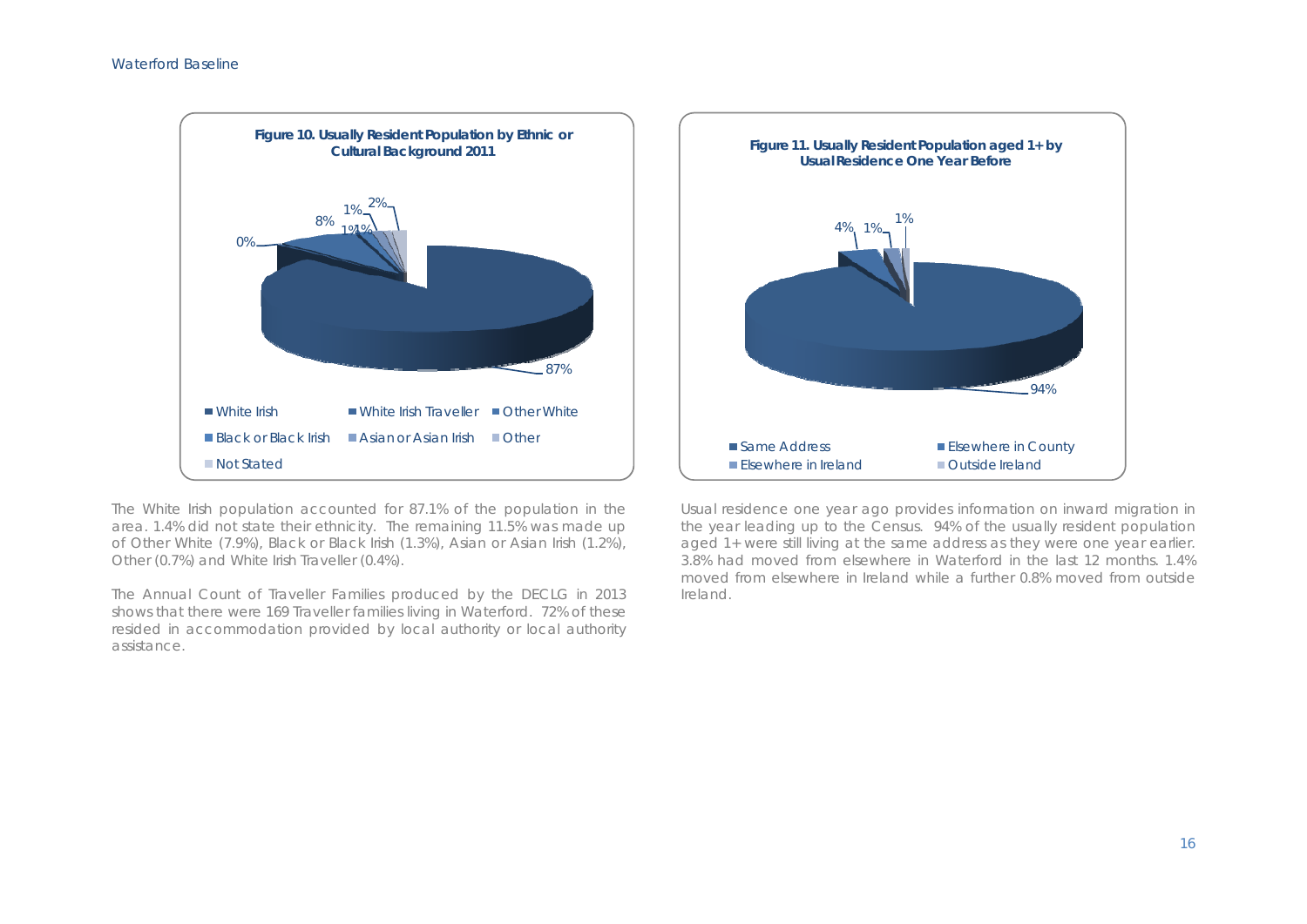#### **Languages**



46,746 persons could speak the Irish language and of these, 15,928 spoke the language daily. Within the Waterford Gaeltacht, there was a decline in the number of daily Irish speakers from 456 to 438.

A question on foreign languages was asked for the first time in Census 2011 and covered both foreign languages spoken at home and how well those who spoke other languages could speak English. The results show that 9,888 residents spoke a foreign language and that Polish was the most common language spoken with 2,182 speakers followed by French and Lithuanian.

Of those who spoke a foreign language at home, the majority (78.3%) indicated that they spoke English very well or well. 1,772 could not speak English well or at all.

#### **Religion**



A question on religion shows that Ireland and Waterford remains predominantly Catholic with over 86% (98,777) declaring themselves as Roman Catholic. A further 7,759 were adherents of other stated religions (e.g. Church of Ireland, Islam, Presbyterian, Orthodox) while 5,682 persons indicated they had no religion.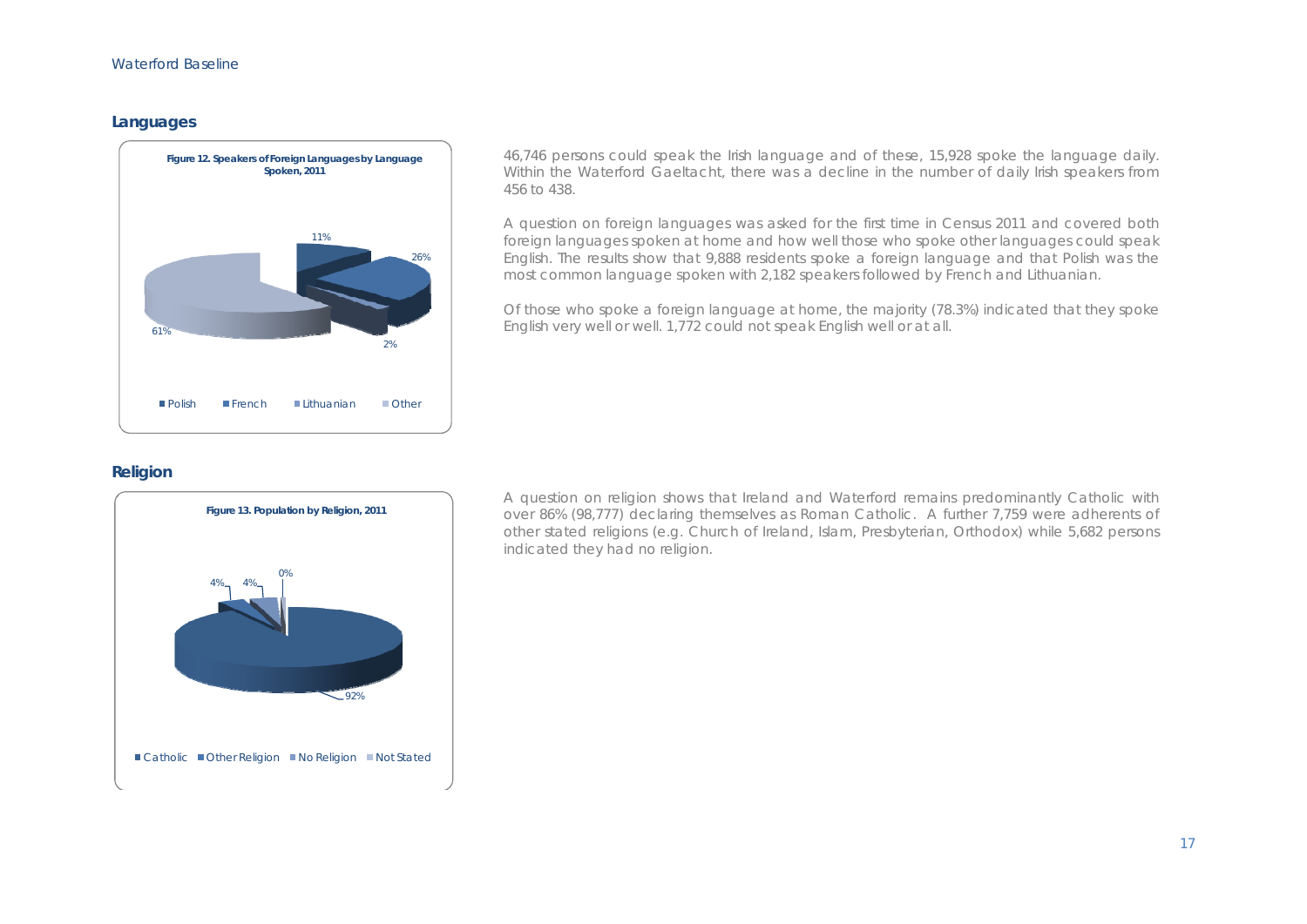#### **Education**

The figures and tables on the following pages analyse the educational attainment of residents of Waterford and provide details of education provision in Waterford. In general Waterford and the South East underperformed compared to the State in educational attainment with a higher proportion of early school leavers and a lower proportion of the population with a third level degree or higher.

#### **Educational Attainment**



Of those aged 15 years or over whose full time education has ceased, 15.5% were educated to at most primary level; a further 54.6% attained second level while 25.4% were educated to third level. 23.4% left school aged 16 or younger. 9,873 individuals aged 15+ were still at school in April 2011 with slightly more females (5,073) compared to males (4,800) still at school.

Figure 15 on the following page compares the educational attainment of Waterford with the South East and the State. In Waterford, 20.9% had a third level degree or higher compared to 24.6% for the State. Possession of a third level education is an indicator of labour force quality. A skilled and educated workforce is an essential factor in attracting inward investment. Tertiary education is also a valuable indicator of a populations earning potential. Populations with higher tertiary educational levels will have higher earning potential and, therefore, should support higher levels of economic activity. 15.5% of residents have no formal education or only primary education, while a further 18.9% have only achieved a lower secondary level of education.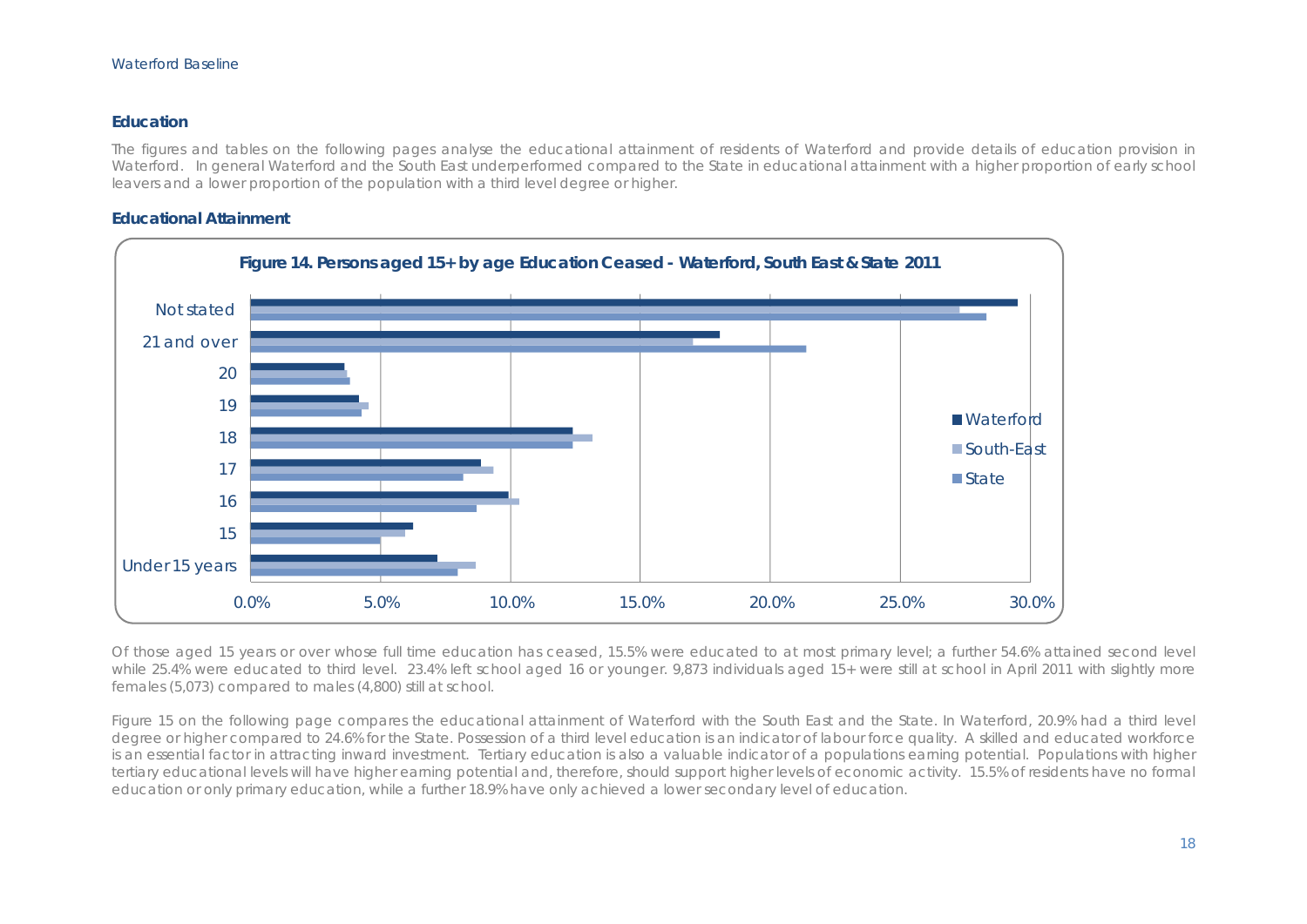

A new question on the main field of study of the highest qualification completed to date was asked for the first time in Census 2011. The most popular category was social sciences, business and law with 6,131 people, representing 29.5% of all respondents, followed by health and welfare with 3,678 (17.7%). Females dominated social sciences, business and law with 16.9% of all respondents and health and welfare with 14.2% of respondents.

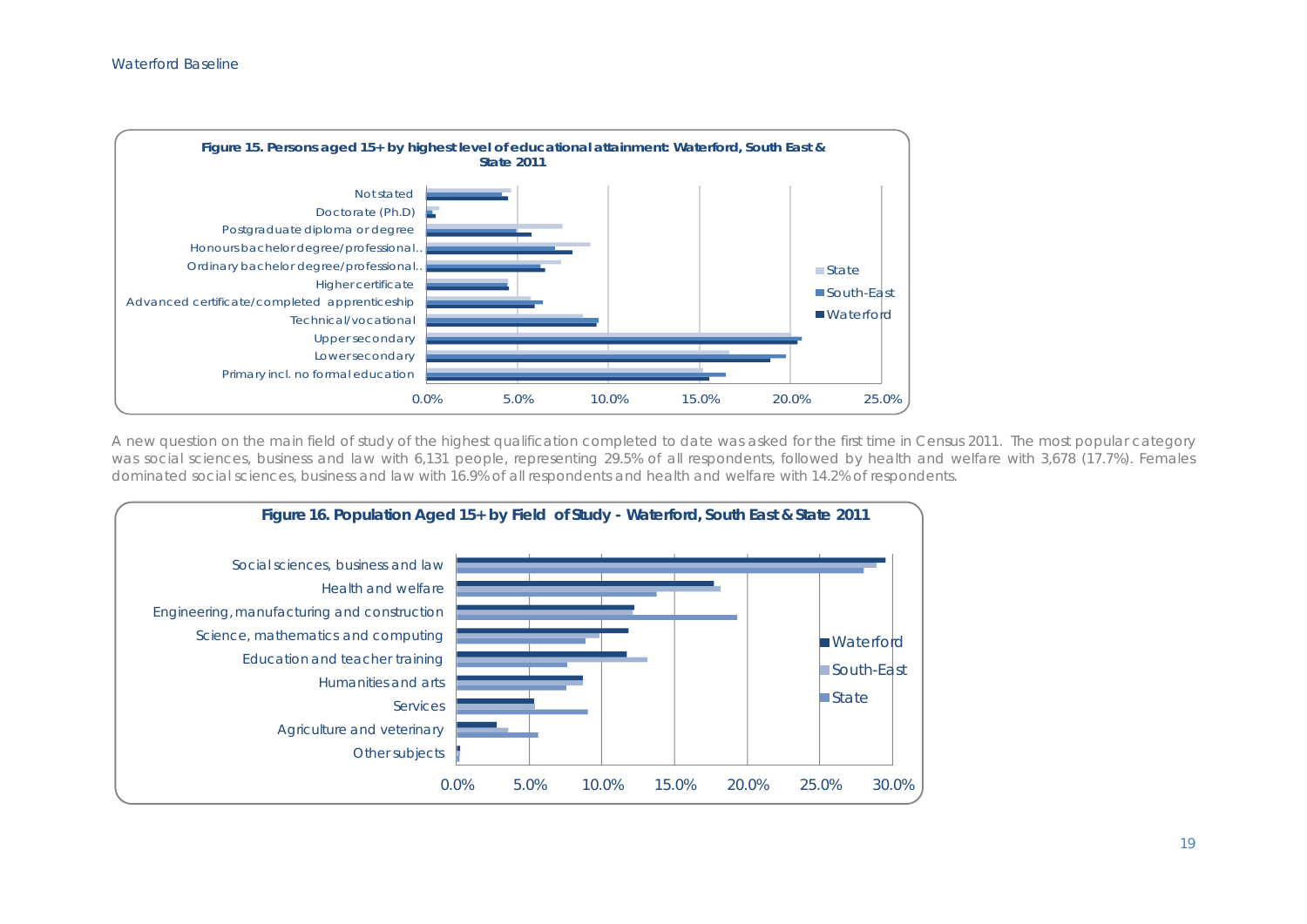## **Primary School**

| 15. Primary Schools and Enrolment Figures in Waterford for 2013-2014 |       |        |        |  |  |  |  |  |
|----------------------------------------------------------------------|-------|--------|--------|--|--|--|--|--|
|                                                                      | Citv  | County | Total  |  |  |  |  |  |
| Mainstream Schools                                                   |       |        |        |  |  |  |  |  |
| No. of mainstream schools                                            | 19    | 55     |        |  |  |  |  |  |
| No. of pupils in mainstream classes                                  | 6,102 | 7.837  | 13,939 |  |  |  |  |  |
| No. of classes for pupils with special needs                         |       |        |        |  |  |  |  |  |
| No. of pupils with special needs                                     | 27    | 24     | 61     |  |  |  |  |  |
|                                                                      |       |        |        |  |  |  |  |  |
| Special Needs Schools                                                |       |        |        |  |  |  |  |  |
| No. of Special Schools                                               |       |        |        |  |  |  |  |  |
| No. of pupils in special schools                                     | 164   | 50     |        |  |  |  |  |  |

Waterford is served by 77 primary schools comprising both mainstream and special schools with a total of 14,214 pupils enrolled in the 2013-2014 academic year. Figure 17 below provides a breakdown by type of school and number of pupils. Enrolments in national schools in Waterford have been gradually increasing year on year since 2003.

Table 15 shows the number of primary students registered in mainstream and special needs schools in Waterford City and County in 2014.

Source: Department of Education & Skills 2015



Source: Department of Education & Skills 2015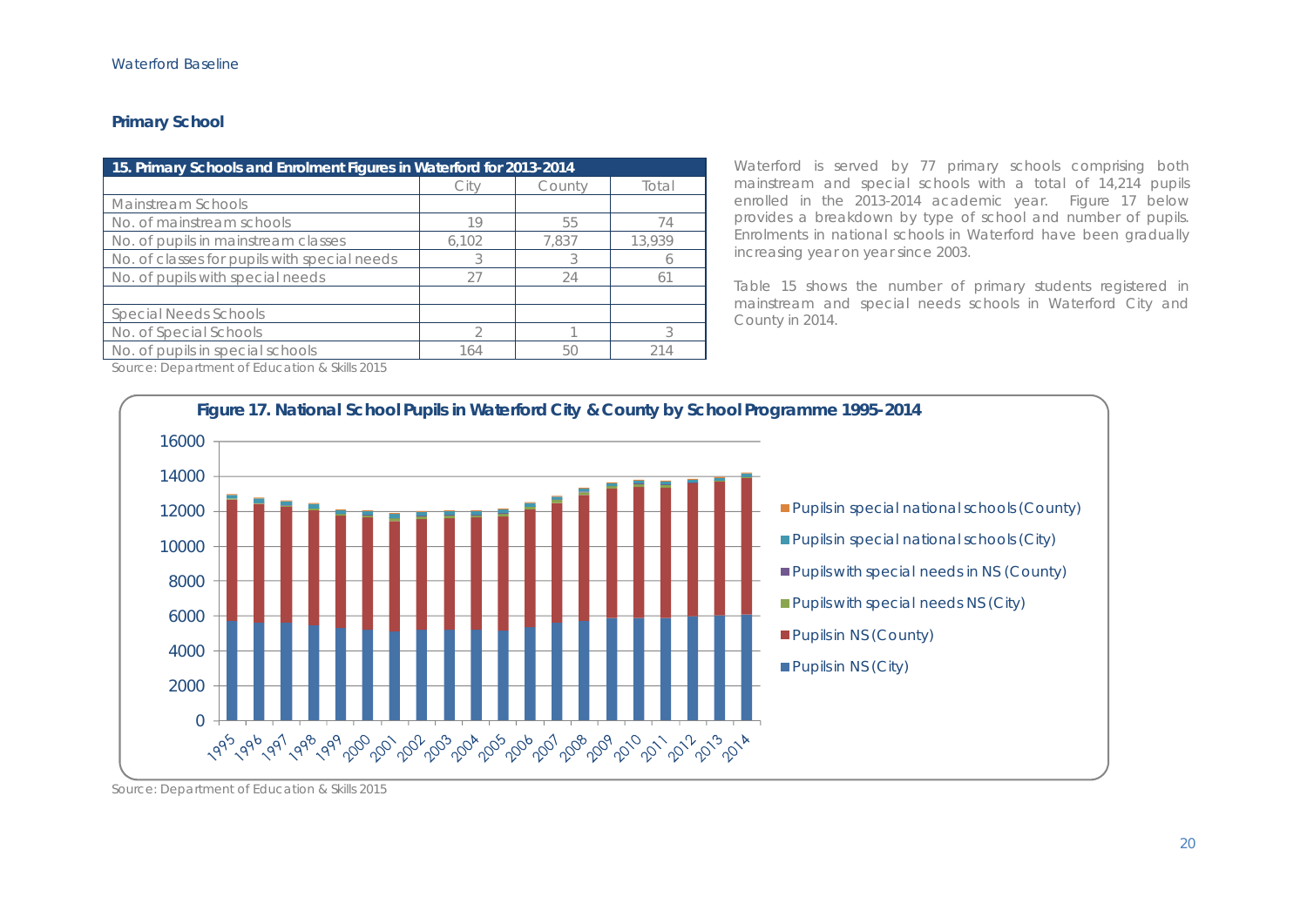#### **Secondary School**

In Waterford there are 19 secondary schools serving almost 10,000 students. Table 16 provides a breakdown by type of secondary school and the number of students enrolled in the 2013-2014 academic year.

| 16. Number of Schools and Pupils Enrolled in Second Level Schools 2013-2014 |           |        |         |                 |           |        |         |        |  |  |
|-----------------------------------------------------------------------------|-----------|--------|---------|-----------------|-----------|--------|---------|--------|--|--|
|                                                                             | Secondarv |        |         |                 | Community |        | iotal   |        |  |  |
|                                                                             | ichools   | Pupils | Schools | Pupils          | Schools   | Pupils | Schools | Pupils |  |  |
|                                                                             |           | .036   |         | 198             |           |        |         | 5,234  |  |  |
| County                                                                      |           | .294   |         | 16 <sup>7</sup> |           | 760    |         | .215   |  |  |
| Total                                                                       |           | 6,330  |         | .359            |           | 760    |         | 9.449  |  |  |

Source: Department of Education & Skills 2015

#### **School Drop Out Rates**

In 2008 there were 1,447 first time enrolments to the first year of the junior cycle programme in second level schools in Waterford City and County. Of the 2008 entry cohort, in the city (95.53%) and county (97.67%) sat the Junior Certificate in 2011 or 2012. 88.68% in the city and 92.8% in the county sat their Leaving Certificate exams in 2013/2014.

Nationally school dropout rates have reached their lowest levels at 9.4%. Cities generally have non-completion rates above the national average with Waterford City (11.3%), Galway City (12.5%), Limerick City (13.0%), Dublin City (11.4%) and Cork City (9.8%) not doing the Leaving Certificate. Dropout rates in DEIS schools, which get extra staff and other supports due to high number of students with social disadvantage, remain higher than the national average of almost 18%, but the retention rate in DEIS schools is up on previous years.

| 17. School Drop Out Rates based on 2008 intake |                               |                         |                          |  |  |  |  |  |
|------------------------------------------------|-------------------------------|-------------------------|--------------------------|--|--|--|--|--|
|                                                | 1 <sup>st</sup> years in 2008 | Left before Junior Cert | Left before Leaving Cert |  |  |  |  |  |
| <b>Waterford City</b>                          | 760                           | 4.5%                    |                          |  |  |  |  |  |
| Waterford County                               | 687                           | $2.3\%$                 |                          |  |  |  |  |  |
| State                                          | 56,075                        | 3.1%                    | 9.4%                     |  |  |  |  |  |

Source: Department of Education & Skills (2015)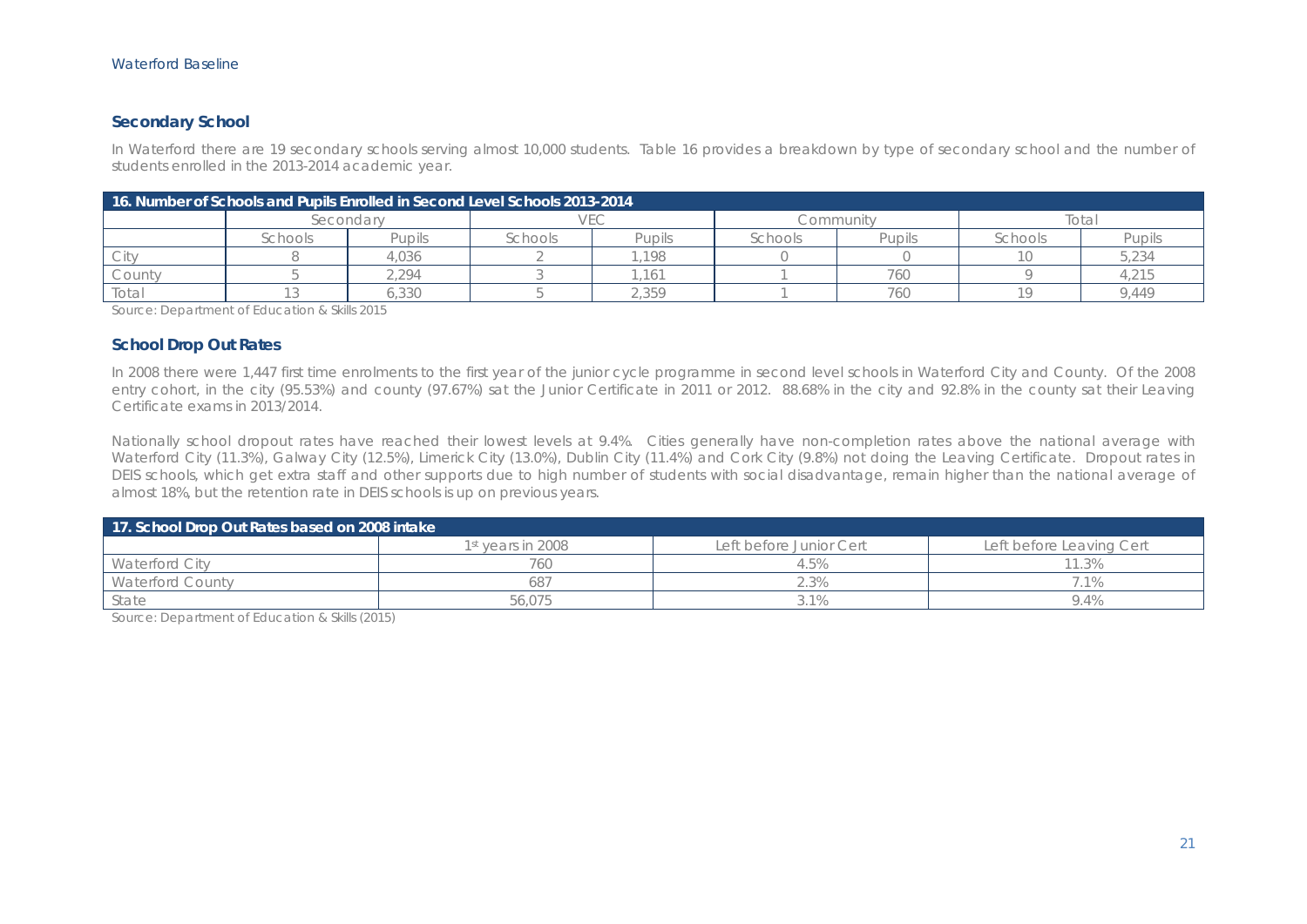#### **Third Level Education**

Of the 4,415 students from Waterford attending a HEA institution the 2012-2013 academic year, the majority (60.4%) are attending an Institute of Technology and a further 36% are attending a University. Table 18 shows the breakdown by institution and for the 2012-2013 academic year.

| 18. Full time students resident in Waterford by HEA Institution 2012-2013 |                |        |                          |  |  |  |  |  |
|---------------------------------------------------------------------------|----------------|--------|--------------------------|--|--|--|--|--|
|                                                                           | Male           | Female | Total                    |  |  |  |  |  |
| University                                                                | 138            | 860    | .598                     |  |  |  |  |  |
| College                                                                   |                |        | 150                      |  |  |  |  |  |
| Institute of Technology                                                   | 46             | .200   | 2.667                    |  |  |  |  |  |
| Total                                                                     | $^{\circ}$ 236 | 179    | $\overline{\phantom{a}}$ |  |  |  |  |  |

Source: HEA 2015

#### **Waterford Institute of Technology**

In terms of third level education, Waterford is an important centre in the South East region. WIT has an excellent national and international reputation and is an important contributor to Waterford and the Region through both direct and indirect employment. In 2015, WIT had 10,000 full time and part time students and 1,000 staff. Based on the 2012-2013 figures there were 6,541 Irish domiciled full time students attending Waterford Institute of Technology. Of these 2,256 (34.5%) were from Waterford. Of the 2,045 new under graduates in WIT in 2013, 23% were studying 'Social science, business and law', and a further 22.7% were studying 'Health & Welfare'. The next most popular field of study is 'Science, Mathematics and Computing' with 16.7% undertaking study in this area.





Source: HEA 2015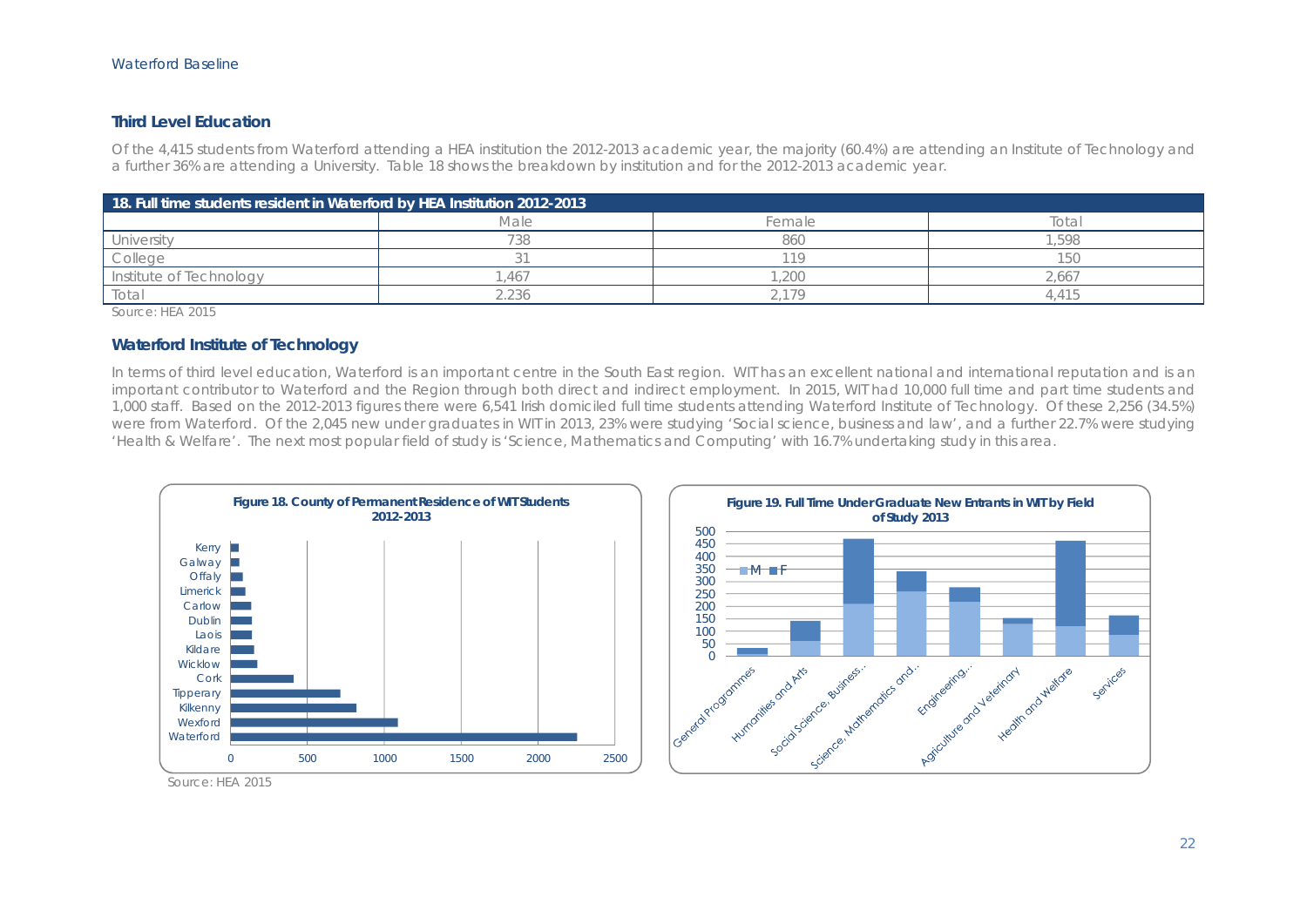#### **WIT: Research & Development**

In 2013-2014, WIT expended €20.5m in research. €113.1m was secured in research funding awards (Figure 20) and 87 new research projects were funded. WIT works proactively with researchers and industry partners supporting the development of new technologies, products and processes resulting in:

- $+ 5$  licences
- ✦ 16 invention disclosures
- $\leftarrow$  6 patent filings
- **←** 59 innovation vouchers completed
- **←** 9 innovation partnerships initiated
- ◆ 8 spin out companies between 2007 and 2013
- ◆ 23 client companies in ArcLabs in Waterford and Kilkenny
- 128 staff employed by ArcLabs client companies



Source: WIT 2015

#### **Travel Patterns**

 There were three questions relating to travel to work, school or college namely means of travel, time of departure and journey time in minutes. The majority of workers commute as either a car driver (66.2%) or a car passenger (5.2%). 693 of workers commuted by bus, minibus or coach as their method of travel. 9.7% (4,022) of workers walked to work. The average journey time was 21 minutes with city residents having a shorter commuting time of 18 minutes compared to an average of 24 minutes in the county. 14.9% of workers faced a commuting time in excess of 30 minutes.

Ownership of one car (41.8%) is most common, closely followed by having two cars (38.0%). 18.5% of all households do not own any car.

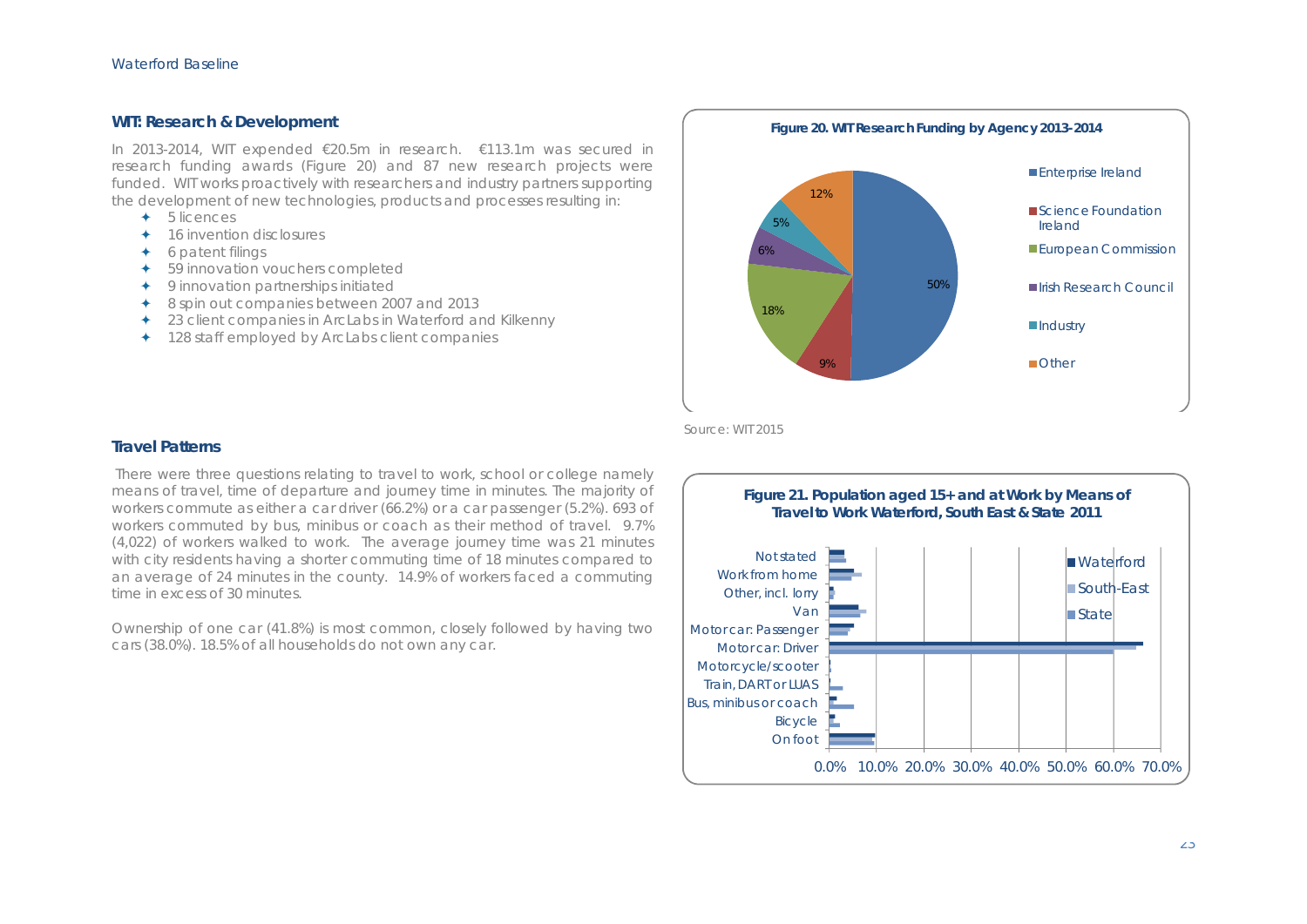## **Health & Well Being**



A new question on general health was introduced for the first time in Census 2011 and asked respondents to select one of five categories ranging from very good to very bad. 100,532 persons stated they were in Very Good or Good health, representing 88.3% of total persons and is line with the national figures. Only 1.5% perceived their health as bad or very bad which compares with 1.5% nationally.

There was a slight difference between the city and the county in terms of health. 86.6% in the city stated that they were in Very Good or Good health compared to 89.6% in the county. 1.9% of city residents stated they were in Bad or Very Bad health compared to 1.2% in the county.

## **Kavanagh Foley Index of Well Being4**

The Kavanagh Foley Index of Well Being (KFIW) is based on the general health questions asked in the Census. The national KFIW score mean is 149.92 with a range nationally from 51.74 to 260.92. Areas with the poorest (i.e. highest) index scores are found in a heterogeneous set of locations which range from inner city to remote rural areas. Waterford City has a score of 154.97 compared to a score of 147.51 for Waterford County.

#### **Disability**

| 19. Persons with a disability by Age Group 2011 |                      |            |             |              |         |  |  |  |  |
|-------------------------------------------------|----------------------|------------|-------------|--------------|---------|--|--|--|--|
|                                                 | No with a Disability | Population | % Waterford | % South East | % State |  |  |  |  |
| Age 0-14                                        | ,256                 | 24,580     | 5.1%        | 9.0%         | 8.9%    |  |  |  |  |
| Age 15-24                                       | .091                 | 13.946     | .8%         | $7.2\%$      | 7.5%    |  |  |  |  |
| Age 25-44                                       | 2,961                | 33,520     | 8.8%        | 18.8%        | 20.2%   |  |  |  |  |
| Age 45-64                                       | 4.695                | 26,970     | 17.4%       | 30.1%        | 29.1%   |  |  |  |  |
| Age 65+                                         | 5,632                | 14.779     | 38.1%       | 35.0%        | 34.3%   |  |  |  |  |
| Waterford                                       | 15,635               | 113,795    |             |              |         |  |  |  |  |

4 The KFIW score is calculated by weighting the percentage answering each of the five categories in the health questions in the Census.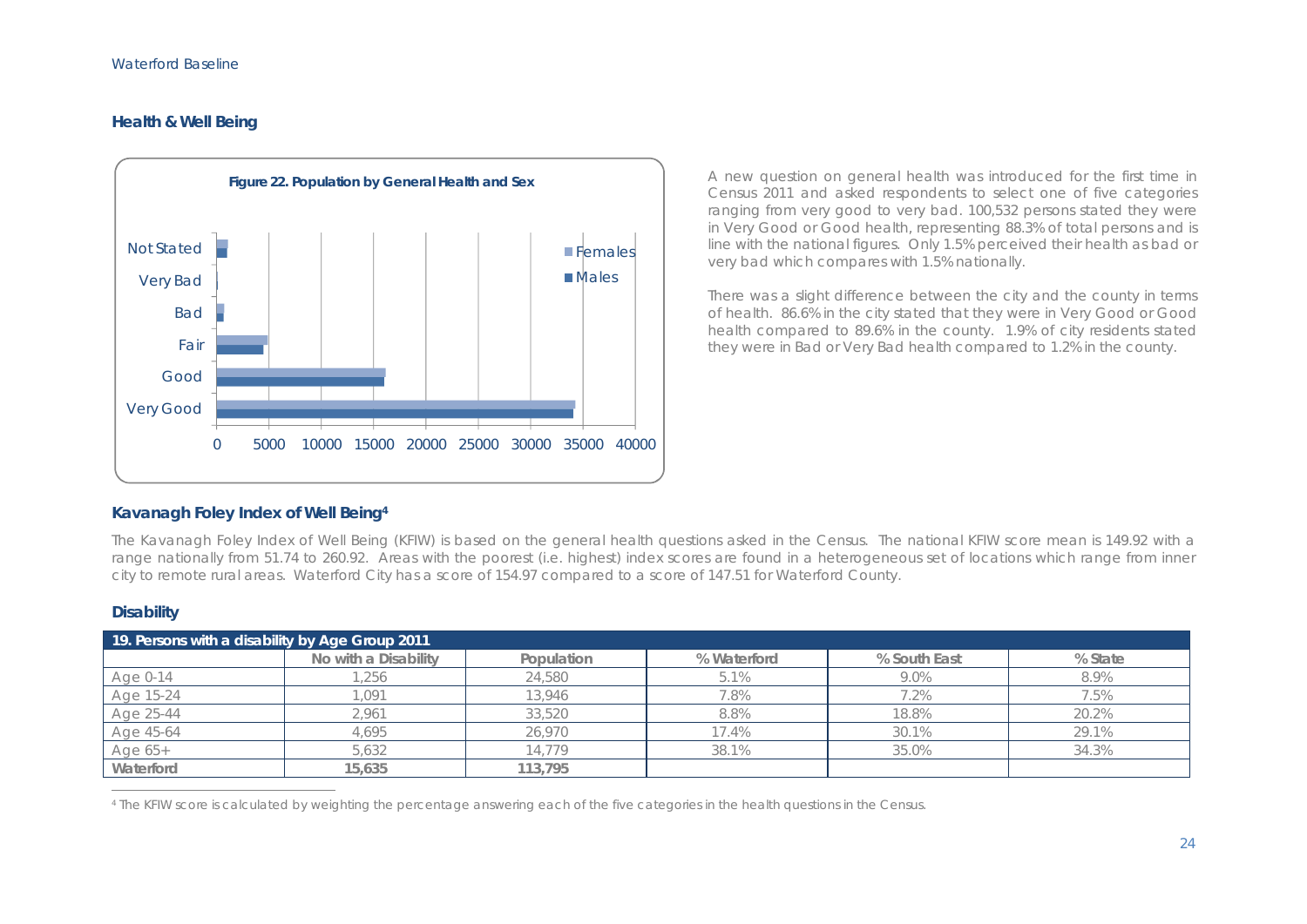#### Waterford Baseline

A total of 15,635 people reported having a disability in April 2011, accounting for 13.7% of the population in Waterford. The rates of disability increased with age, with 5,632 or 36% aged 65 years or over of the total having a disability.

#### **Carers**

| 20. Carers by sex and number of unpaid hours per week 2011 |              |         |       |  |  |  |  |  |
|------------------------------------------------------------|--------------|---------|-------|--|--|--|--|--|
|                                                            | <b>Males</b> | Females | Total |  |  |  |  |  |
| 1-14 hours (up to 2 hours a day)                           | 889          | .230    | 2119  |  |  |  |  |  |
| 15-28 hours                                                | 285          | 508     | 793   |  |  |  |  |  |
| 29-42 hours                                                | 100          | 243     | 375   |  |  |  |  |  |
| $43+ hours$                                                |              | 634     | 948   |  |  |  |  |  |
| Not Stated                                                 | 252          | 336     | 588   |  |  |  |  |  |
| Waterford                                                  | .872         | 2.951   | 4,823 |  |  |  |  |  |

Table 20 shows the number of men and women who were carers and the number of hours per week spent caring. 4,823 persons provided regular unpaid personal help for a friend or family member with a long term illness, health problem or disability. 19.7% of these provided care for more than six hours per day.

#### **Affluence & Deprivation**

#### **Explanatory Note for Understanding Deprivation Indices**

The Pobal HP Index<sup>5</sup> (HP Index) shows the level of overall affluence and deprivation at small areas, EDs, City/County, Regional and National level based on the Census of Population 1991-2011. The measurement of affluence and deprivation is an effective method of assessing economic performance, with those areas featuring high levels of affluence viewed as being successful in comparison with those which feature high levels of deprivation.

Comparing the relative changes in the HP Index Scores between 2006 and 2011 shows that Ireland as a whole has seen a decline in the Absolute HP Index Score by 6.6 points. Overall the South East is the second most disadvantaged region of Ireland and Waterford City is the second most disadvantaged area within the region.

The Absolute Index Scores measure the actual affluence/deprivation of each area on a single fixed scale. As the economy entered into a prolonged and severe recession over the past five years, the Absolute Index Scores for most areas have increased significantly. Because affluence/deprivation is measured on a fixed scale, it is possible to use the Absolute Index Scores to quantify these changes across the census periods. The Absolute Index Scores range between roughly -40 (most disadvantaged) and +40 (most affluent).

The Relative Index Score is useful in helping target resources towards disadvantaged areas as it gives the relative position of each area at a specific point in time. It is also useful if making a statement about a particular area at a particular time (e.g. 2011) where the appropriate score to use is the 2011 Relative Index Score which can be described using the labels in Table 21 on the following page.

<sup>&</sup>lt;sup>5</sup> The new HP Index replaces all previously published data.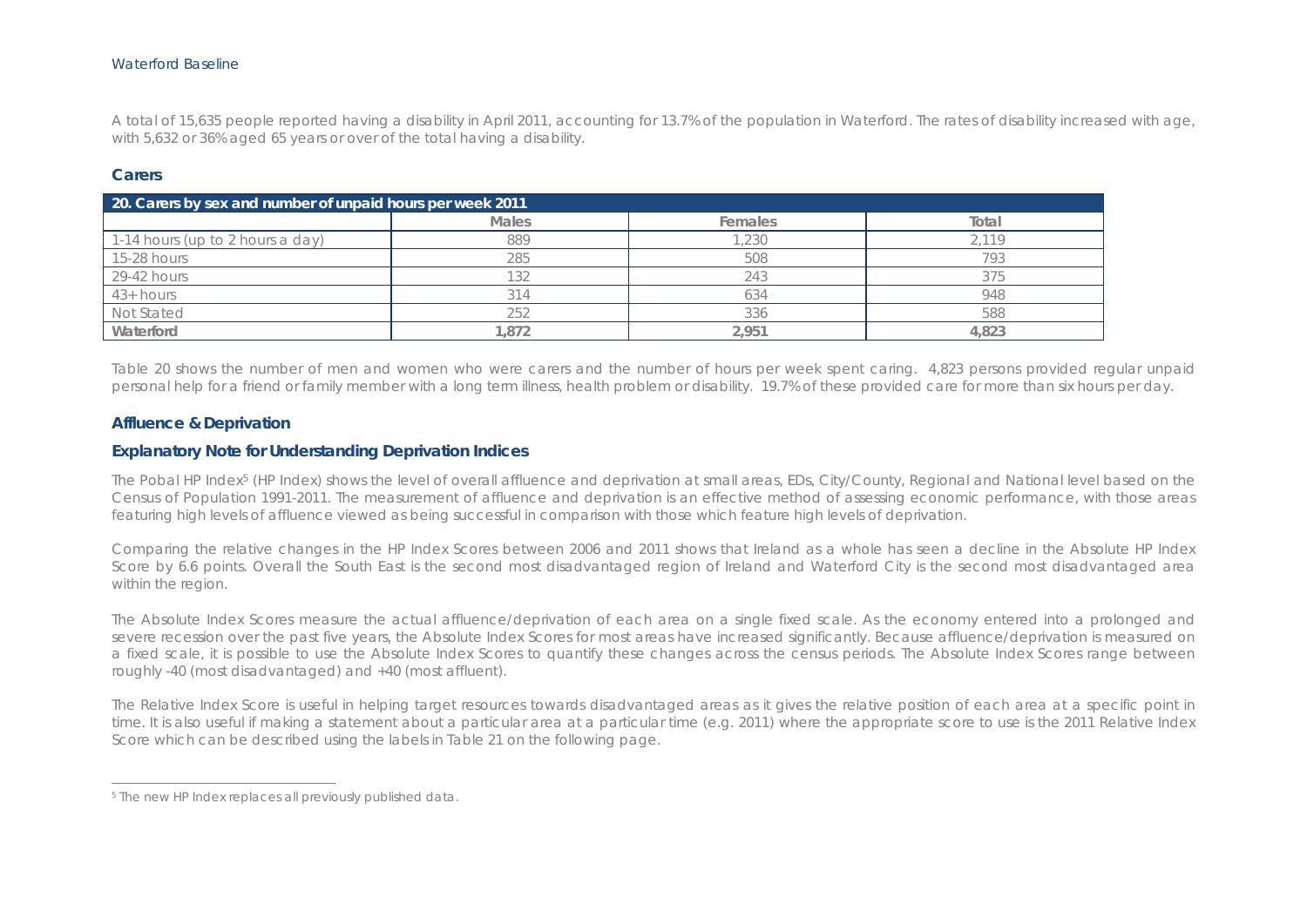| 21. Distribution and Labels of Relative Index Score |                                |  |  |  |
|-----------------------------------------------------|--------------------------------|--|--|--|
| Relative Index Score                                | Label                          |  |  |  |
| Over 30                                             | <b>Extremely Affluent</b>      |  |  |  |
| 20 to 30                                            | Very Affluent                  |  |  |  |
| 10 to 20                                            | Affluent                       |  |  |  |
| 0 to 10                                             | Marginally Above Average       |  |  |  |
| $0$ to $-10$                                        | Marginally Below Average       |  |  |  |
| $-10$ to $-20$                                      | Disadvantaged                  |  |  |  |
| $-20$ to $-30$                                      | Very Disadvantaged             |  |  |  |
| Below -30                                           | <b>Extremely Disadvantaged</b> |  |  |  |

| 22. Absolute and Relative HP Index Scores 2006 & 2011 |                                 |                                         |                                 |                                 |                                 |                                         |  |  |  |
|-------------------------------------------------------|---------------------------------|-----------------------------------------|---------------------------------|---------------------------------|---------------------------------|-----------------------------------------|--|--|--|
|                                                       | 2006 Absolute HP<br>Index Score | Change in<br>Absolute HP Index<br>Score | 2011 Absolute HP<br>Index Score | 2006 Relative HP<br>Index Score | 2011 Relative HP<br>Index Score | Change in<br>Relative HP Index<br>Score |  |  |  |
| <b>Waterford City</b>                                 |                                 |                                         | -5.8                            |                                 |                                 |                                         |  |  |  |
| <b>County Waterford</b>                               |                                 |                                         |                                 |                                 |                                 |                                         |  |  |  |
| South East                                            | $-2.9$                          | $-10.2$                                 |                                 | $-20$                           | -3.1                            | -0.3                                    |  |  |  |
| Ireland                                               |                                 |                                         |                                 |                                 |                                 |                                         |  |  |  |

Source: www.pobal.ie

Table 22 shows the Absolute and Relative HP Index Scores for Waterford City, County Waterford and Ireland. Individual scores for each ED within Waterford can be found in their respective Local Electoral Area profile.

In Waterford County, Mocollop and Gortnapeaky had the lowest Absolute HP Index in 2011 at -15.5 and -15.2 respectively. Waterford City comprises a wide spectrum with regard to deprivation. Of the 37 EDs in Waterford City, most (29) are on the disadvantaged side of the spectrum. The most disadvantaged EDs are Larchville (-22.1) and Lisduggan (-21.5). The most affluent EDs in Waterford City are Ballymaclode (11.0) and Farranshoneen (8.5) and in Waterford County, Kilbarry.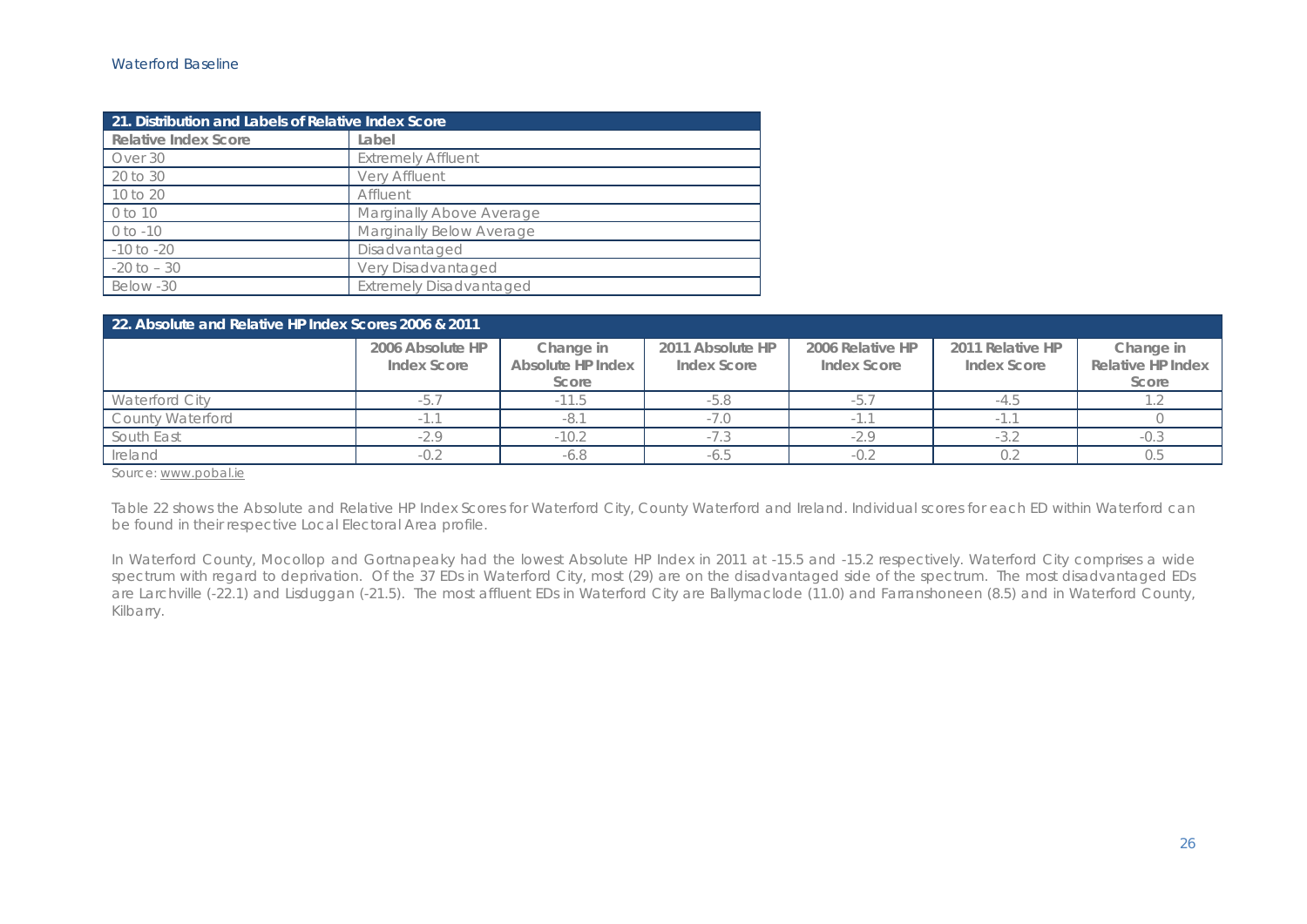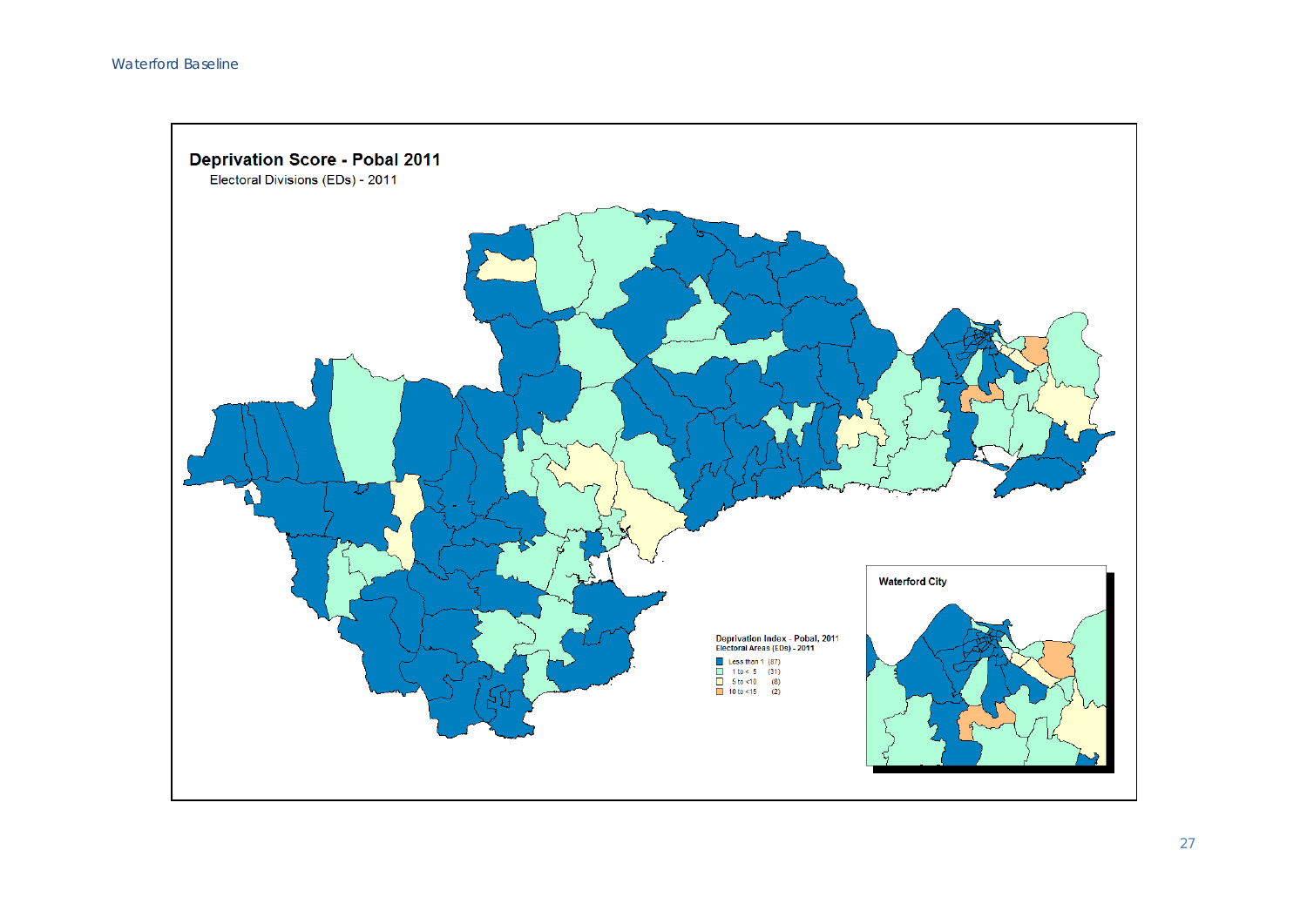# Economic Activity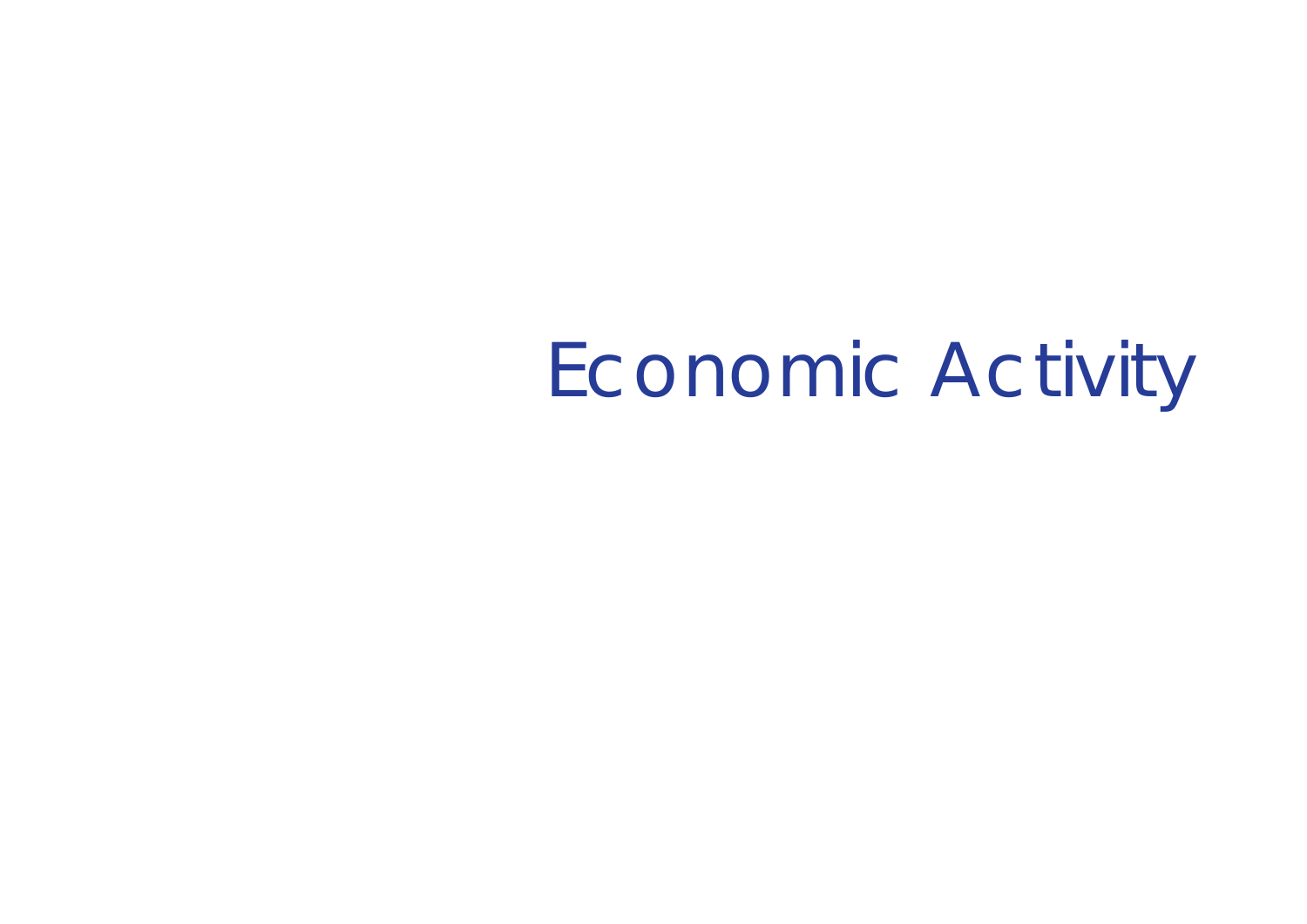#### **Introduction**

The City of Waterford is the fifth largest City within the Republic of Ireland and is the primary population and economic centre within County Waterford as well as the South East region. Waterford City is also designated as a Gateway City under the current National Spatial Strategy.

#### **Employment and Labour Force**

#### **Explanatory Note for Measuring Unemployment**

There are a number of different methods for measuring unemployment.

#### **Quarterly National Household Survey**

The official measure of unemployment is provided by the Quarterly National Household Survey (QNHS) produced by the CSO. The QNHS uses the International Labour Organisation (ILO) Method. To be classified as 'unemployed' a person must be simultaneously be:

- i. without work,
- ii. actively seeking work,
- iii. available to take up a job.

A person is classified as 'employed' if they have worked more than one hour for pay or profit or in a family business. The QNHS is not available at City or ED level only at regional level i.e. South East.

#### **Census**

The Census figures use the Principal Economic Status (PES) Method. Respondents are asked 'What is your usual situation with regard to employment?'. Individuals classify themselves as either: At Work, Unemployed, Student, Home Duties, Retired, Unable to Work or Other. Census figures do not provide the official unemployment rate.

#### **Live Register**

The Live Register is not designed to measure unemployment. It includes part time workers (those who work up to three days a week), seasonal and casual workers entitled to Jobseeker's Benefit or Allowance. The Live Register can provide a trend indicator of unemployment.

The Live Register includes people who would not be recorded as unemployed according to the ILO definition i.e. part time, casual, no longer actively seeking work. A further shortcoming of the Live Register for the purposes of measuring unemployment is that the geographic areas served by the Department of Social Protection offices do not align with the boundaries of either Waterford City or Dungarvan. Waterford City Live Register figures include those in a 15-mile radius around Waterford City and its environs, including towns such as Lismore, Cappoquin, Ballyduff, Tallow, Kilmeaden and Mullinavat. Dungarvan extends eastwards to include Kilmacthomas and Stradbally, to the north/northeast it includes Kilbrien, Cappagh and west to Clashmore. The following areas are served by other offices: Ballymacarbry (Clonmel), Ardmore and Kinsalebeg (Youghal), Portlaw, Rathgormack and Clonea Power (Carrick on Suir).

The table on the following page highlights the different figures that each method of measuring unemployment provides for the period of the Census i.e. April 2011 and reinforces the point that direct comparison across the different methodologies of measuring unemployment is not possible.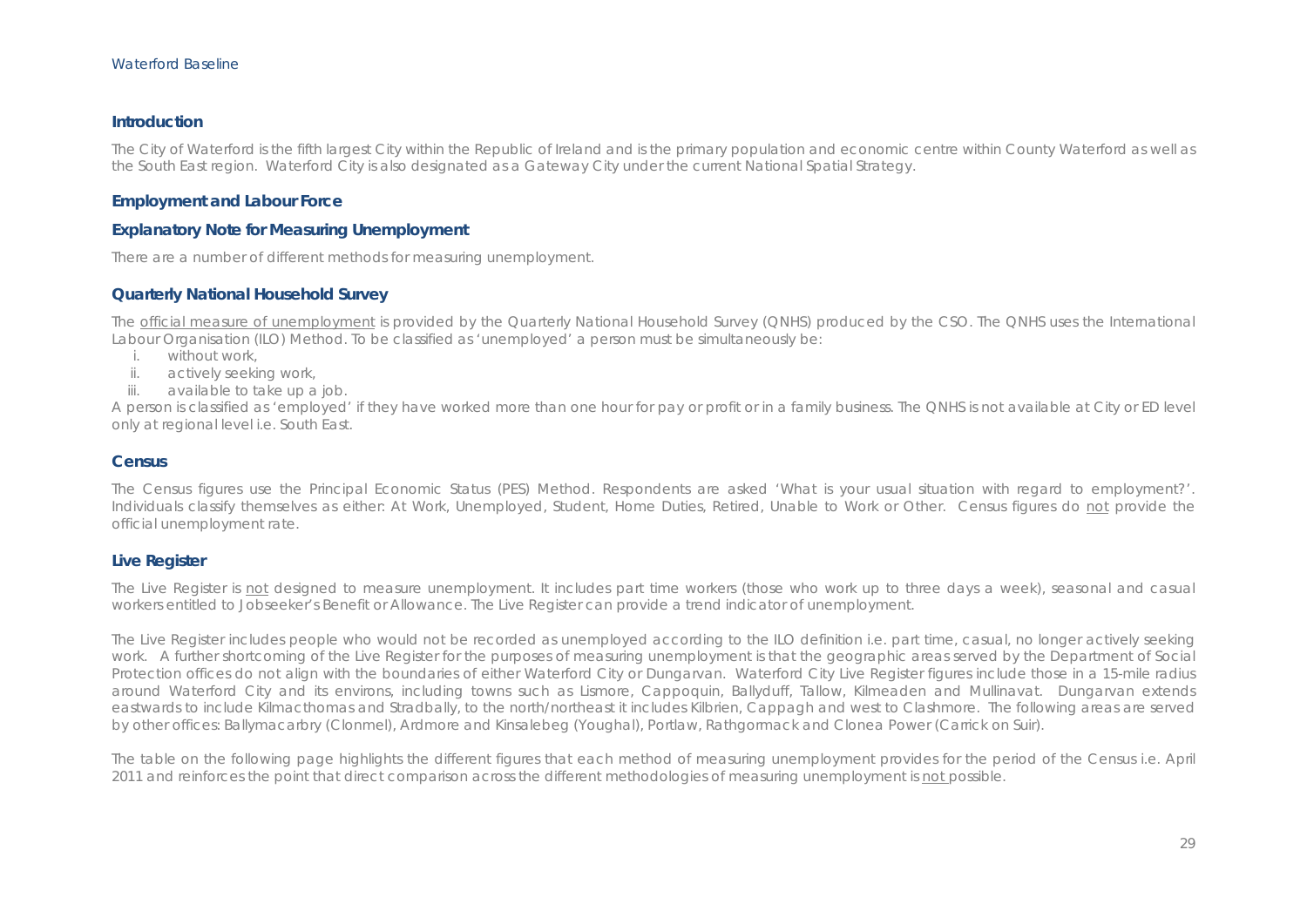| <b>Method</b> | Period              | Geographic Area            | Frequency        | %Unemployed | <b>Number Unemployed</b> |
|---------------|---------------------|----------------------------|------------------|-------------|--------------------------|
| Census 2011   | April 2011          | Small Area                 | Every four years |             |                          |
|               |                     | <b>Electoral Division</b>  | Every four years |             |                          |
|               |                     | Waterford City             | Every four years | 25.1%       | 5,616                    |
|               |                     | <b>Waterford County</b>    | Every four years | 19.1%       | 5.956                    |
|               |                     | Waterford City & County    | Every four years | 21.6%       | 11,572                   |
|               |                     | South East                 | Every four years | 21.9%       | 47,338                   |
|               |                     | State                      | Every four years | 19.0%       | 424.843                  |
|               |                     |                            |                  |             |                          |
| Live Register | April 2011          | Waterford City Office      | Monthly          | N/A         | 11,718                   |
|               |                     | Dungarvan Office           | Monthly          | N/A         | 2,417                    |
|               |                     | Waterford City & Dungarvan | Monthly          | N/A         | 14,135                   |
|               |                     |                            |                  |             |                          |
| <b>ONHS</b>   | Q2 2011             | South East                 | Quarterly        | 18.7%       | 42,300                   |
|               | O <sub>2</sub> 2011 | State                      | Quarterly        | 14.6%       | 317,400                  |

#### **Economic Status**

| 23. Persons aged 15 and over by economic status 2011 |              |         |        |
|------------------------------------------------------|--------------|---------|--------|
|                                                      | <b>Males</b> | Females | Total  |
| At work                                              | 22.029       | 19.913  | 41,942 |
| Looking for first job                                | 520          | 370     | 890    |
| Unemployed                                           | 7,062        | 3,620   | 10,682 |
| <b>Total in Labour Force</b>                         | 29,611       | 23,903  | 53,514 |
| Labour Force Participation Rate <sup>6</sup>         | 67.5%        | 52.7%   | 60.0%  |
| Unemployment Rate <sup>7</sup>                       | 25.6%        | 16.7%   | 21.6%  |
|                                                      |              |         |        |
| Student                                              | 4,800        | 5,073   | 9,873  |
| Look after home/family                               | 396          | 8.126   | 8,522  |
| Retired                                              | 6,766        | 6,106   | 12,872 |
| Unable to work due to sickness or disability         | 2,160        | 1.943   | 4,103  |
| Other                                                | 145          | 186     | 331    |
| <b>Total not in Labour Force</b>                     | 14,267       | 21,434  | 35,701 |
| Waterford                                            | 43,878       | 45,337  | 89,215 |

<sup>6</sup> Labour force participation measures the percentage of all people aged 15 or over who are available to work, that is either 'at work' or 'unemployed'. The national labour force participation rate was 61.9%.

<sup>&</sup>lt;sup>7</sup> The unemployment rate on the principal economic status basis measures the percentage of people in the labour force who were either looking for their first job or unemployed. Nationally the unemployment rate was 19.0%.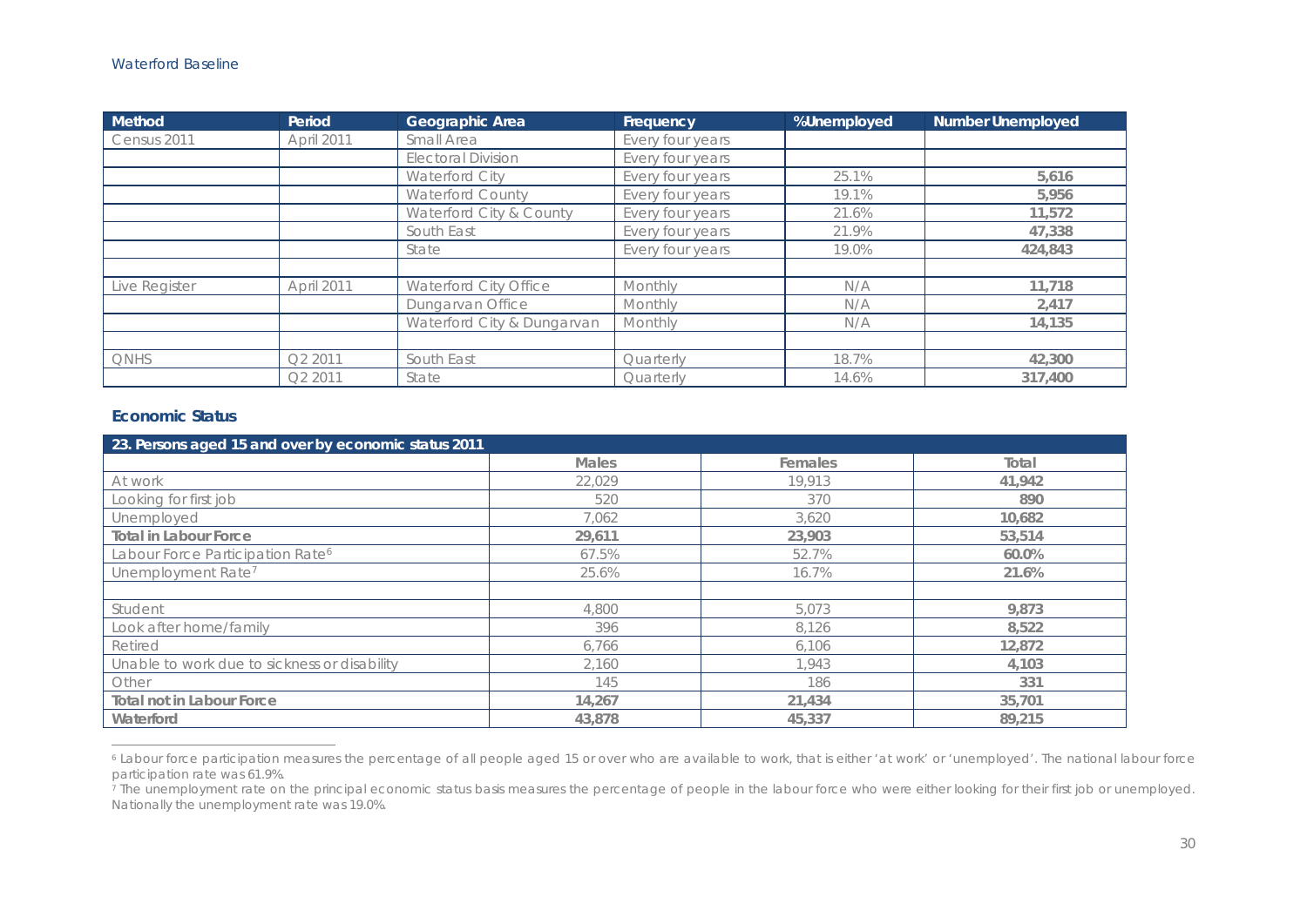The unemployment rate based on the Principal Economic Status (PES) was calculated at 21.6% compared with a national rate of 19.0%. The unemployment rate for males was higher at 25.6% than females at 16.7%. The unemployment rate in Waterford City at 25.1% was also significantly higher than Waterford County at 19.1%.

Within Waterford, there are seven unemployment black spots<sup>8</sup>. Five of these unemployment black spots are located in Waterford City South which had the highest unemployment rate by electoral areas: Larchville (44.1%), Lisduggan (43.3%), Ballybeg North (41.9%), Roanmore (41.3%) and Mount Sion (36.9%). Two additional unemployment black spots: Newport's Square (41.1%) and The Glen (35.4%) are located in Tramore Waterford City West. Across the South East there are a further five black spots: Wexford (2), South Tipperary (2) and Carlow (1).

| 24. Persons aged 15 and over by economic status by Municipal District, South East and State 2011 |                 |           |          |           |            |       |
|--------------------------------------------------------------------------------------------------|-----------------|-----------|----------|-----------|------------|-------|
|                                                                                                  | Metropolitan    | Dungarvan | Comeragh | Waterford | South East | State |
|                                                                                                  | <b>District</b> | Lismore   |          |           |            |       |
| At work                                                                                          | 23,781          | 10,770    | 7.391    | 41,942    | 183,334    |       |
| Looking for first job                                                                            | 563             | 192       | 135      | 890       | 3.977      |       |
| Unemployed                                                                                       | 6.754           | 2.395     | 1,533    | 10,682    | 47,338     |       |
| <b>Total in Labour Force</b>                                                                     | 31,098          | 13,357    | 9.059    | 53,514    | 234,649    |       |
| Labour Force Participation Rate                                                                  | 59.7%           | 60.0%     | 60.9%    | 60.0%     | 60.5%      | 61.9% |
| Unemployment Rate                                                                                | 23.5%           | 19.4%     | 18.4%    | 21.6%     | 21.9%      | 19.0% |
|                                                                                                  |                 |           |          |           |            |       |
| Student                                                                                          | 6.120           | 2.231     | 1.522    | 9.873     | 39.297     |       |
| Look after home/family                                                                           | 4.677           | 2.212     | 1.633    | 8.522     | 40,289     |       |
| Retired                                                                                          | 7.550           | 3,321     | 2.001    | 12,872    | 52,883     |       |
| Unable to work due to sickness or disability                                                     | 2.444           | 1.061     | 608      | 4,103     | 19.224     |       |
| Other                                                                                            | 210             | 78        | 42       | 331       | 1,358      |       |
| Total not in Labour Force                                                                        | 20,991          | 8,903     | 5,807    | 35,701    | 153,051    |       |
| Total                                                                                            | 52,089          | 22,260    | 14,866   | 89,215    | 387,700    |       |

The labour force was recorded at 53,514 as at April 2011. The Labour Force Participation Rate for Males was 52.7% and for Females 52.7% indicating a lower level of economic engagement by women relative to men and that women are more detached from the labour force than men. Among the labour force, those at work accounted for 41,942, while the numbers of people looking for their first job stood at 890. The number of people who were unemployed was 10,682. When combined with people looking for their first job the total number of people out of work stood at 11,572 in April 2011. The number of people outside of the labour force, namely students, those looking after the home or family, retired persons and those unable to work due to disability made up a total of 35,701 in 2011.

<sup>&</sup>lt;sup>8</sup> An unemployment black spot is defined as an ED whose labour force exceeded 200 persons and the unemployment rate on a Principal Economic Status based exceeded 35%.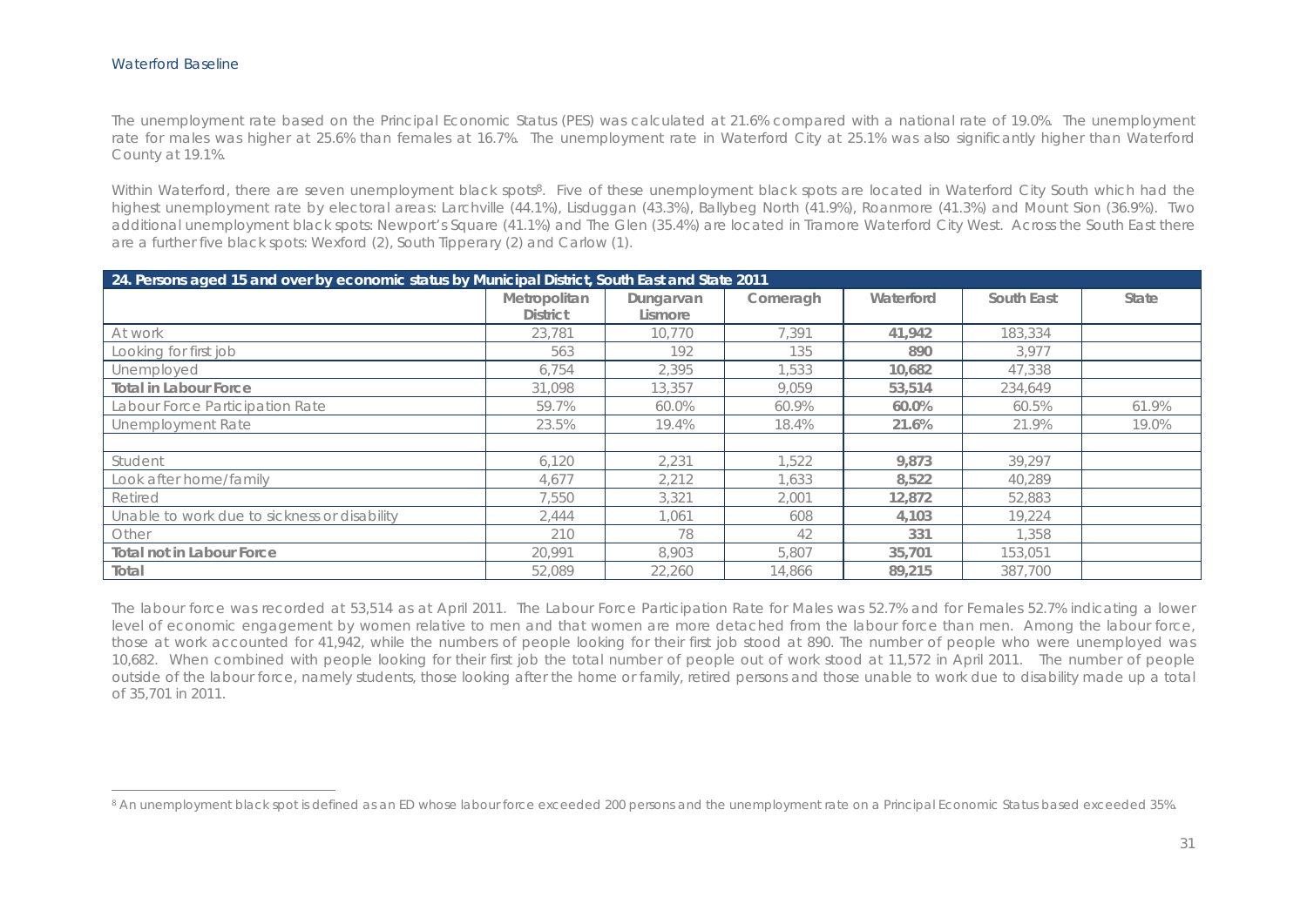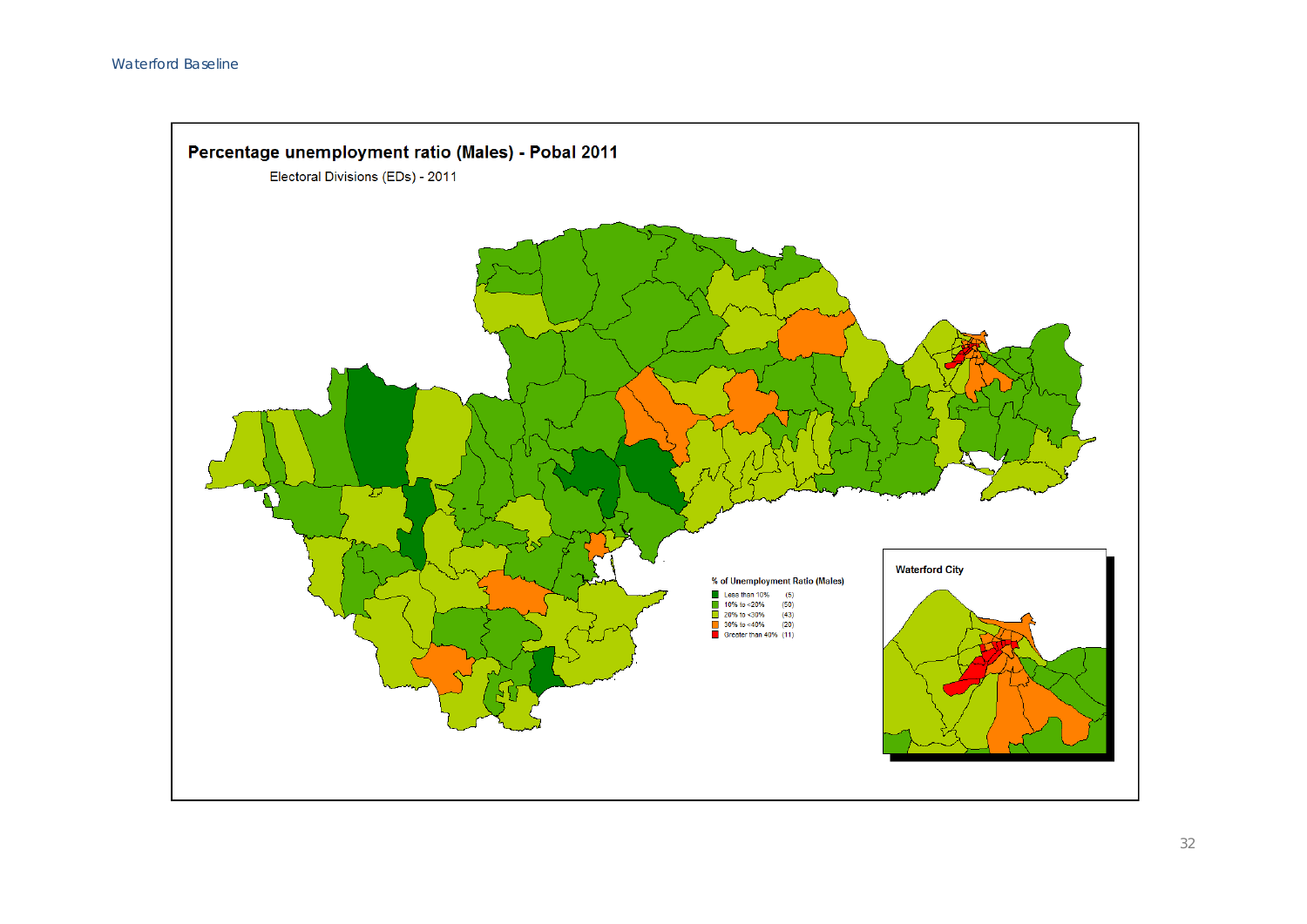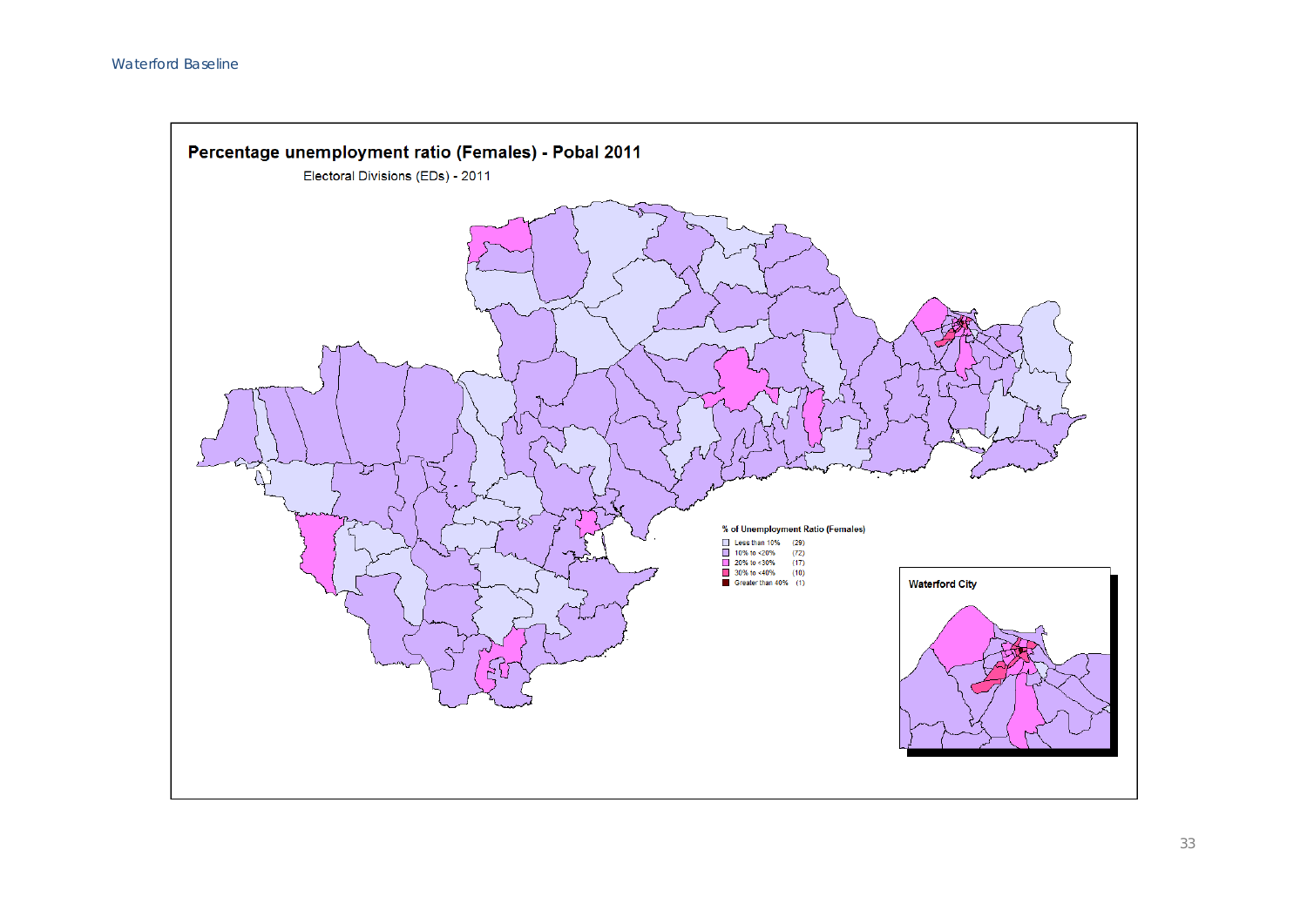#### **PES Job Seekers & Vacancies**

In May 2014, over 23,000 job seekers were registered with the Public Employment Service (PES) in the region; the highest number of job seekers (5,674 or one quarter of the total number) had previously worked in elementary occupations (process plant, construction), one fifth in skilled trades, one in six as operatives, and one in ten in administrative occupations.

Figure 22 shows the level of job seekers in each sector compared to the number of vacancies advertised in that sector through Department of Social Protection Jobs Ireland in 2013.

Source: EGFSK Regional Labour Markets Bulletin 2014



#### **Live Register**

In July 2015, there were 10,079 signing on the Live Register in Waterford City and a further 1,881 in Dungarvan. These figures are down 9.4% on the same month in 2014 but the figures have been gradually increasing over the last couple of months which is reflected in the upward trend in the national figures over the same period. (Source: StatBank 2015)



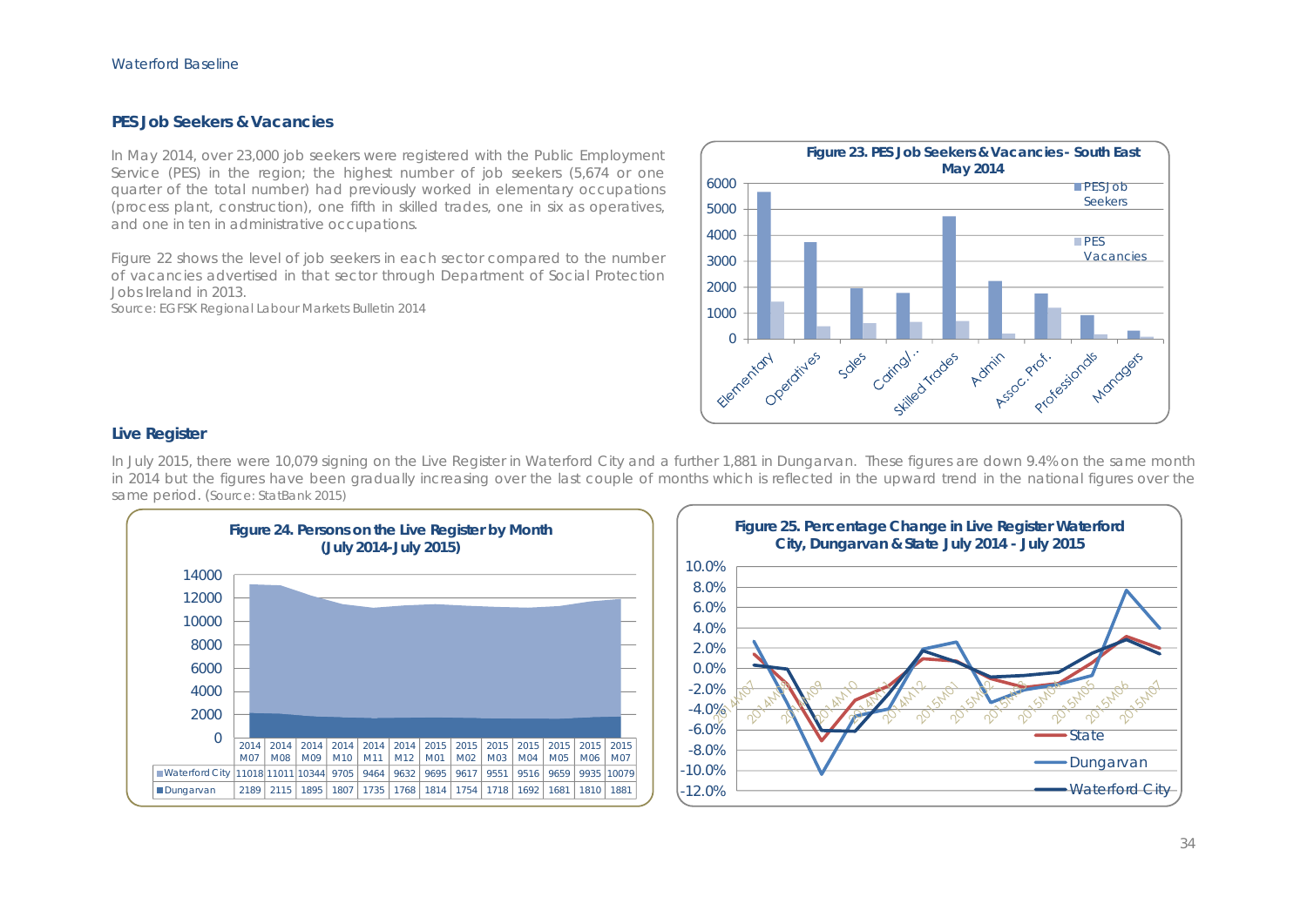#### **Youth Unemployment9**

Ireland's youth unemployment rate was 21.1% in March 2015 down from 25.9% in March 2014 (Source: Eurostat).

It is not possible to measure youth unemployment at local level but an analysis of those signing on the Live Register by age gives and indication of youth unemployment.

Figure 26 shows that the numbers aged under 25 years signing on in Waterford. In July 2016, there were 1,626 aged under 25 signing on. While this figure is down on the same month in 2014 (-18.2%), it has been gradually increasing over the last couple of months. (Source: StatBank 2015)



| 25. Persons aged 15 years and over by NUTS 3 Regions, statistical indicator and Quarter Q1 2014-Q1 2015 |      |              |                    |                         |                 |                                   |                                         |                                                                                    |                 |                                                |                     |      |                                    |                             |                                                                      |                              |      |
|---------------------------------------------------------------------------------------------------------|------|--------------|--------------------|-------------------------|-----------------|-----------------------------------|-----------------------------------------|------------------------------------------------------------------------------------|-----------------|------------------------------------------------|---------------------|------|------------------------------------|-----------------------------|----------------------------------------------------------------------|------------------------------|------|
|                                                                                                         | 20   | $\sim$<br>20 | $\infty$<br>$\sim$ | 4<br>$\sim$<br>$\sim$ 1 | $\approx$<br>20 | $\sim$<br>$\overline{\sim}$<br>20 | $\infty$<br>$\overline{\sim}$<br>$\sim$ | $\overline{\phantom{a}}$<br>$\sim$<br>$\sim$<br>$\overline{\phantom{a}}$<br>$\sim$ | $\approx$<br>20 | $\sim$<br>$\sim$<br>$\infty$<br>$\overline{C}$ | S<br>$\infty$<br>SC |      | $\overline{\phantom{a}}$<br>$\sim$ | $\sim$<br>$\sim$<br>¥<br>20 | $\infty$<br>$\sim$<br>$\overline{}$<br>$\overline{\phantom{0}}$<br>≍ | 4<br>$\overline{}$<br>$\sim$ |      |
| State                                                                                                   |      |              |                    |                         |                 |                                   |                                         |                                                                                    |                 |                                                |                     |      |                                    |                             |                                                                      |                              |      |
| ILO Unemployment Rate (%)                                                                               | 14.3 | 14.6         | 15.1               | 14.5                    | 15.0            | 15.0                              | 15.0                                    | 13.7                                                                               | 3.              | 13.9                                           | 13.0                | 1.7  | $\cap$<br>LZ.U                     | .8                          | 11                                                                   | 9.9                          | 9.9  |
| ILO Participation Rate (%)                                                                              | 59.7 | 60.5         | 60.4               | 60.                     | 59.7            | 60.1                              | 60.2                                    | 59.6                                                                               | 59.5            | 60.5                                           | 60.7                | 60.1 | 59.7                               | 60.0                        | 60.4                                                                 | 59.8                         | 59.4 |
|                                                                                                         |      |              |                    |                         |                 |                                   |                                         |                                                                                    |                 |                                                |                     |      |                                    |                             |                                                                      |                              |      |
| South-East                                                                                              |      |              |                    |                         |                 |                                   |                                         |                                                                                    |                 |                                                |                     |      |                                    |                             |                                                                      |                              |      |
| ILO Unemployment Rate (%)                                                                               | 17.4 | 18.7         | 19.2               | 19.2                    | 20.1            | 19.0                              | 19.4                                    | 18.8                                                                               | 18.4            | 18.3                                           | 16.6                | 15.5 | 15.7                               | $\wedge$<br>14.3            | 13.                                                                  | 11.9                         | 12.8 |
| ILO Participation Rate (%)                                                                              | 57.5 | 58.2         | 58.3               | 58.0                    | 58.1            | 58.8                              | 58.3                                    | 57.2                                                                               | 58.3            | 58.4                                           | 59.0                | 59.  | 59.0                               | 58.9                        | 59.6                                                                 | 58.                          | 58.5 |

#### **Quarterly National Household Survey**

Source: StatBank 2015

Figures from the Quarterly National Household Survey at NUTS 3 level show a downward trend in unemployment across the South East Region but unemployment in the South East still remains at a higher level than the State at 12.8% in Q1 2015 which was an increase on the previous quarter. The ILO Participation Rate for the South East is slightly below the national figure at 58.5% compared to 59.4%; this was a slight decrease on the previous quarter which is reflected in a national decrease in the participation rate.

<sup>9</sup> Persons aged 15 to 24 years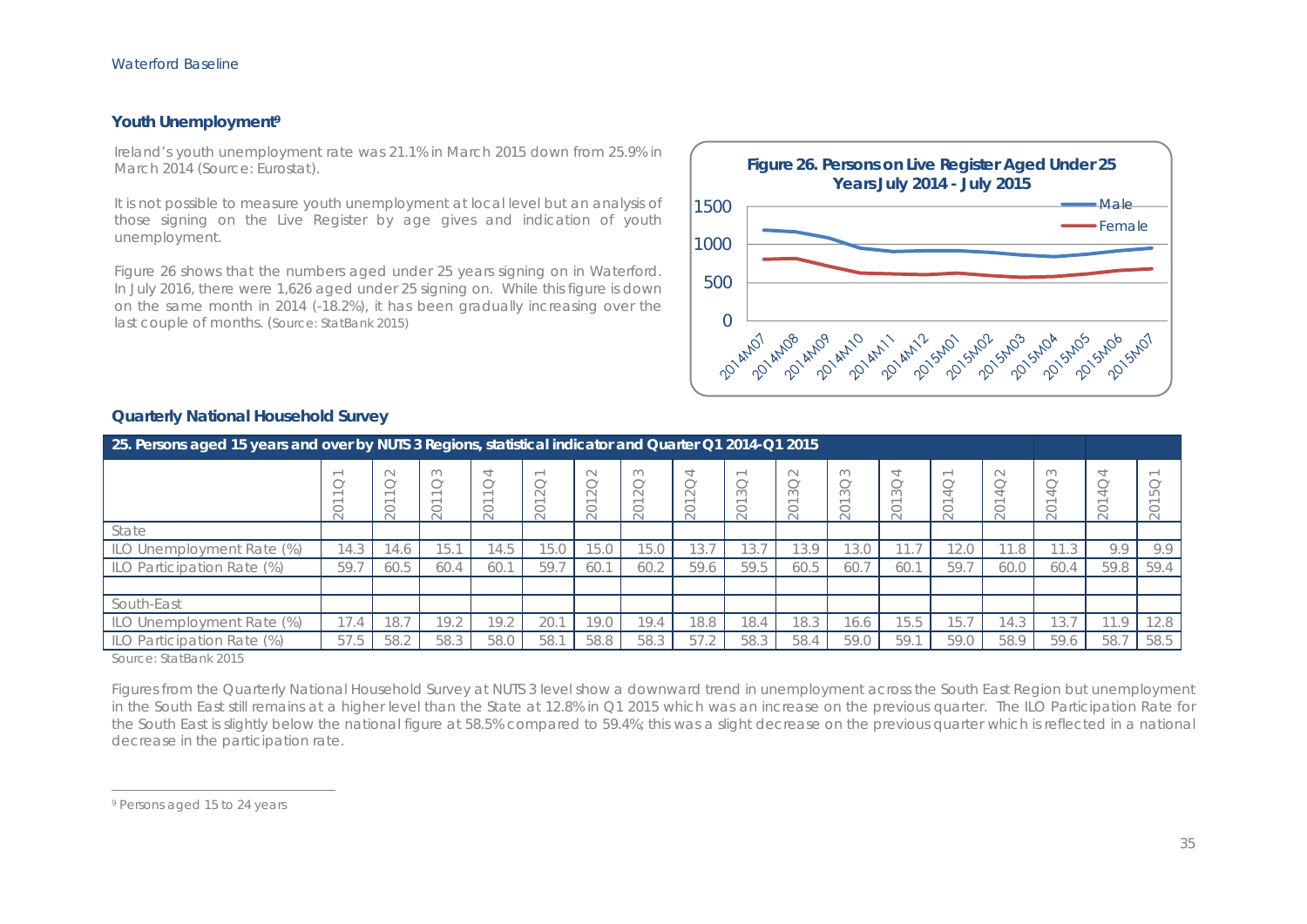## **Occupation & Industry**

Tables 26 and 27 provide a breakdown of the labour force by occupation and by industry. An analysis of occupations shows that the largest grouping (17.3%) are involved in skilled trade occupations. A further 14.3% are involved in 'professional occupations' which includes occupations in science, research, engineering, technology, health professional, teaching and education, business, media and public service professionals.

In terms of industry (Table 27) 24.4% work in professional services, with 21.6% in commerce and trade. An analysis by gender shows that it is primarily females working in the professional services sector, with males dominating in agriculture, forestry and fishing; building and construction; manufacturing industries.

|                                                  | 26. Persons at work or unemployed by occupation and sex in Waterford, South East & State 2011 |         |        |                   |                 |         |  |  |  |
|--------------------------------------------------|-----------------------------------------------------------------------------------------------|---------|--------|-------------------|-----------------|---------|--|--|--|
|                                                  | <b>Males</b>                                                                                  | Females | Total  | $\%$<br>Waterford | % South<br>East | State   |  |  |  |
| Managers, Directors and Senior Officials         | 2.450                                                                                         | 1.364   | 3,814  | 7.2%              | 7.3%            | 7.8%    |  |  |  |
| Professional Occupations                         | 3,138                                                                                         | 4,388   | 7,526  | 14.3%             | 13.1%           | 16.1%   |  |  |  |
| Associate Professional and Technical Occupations | 2.795                                                                                         | 1.938   | 4.733  | 9.0%              | 8.5%            | 10.5%   |  |  |  |
| Administrative and Secretarial Occupations       | 734                                                                                           | 3,855   | 4.589  | 8.7%              | 8.8%            | 10.3%   |  |  |  |
| <b>Skilled Trades Occupations</b>                | 8,209                                                                                         | 907     | 9.116  | 17.3%             | 19.9%           | 15.8%   |  |  |  |
| Caring, Leisure and Other Service Occupations    | 505                                                                                           | 2,806   | 3.311  | 6.3%              | 6.8%            | $6.6\%$ |  |  |  |
| Sales and Customer Service Occupations           | 1.312                                                                                         | 2.946   | 4,258  | 8.1%              | 7.4%            | 7.1%    |  |  |  |
| Process, Plant and Machine Operatives            | 3.979                                                                                         | 1.069   | 5,048  | 9.6%              | 9.3%            | 7.6%    |  |  |  |
| <b>Elementary Occupations</b>                    | 3.190                                                                                         | 2,106   | 5,296  | 10.1%             | 10.2%           | 9.2%    |  |  |  |
| Not Stated                                       | 2.779                                                                                         | 2.154   | 4.933  | 9.4%              | 8.7%            | 9.0%    |  |  |  |
| Waterford                                        | 29,091                                                                                        | 23,533  | 52.624 |                   |                 |         |  |  |  |

| 27. Persons at work by industry in Waterford and South East 2011 |              |         |        |             |              |  |  |  |
|------------------------------------------------------------------|--------------|---------|--------|-------------|--------------|--|--|--|
|                                                                  | <b>Males</b> | Females | Total  | % Waterford | % South East |  |  |  |
| Agriculture, forestry and fishing                                | 2.277        | 283     | 2.560  | 6.1%        | 8.5%         |  |  |  |
| Building and construction                                        | 1,722        | 164     | 1,886  | 4.5%        | 5.5%         |  |  |  |
| Manufacturing industries                                         | 4.877        | 2,113   | 6.990  | 16.7%       | 13.8%        |  |  |  |
| Commerce and trade                                               | 4.257        | 4,803   | 9,060  | 21.6%       | 23.2%        |  |  |  |
| Transport and communications                                     | 1,885        | 696     | 2.581  | 6.2%        | 5.3%         |  |  |  |
| Public administration                                            | 1.171        | 967     | 2.138  | 5.1%        | 5.6%         |  |  |  |
| Professional services                                            | 2,785        | 7.430   | 10,215 | 24.4%       | 22.9%        |  |  |  |
| Other                                                            | 3.055        | 3.457   | 6.512  | 15.5%       | 15.2%        |  |  |  |
| Waterford                                                        | 22.029       | 19.913  | 41,942 |             |              |  |  |  |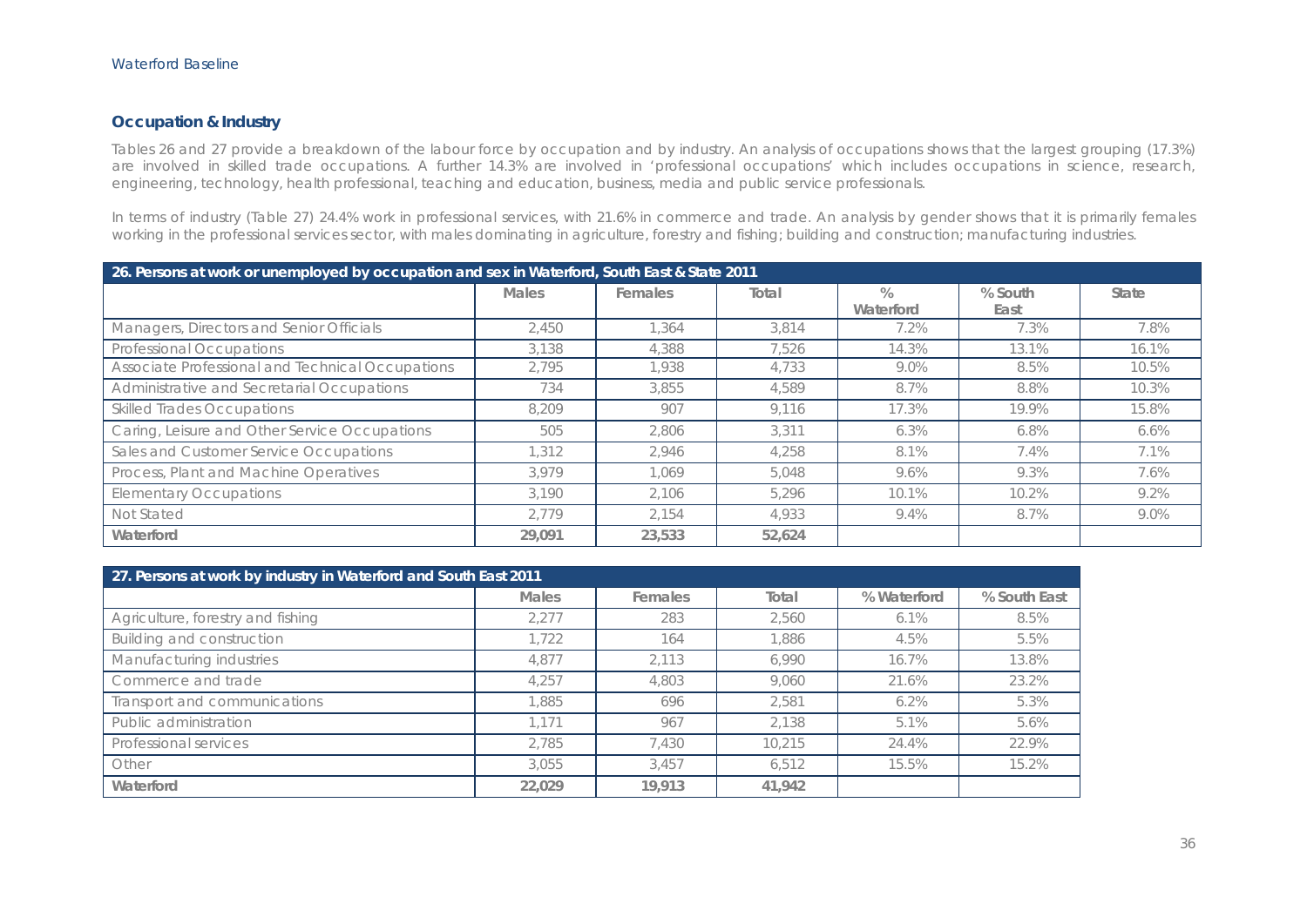#### **Place of Work**

POWSCAR data provides information on areas which have been most active in the provision of employment and have played an important role in attracting people to work in the region. It also reveals the extent to which people are leaving Waterford to work.

Waterford City was the fifth largest location for employment in the State in 2011. Of the 41,942 workers resident in Waterford, 12,196 worked outside the area. The daytime working population (resident and non-resident) of Waterford was 36,178.

Of the 15,692 workers residing in the city, 3,006 had jobs elsewhere. A total of 10,646 workers commuted into the city and suburbs, bringing the working population of Waterford City and suburbs to 23,332.

A total of 5,573 (52%) of the 10,646 commuting into the city lived in Waterford County. The town of Tramore (1,701) contributed the most workers to Waterford, while Dunmore East (265), Portlaw (237) and Passage East (147) were the next largest feeder towns for the City. Kilkenny and Wexford were the places of residence for 2,827 and 1,066 workers respectively.

The private car remains the most popular choice of transport for travelling to work accounting for 92% of persons travelling into Waterford for work, with an average travel time of 30 minutes, the shortest journey time of the five cities. There was limited use of public transport and green modes of transport such as walking and cycling. The most popular departure time was between 8.01am and 8.30am accounting for 23% of departures.

#### **Socio Economic Status**<sup>10</sup>

In the Census the population is classified into one of ten specific socio economic groups. The classification aims to bring together persons with similar social and economic statuses on the basis of skill or educational attainment. Figure 27 shows the composition of households by socio economic group for Waterford compared to the South East and the State. The largest grouping in Waterford is non-manual with 20.1% of households falling into this category, followed by Employers & Managers with 13.5%. Farmers and Agricultural workers accounted for 4.4%.



<sup>10</sup> Socio economic grouping classifies the entire population into one of ten categories based on the level of skill and educational attainment of their occupation (those at work, unemployed or retired) while all other people are classified to the socio economic group of the person in the family on whom they are deemed dependant.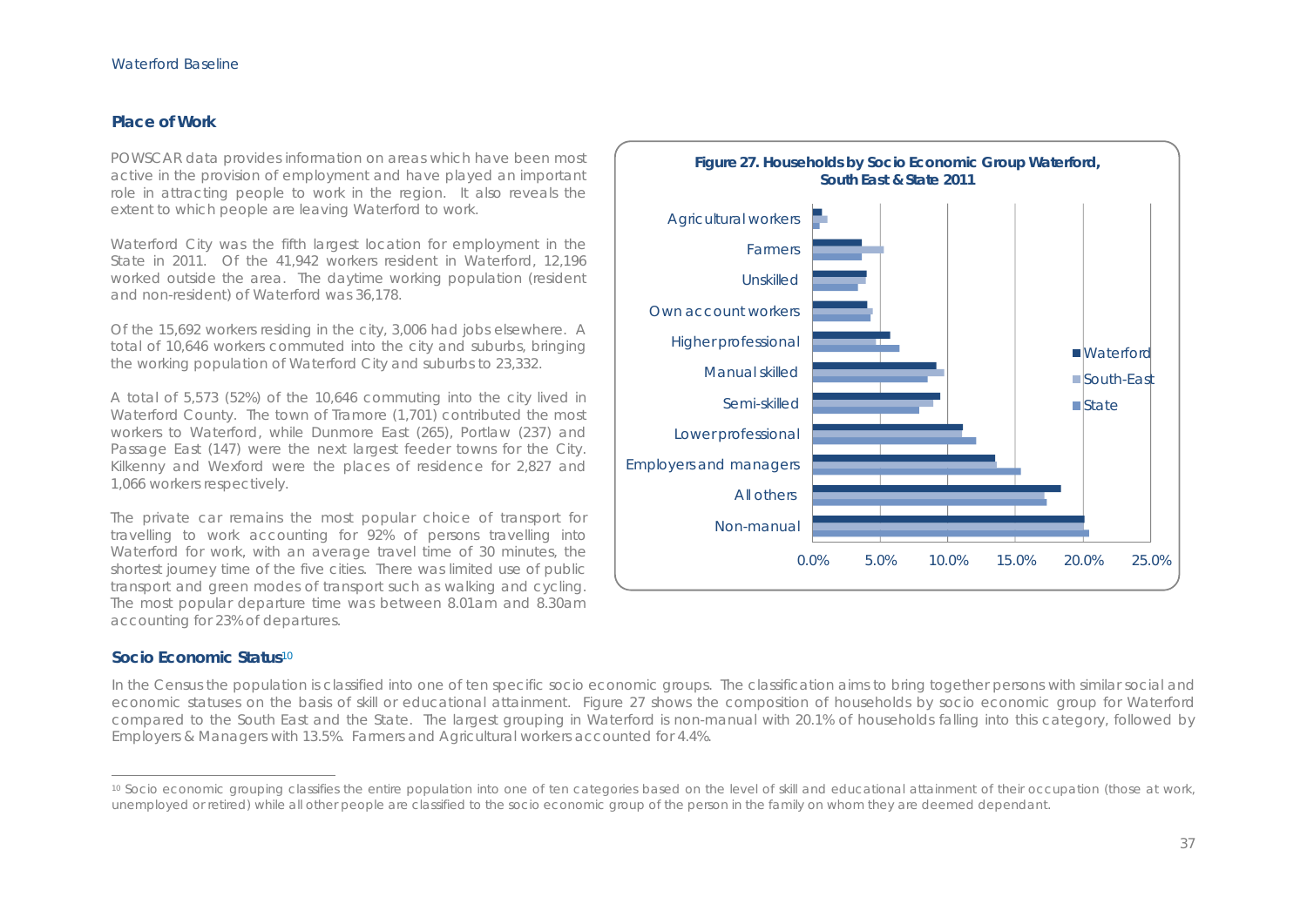#### **Business Demography**

#### **Explanatory Note**

The CSO's Business Demography data provides statistics on enterprises in the private business economy. It provides data on the number of active enterprises by size and by sector and also data on the number of persons employed by these. Business demography data is based on enterprises that are registered with the Revenue Commissioners as active in the year. It focuses on private businesses and does not include enterprises in health, public administration or agriculture. Totals may not be exact as some data has been suppressed to protect the confidentiality of individual enterprises.

The geographical breakdown of Business Demography data is an approximation. An enterprise is allocated to a county based on the address at which it is registered for Revenue purposes. Where an enterprise has local units in several counties, but one head office, it will only be counted where its head office is located. The figures therefore underestimate the number of enterprises actually operating in counties. The figures however, do present a good picture of the real enterprise base as they measure enterprises registered in the county and provide an indication of trends comparable to other areas. In the case of foreign owned multi nationals, if they are registered with Revenue in Ireland they are included in the county where their Irish head office is based.

The data collection methodology creates some issues for Waterford given that for example Waterford's largest employer is in the health sector (University Hospital Waterford) and that a large percentage of Waterford's largest employers are multinationals and as such may not captured in this data if their Irish head office is not located in Waterford.







Source: CSO (2014) Business Demography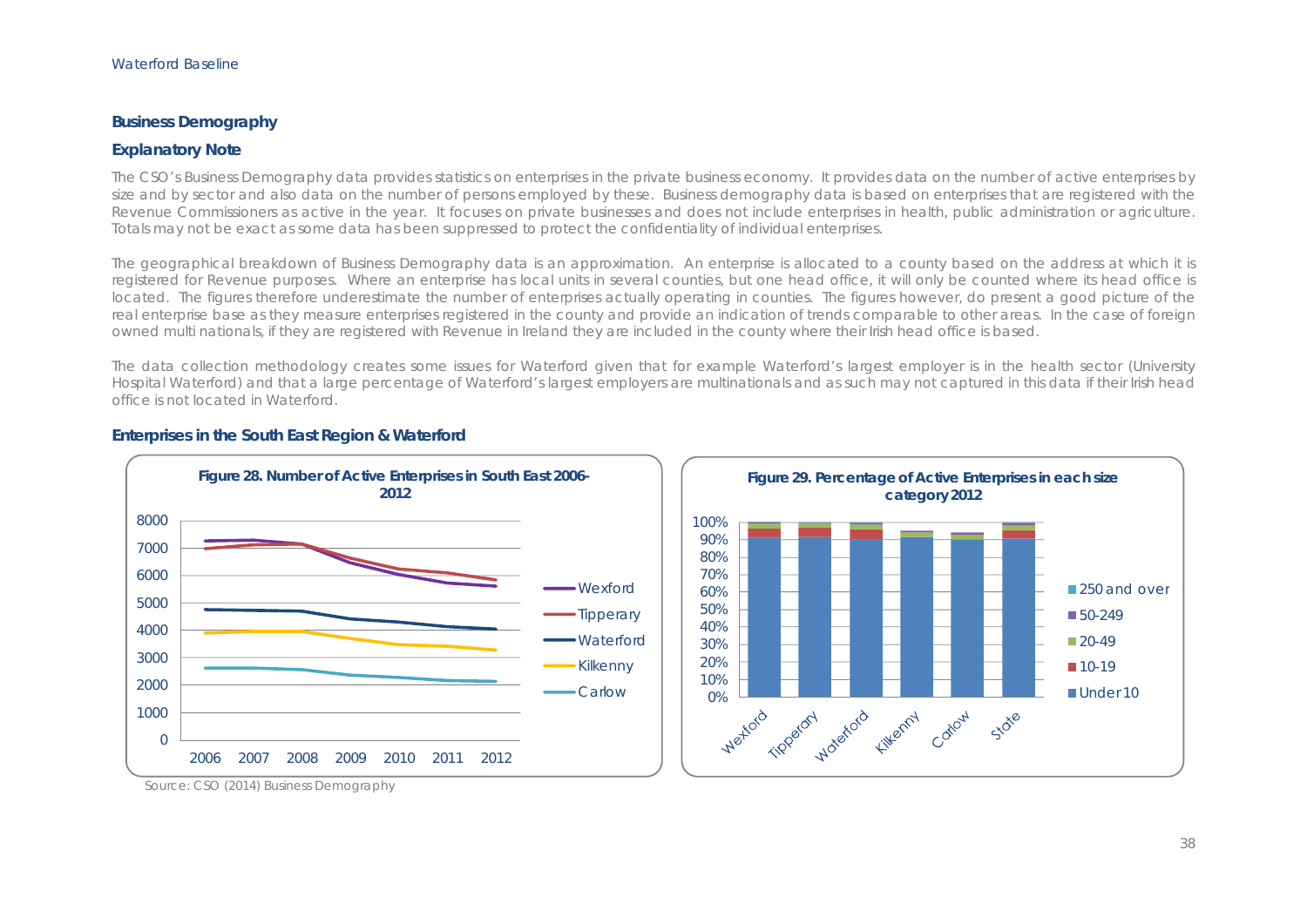In 2012, there were 4,041 active enterprises in Waterford and 20,892 across the South East region. Waterford and the counties of the South East have experienced a continuing decline in the number of enterprises from a high of 25,508 in 2006 to 20,892 in 2012; representing a decline of 18.1% across the South East. Waterford experienced a 14.9% decline over the same period; the lowest decrease across the South East. Nationally, the decline in active enterprises commenced in 2009 and since then the number of active enterprises has declined by 12.5%. In total, 12.0% of all enterprises in the state are located in the South East region with 2.2% based in Waterford.

#### **Enterprise by Size**

| 28. Employees (Number) in Waterford by Activity - 2006 & 2012 |        |        |
|---------------------------------------------------------------|--------|--------|
|                                                               | 2006   | 2012   |
| Manufacturing                                                 | 9,444  | 8,091  |
| Water supply, sewerage, etc                                   | 58     | 57     |
| Construction                                                  | 4,696  | 1,414  |
| Wholesale and retail trade                                    | 6,511  | 4,475  |
| Transportation and storage                                    | 801    | 812    |
| Accommodation and food service activities                     | 3,752  | 2,969  |
| Information and communication                                 | 792    | 883    |
| Financial and insurance activities                            | 304    | 300    |
| Real estate activities                                        | 194    | 224    |
| Professional, scientific and technical activities             | 1,529  | 1,123  |
| Administrative and support service activities                 | 2,307  | 2,038  |
| Education                                                     | 1,955  | 2,402  |
| ICT                                                           | 727    | 763    |
| Total                                                         | 30,404 | 22,398 |

Source: CSO (2014) Business Demography

The vast majority of enterprises in Waterford and the South East are micro enterprises employing fewer than 10 people. In Waterford, 90.1% of all enterprises are micro enterprises; this is slightly lower than the percentage in the other south east counties. While micro enterprises make up the majority in terms of enterprise size, they only account for 23% (5,170) of employees.

In contrast companies with 50-249 employees represent 1% of companies but 17% (3,826) of employees and companies with 250+ employees of which there are 15 or 0.4% represent 32% (7,193)of employees.

While companies employing 50 or more employ the highest number of employees, larger companies have also experienced a significant decrease in employees from a high of 15,605 in 2007 to 11,019 in 2012; a reduction of almost 30%.

While an analysis by sector shows that the largest percentage (46.2%) are in Wholesale & Retail Trade, an analysis of employee numbers shows that Manufacturing employs the greatest number (36%) compared to 20% in Wholesale & Retail.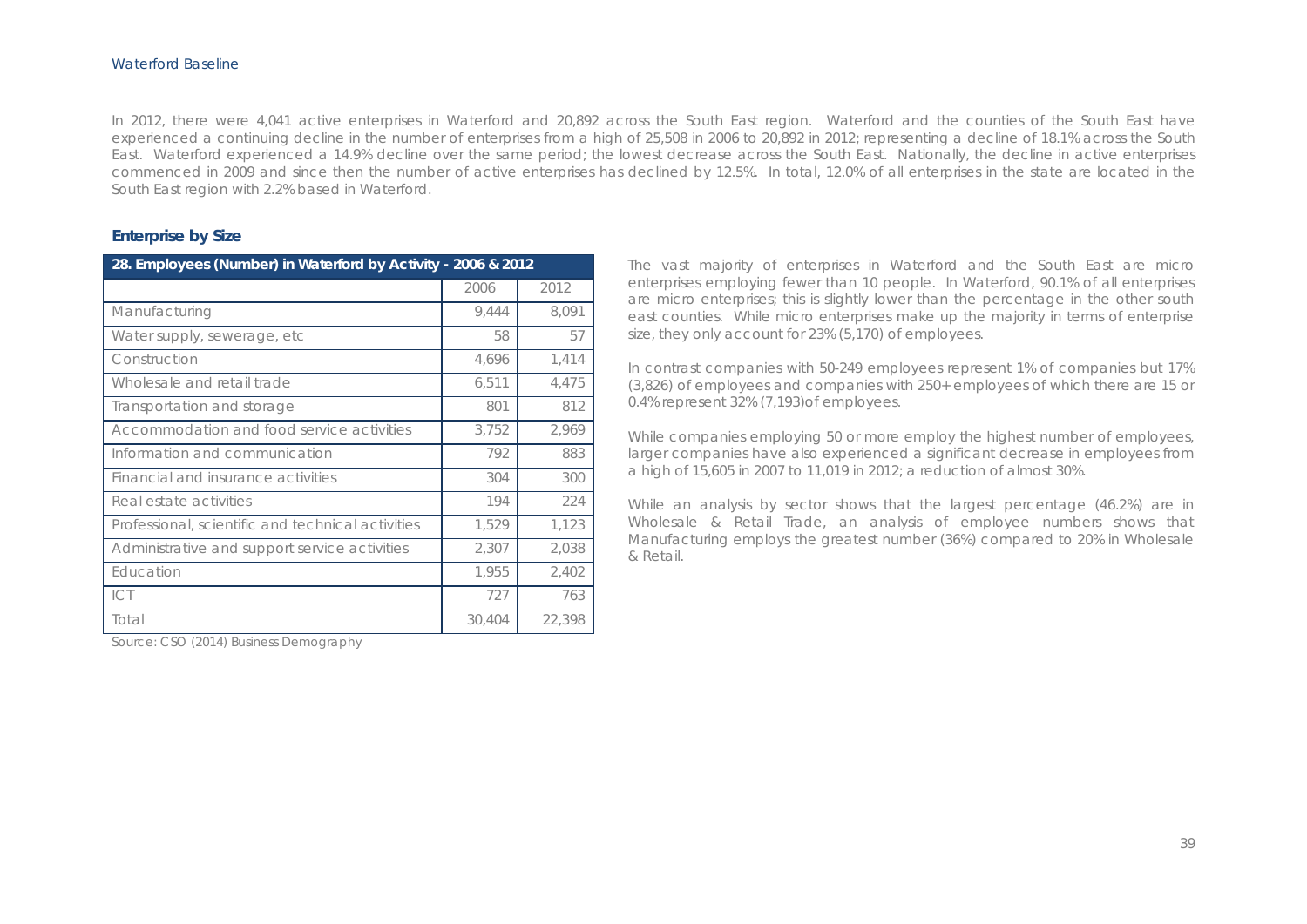## **Enterprises by Sector**

| 29. Active Enterprise by Sector in Waterford 2006-2012 |       |       |       |       |       |       |       |                |
|--------------------------------------------------------|-------|-------|-------|-------|-------|-------|-------|----------------|
|                                                        | 2006  | 2007  | 2008  | 2009  | 2010  | 2011  | 2012  | % Change 06-12 |
| Manufacturing                                          | 364   | 352   | 354   | 341   | 343   | 329   | 348   | $-4.4%$        |
| Water supply, sewerage, etc                            | 15    | 15    | 14    | 16    | 18    | 18    | 17    | 13.3%          |
| Construction                                           | 1,264 | 1,267 | 1,144 | 931   | 834   | 736   | 680   | $-46.2%$       |
| Wholesale and retail trade                             | 1,089 | 1,094 | 1,102 | 1.066 | 1.062 | 1,047 | 1,044 | $-4.1\%$       |
| Transportation and storage                             | 273   | 273   | 259   | 241   | 234   | 225   | 213   | $-22.0%$       |
| Accommodation and food service activities              | 467   | 450   | 483   | 492   | 496   | 478   | 461   | $-1.3%$        |
| Information and communication                          | 150   | 143   | 158   | 161   | 175   | 176   | 184   | 22.7%          |
| Financial and insurance activities                     | 54    | 60    | 59    | 53    | 54    | 49    | 50    | $-7.4%$        |
| Real estate activities                                 | 241   | 253   | 260   | 283   | 282   | 283   | 294   | 22.0%          |
| Professional, scientific and technical activities      | 567   | 566   | 591   | 581   | 575   | 556   | 545   | $-3.9\%$       |
| Administrative and support service activities          | 256   | 253   | 261   | 245   | 236   | 221   | 199   | $-22.3%$       |
| Education                                              | 102   | 106   | 113   | 165   | 167   | 172   | 183   | 79.4%          |
| ICT                                                    | 142   | 139   | 156   | 165   | 176   | 172   | 175   | 23.2%          |
| Total                                                  | 4,748 | 4,734 | 4,694 | 4,419 | 4,319 | 4,123 | 4,041 |                |

Source: CSO (2014) Business Demography

Figures 30 and 31 on the following page show the percentage breakdown of enterprises by sector for Waterford and the South East. Within Waterford, Wholesale/ Retail is the dominant sector with 1,044 enterprises and this figure has remained relatively constant since 2006 (Table 29). While Construction is the second largest sector with 680 enterprises it is also the sector which has, not surprisingly, witnessed the largest decrease since 2006 and is down by 46.2%. Some sectors in Waterford have experienced an increase, although numerically the increases are low and include: Education, ICT, Information & Communications and Real Estate.

The comparison of the sectoral composition of Waterford enterprises to the South East shows a very similar structure as evidenced in Figures 30 and 31. The enterprise profile of Waterford differs slightly from the State. Waterford has a higher percentage in Wholesale & Retail (23.8% compared to 21.2%) and in Accommodation & Food Service (10.5% compared to 8.2%), demonstrating the importance of both retail and tourism to the local economy.

Waterford also continues to have a higher percentage in Manufacturing (7.9%) compared to both the South East region (7.5%) and the State (6.0%). Waterford has a lower percentage of enterprises in knowledge intensive sectors with 12.4% in Professional, Scientific & Technical activities compared to 15.2% for the State and Financial & Insurance Activities (1.1% compared to 2.8%). Waterford does compare favourably under ICT with 4.0% compared to 4.7% for the State and only 2.5% for the South East.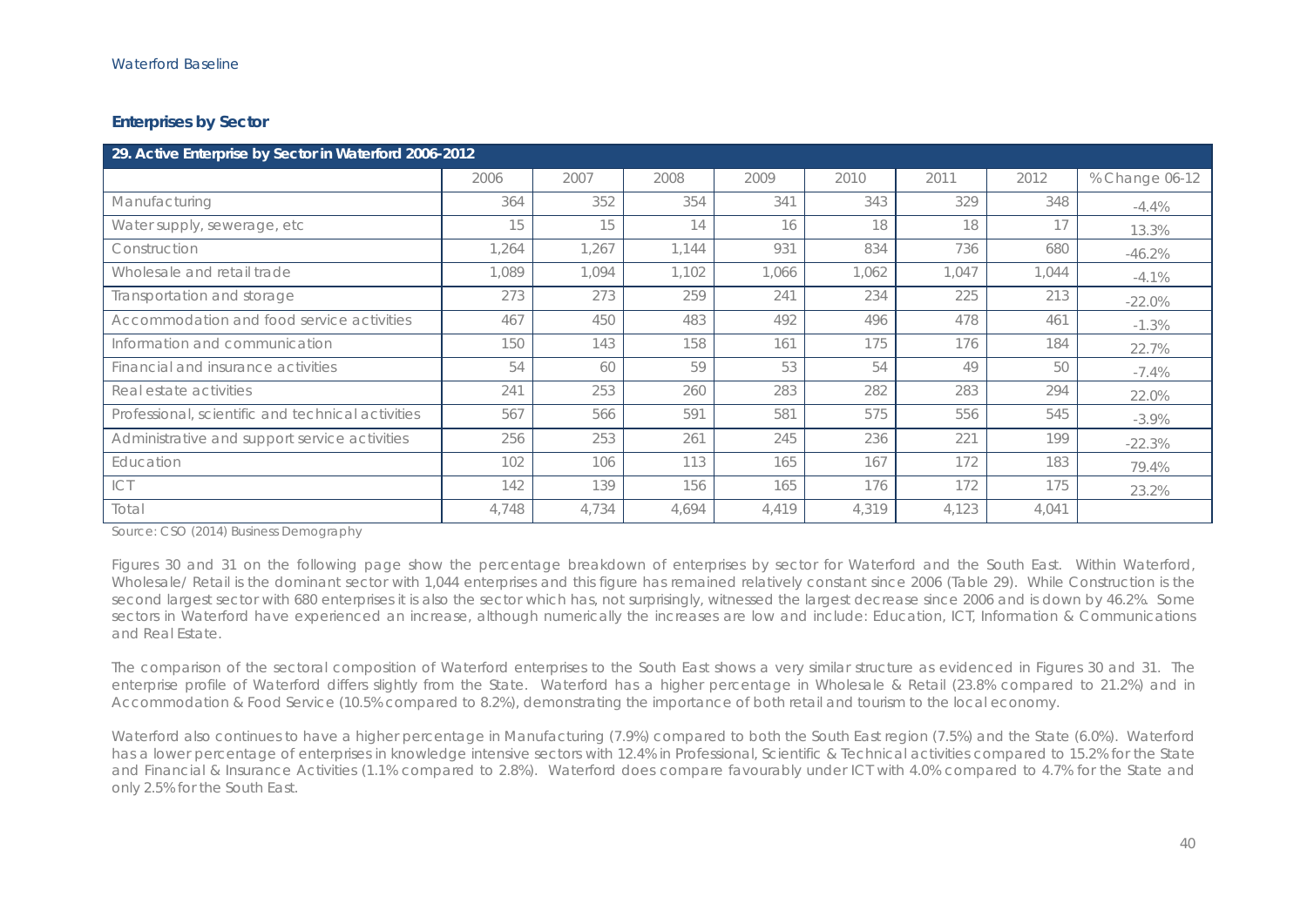

Source: CSO (2014) Business Demography

## **High Potential Start Ups**

| 30. Regional Distribution HPSU <sup>11</sup> & Competitive Start Fund Companies 2014 |             |            |  |  |  |  |  |
|--------------------------------------------------------------------------------------|-------------|------------|--|--|--|--|--|
| Region                                                                               | <b>HPSU</b> | <b>CSF</b> |  |  |  |  |  |
| Dublin                                                                               | 58          |            |  |  |  |  |  |
| Mid East (Kildare, Meath, Wicklow)                                                   |             |            |  |  |  |  |  |
| South & South East (Cork, Carlow, Kilkenny, Waterford, Wexford, Tipperary South)     | 1 Q         |            |  |  |  |  |  |
| Border (Cavan, Donegal, Leitrim, Louth, Monaghan, Sligo)                             |             |            |  |  |  |  |  |
| West (Galway, Mayo, Roscommon)                                                       |             |            |  |  |  |  |  |
| Mid-West (Clare, Kerry, Limerick, Tipperary North)                                   |             |            |  |  |  |  |  |
| Midlands (Laois, Longford, Offaly, Westmeath)                                        |             |            |  |  |  |  |  |
| Total                                                                                | 102         | 8          |  |  |  |  |  |

Source: Enterprise Ireland 2015

<sup>11</sup> A 'high potential start up' (HPSU) is defined as a company that is: Based on technological innovation, Likely to achieve significant growth in 3 years (Sales of €1m per annum and employment of 10), Export oriented, Led by an experienced team, with a mixture of technical and commercial competencies.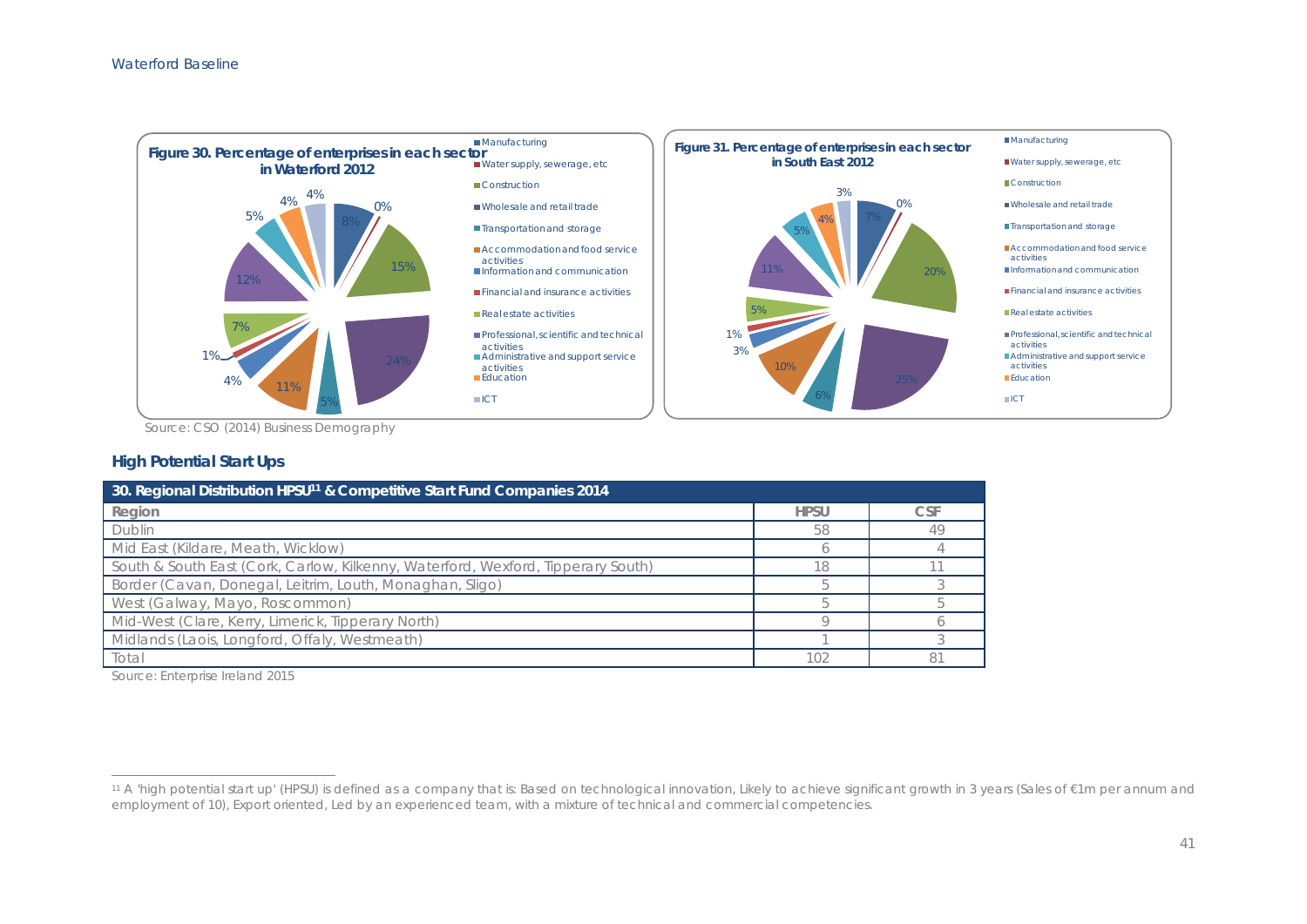#### **Vacancy Rates12**

Data produced by GeoDirectory shows the vacancy rates in commercial properties. Figures for Waterford show a slight decrease in vacancy rate in percentage terms. In Q1 2013, nationally there were 223,451 commercial address points of which 3.0% (6,703) were in Waterford. By Q2 2015 there were 224,168 commercial address points nationally of which 2.7% (6,052) were in Waterford.

|               | 31. Commercial Vacancy Rates (%) by County Q1 2013 - Q2 2015 |                     |         |         |         |         |         |         |                     |
|---------------|--------------------------------------------------------------|---------------------|---------|---------|---------|---------|---------|---------|---------------------|
|               | Q1 2013                                                      | Q <sub>2</sub> 2013 | Q3 2013 | Q4 2013 | Q1 2014 | Q2 2014 | Q3 2014 | Q4 2014 | Q <sub>2</sub> 2015 |
| Waterford     | 12.0                                                         | 12.0                | 12.6    | 12.3    | 13.2    | 13.3    | 13.6    | 13.4    | 13.2                |
| Carlow        | 13.0                                                         | 13.2                | 13.4    | 13.3    | 13.1    | 13.2    | 13.0    | 13.1    | 12.1                |
| Tipperary     | 10.0                                                         | 10.6                | 10.8    | 10.7    | 11.4    |         | 11.9    | 11.9    | 11.7                |
| Kilkenny      | 10.0                                                         | 10.5                | 11.0    | 10.7    | 11.3    | 11.3    | 11.3    | 11.1    | 11.0                |
| Wexford       | 9.0                                                          | 9.7                 | 9.7     | 9.5     | 9.8     | 10.0    | 9.8     | 9.9     | 10.0                |
|               |                                                              |                     |         |         |         |         |         |         |                     |
| Galway        | 13.0                                                         | 13.8                | 14.1    | 13.7    | 14.6    | 14.8    | 15.1    | 15.2    | 15.4                |
| Limerick      | 13.0                                                         | 13.1                | 13.7    | 13.4    | 13.8    | 13.9    | 14.3    | 15.0    | 15.0                |
| Cork          | 10.0                                                         | 11.0                | 11.5    | 11.1    | 11.4    | 11.5    | 11.5    | 11.6    | 11.3                |
| <b>Dublin</b> | 13.0                                                         | 13.5                | 14.0    | 13.5    | 13.8    | 13.7    | 13.7    | 13.8    | 13.4                |
|               |                                                              |                     |         |         |         |         |         |         |                     |
| State         | 11.4                                                         | 11.9                | 12.3    | 12.4    | 12.4    | 12.6    | 12.7    | 12.8    | 12.6                |

Source: GeoDirectory 2015

#### **County Incomes and Regional GDP**

An important indicator of economic activity is Gross Value Added (GVA), which is equivalent to Gross Domestic Product (GDP) and is a useful proxy for GDP. GVA is a calculation of goods and services generated in a region minus the costs of the materials and services used in their creation which were brought from outside the area. GVA is an accepted measure of regional development. Data relating to GVA is only available at regional level and a further limitation of GVA is that it reflects where income is generated rather than the residence of those generating the income.

Income per capita is based on where people live and is therefore a good comparator of socio economic well being across regions and is also available at county level. The data at regional level is more accurate than county data which are indicative of relative trends rather than accurate absolute figures. For that reason, much of the analysis will focus on the regional data.

<sup>&</sup>lt;sup>12</sup> The GeoDirectory database distinguishes between an address point which is a 'unit' as opposed to a 'building' which can comprise one or more units. The term 'address point' is used in the GeoDirectory Report as a proxy for each unit. All non-residential address points are classified as commercial address points. Units classified as Residential, Agricultural, Forestry, Fishing and Extraterritorial Organisations and Bodies (e.g. Embassies) are excluded.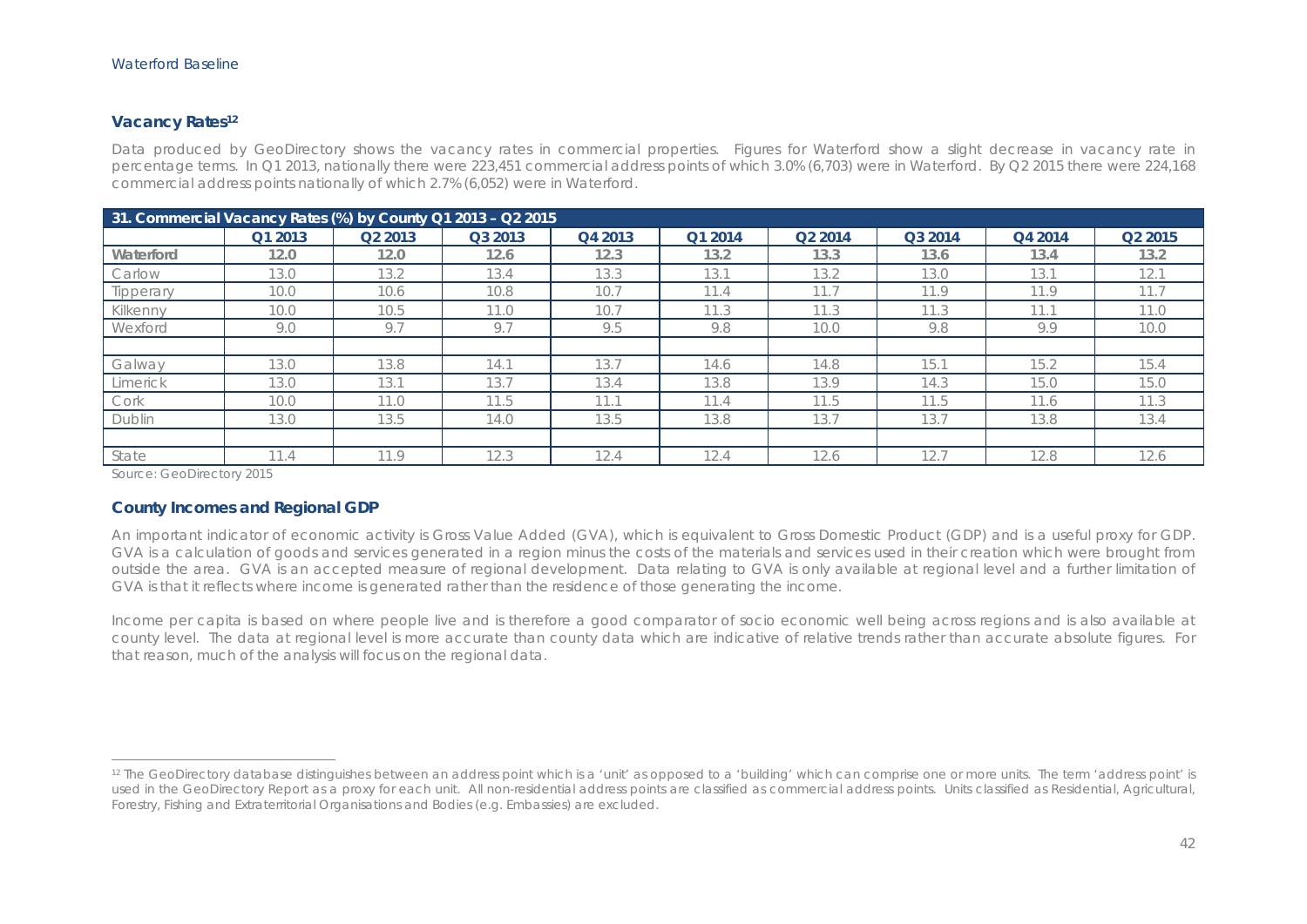| 32. Key County Incomes for South East and State 2012 |         |          |                    |           |         |            |         |  |
|------------------------------------------------------|---------|----------|--------------------|-----------|---------|------------|---------|--|
| <b>Statistic</b>                                     | Carlow  | Kilkenny | South<br>Tipperary | Waterford | Wexford | South East | State   |  |
| Disposable Income per person                         | €18,670 | €17.641  | €18,202            | €18.610   | €17.695 | €18.090    | €19,468 |  |
| % of state average disposable income per person      | 95.9    | 90.6     | 93.5               | 95.6      | 90.9    | 92.9       | 100     |  |
| Change in disposable income per person 2011-2012     | $-0.3%$ | $-0.4\%$ | $-2.0%$            | 0.0%      | $-0.4%$ | $-0.6%$    | 0.8%    |  |

Source: CSO (2015) County Incomes and Regional GDP

| 33. Regional GDP Statistics for NUTS II & NUTS 3 Region 2012 |               |               |               |          |          |         |         |         |         |            |          |
|--------------------------------------------------------------|---------------|---------------|---------------|----------|----------|---------|---------|---------|---------|------------|----------|
| <b>Gross Value Added</b>                                     | South<br>East | South<br>West | <b>Dublin</b> | Mid East | Mid West | S&E     | Border  | Midland | West    | <b>BMW</b> | State    |
| GVA Per Person                                               | €23,588       | €44,391       | €51,839       | €22,863  | €27.464  | €38,789 | €19,016 | €18,638 | €28,256 | €22,242    | €34,308  |
| % of State average GVA per person                            | 68.8          | 129.4         | 151.1         | 66.6     | 80.1     | 113.1   | 55.4    | 54.3    | 82.4    | 64.8       | 100.0    |
| % of EU28 average GVA per person                             | 89.4          | 168.2         | 196.4         | 86.6     | 104.1    | 147.0   | 72.1    | 70.6    | 107.1   | 84.3       | 130.0    |
| % of total national GVA                                      | 7.5%          | 18.7%         | 41.9%         | 7.7%     | 6.6%     | 82.4%   | 6.2%    | 3.3%    | 8.0%    | 17.6%      | €157,481 |
|                                                              |               |               |               |          |          |         |         |         |         |            |          |
| Contribution to GVA from:                                    |               |               |               |          |          |         |         |         |         |            |          |
| Agriculture, forestry and fishing                            | 19.9%         | 26.0%         | 4.1%          | 9.3%     | 10.4%    | 69.7%   | 14.1%   | 6.2%    | 10.0%   | 30.4%      | €2,388   |
| Manufacturing and construction                               | 8.5%          | 35.8%         | 19.7%         | 7.7%     | 7.5%     | 79.1%   | 6.5%    | 2.5%    | 11.9%   | 20.9%      | €43.022  |
| Market and non-market services                               | 6.8%          | 12.2%         | 51.1%         | 7.7%     | 6.2%     | 84.0%   | 5.9%    | 3.6%    | 6.5%    | 16.1%      | €113.798 |

Source: CSO (2015) County Incomes and Regional GDP

#### **Income from employment and disposable household income**

There are different ways to measure income depending on what income sources, taxes etc., are counted. Figure 32 on the following page compares two measures of income for NUTS3 regions. It shows income from employment (compensation of employees plus income from self-employment) which is a useful measure of income earned from productive employment in each region and Disposable Household Income. Disposable household income counts income from employment and also rental earnings, dividends, social welfare payments and taxes paid. It measures the actual income available for use by households.

Dublin has by far the largest income under both measures with the South West and Mid East next followed by the South East. In every region, total disposable household income is greater than income from employment. This is because there is a net increase in income resulting from other sources (e.g. social welfare, rent, dividends etc.,) less taxes. The difference between these two measures varies between the regions. In Dublin (1.5%) and the Mid East (4.0%) the difference is quite small while for the South East (26.6%), Border (29.3%) and Midlands (23.5%), it is relatively large. Among other factors this indicates that social transfers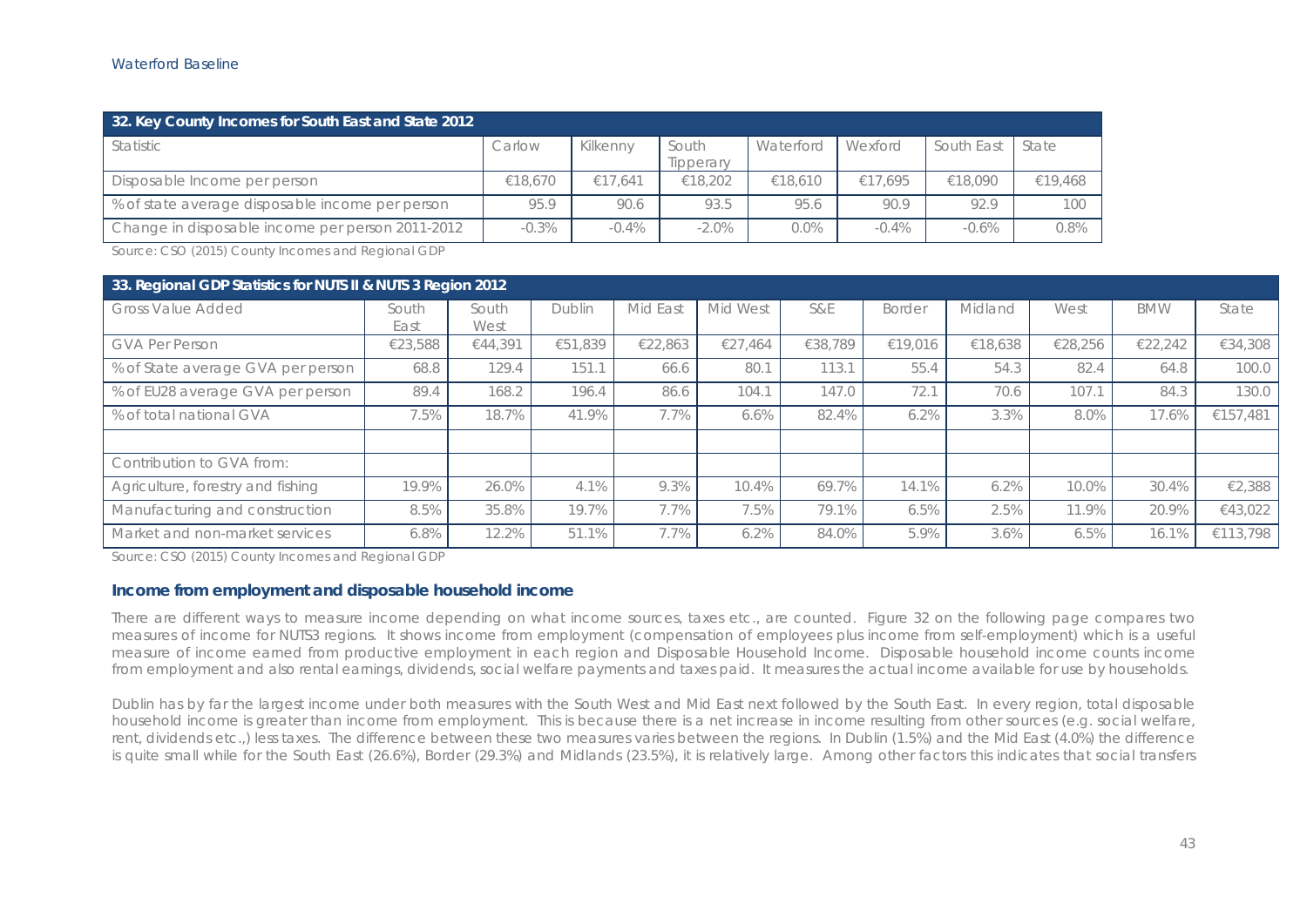play a more significant role in disposable income in these regions and that a lower share of the region's income is derived from productive employment. This is partly due to the higher unemployment rates in these regions<sup>13</sup>.



Source: CSO (2015) County Incomes and Regional GDP

#### **Index of Disposable Income per Person**

Using an index which compares each region's disposable income per person with the State average (to remove the impact of inflation and take account of a changing state average) is useful when taking a longer time period (2000-2012).

From Figures 33 and 34 on the following page it can be seen that Dublin is the only region consistently above the state average with the Mid East above the State average since 2010. The South East has fluctuated from a low of 89.8% in 2001 to a high of 98.0% in 2007 and currently stands at 92.9%. Waterford's relative position to the South East and the State has also fluctuated over the period. Waterford is consistently higher than the South East but is lower than the State average and was 95.6% in 2012.

<sup>13</sup> QNHS Q2 2012 Unemployment Rates: South East 19.0%, Border 29.3%, Midlands 23.5%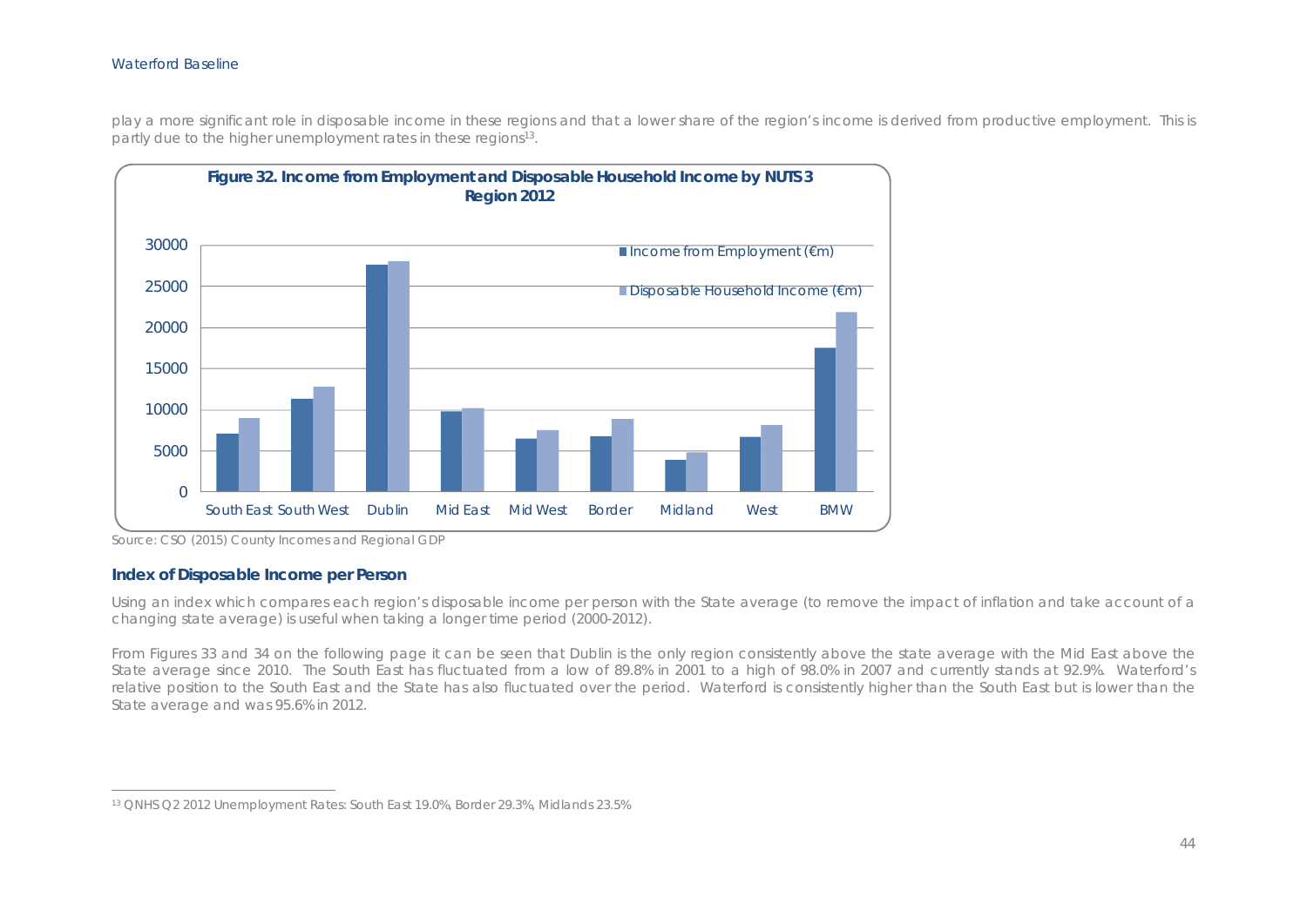

Source: CSO (2015) County Incomes and Regional GDP

#### **Gross Value Added**

GVA per person ranges from a high of  $\epsilon$ 51,839 in Dublin to a low of  $\epsilon$ 18,638 in the Midlands. The GVA per person for the South East region was  $\epsilon$ 23,588 in 2012 which is well below the State average of €34,308.

To examine changes in GVA per person over a period of time, it is necessary to use an index. The index gives a value of 100 to the State average for each year so illustrates changes in each region's relative position compared to the national average over time. From Figures 35 and 36, it is apparent that Dublin's relative position has increased steadily since 2003 from 133.1% to 151.1% in 2012. Its position improved particularly strongly between 2009 and 2010. In contrast, the South East's position has declined since 2002 from 88.8% to 68.8% in 2012 despite intermittent annual increases.

Figure 36 shows how each region varied from the state average index of GVA per person. It is clear that Dublin's relative position to the average has strengthened considerably as has the South West's.

GVA per person can also be equated to the EU28 showing the relative position of Ireland's regions to the EU average. This is important as eligibility for EU regional development funding is based on a region's GVA relative to the EU average. As whole, Ireland's GVA per person in 2012 was 130.0% of the EU28. The South East is below the EU average at 89.4%. The NUTS2 Southern & Eastern region was above the EU28 average at 147.0% while the BMW was significantly below at 84.3%.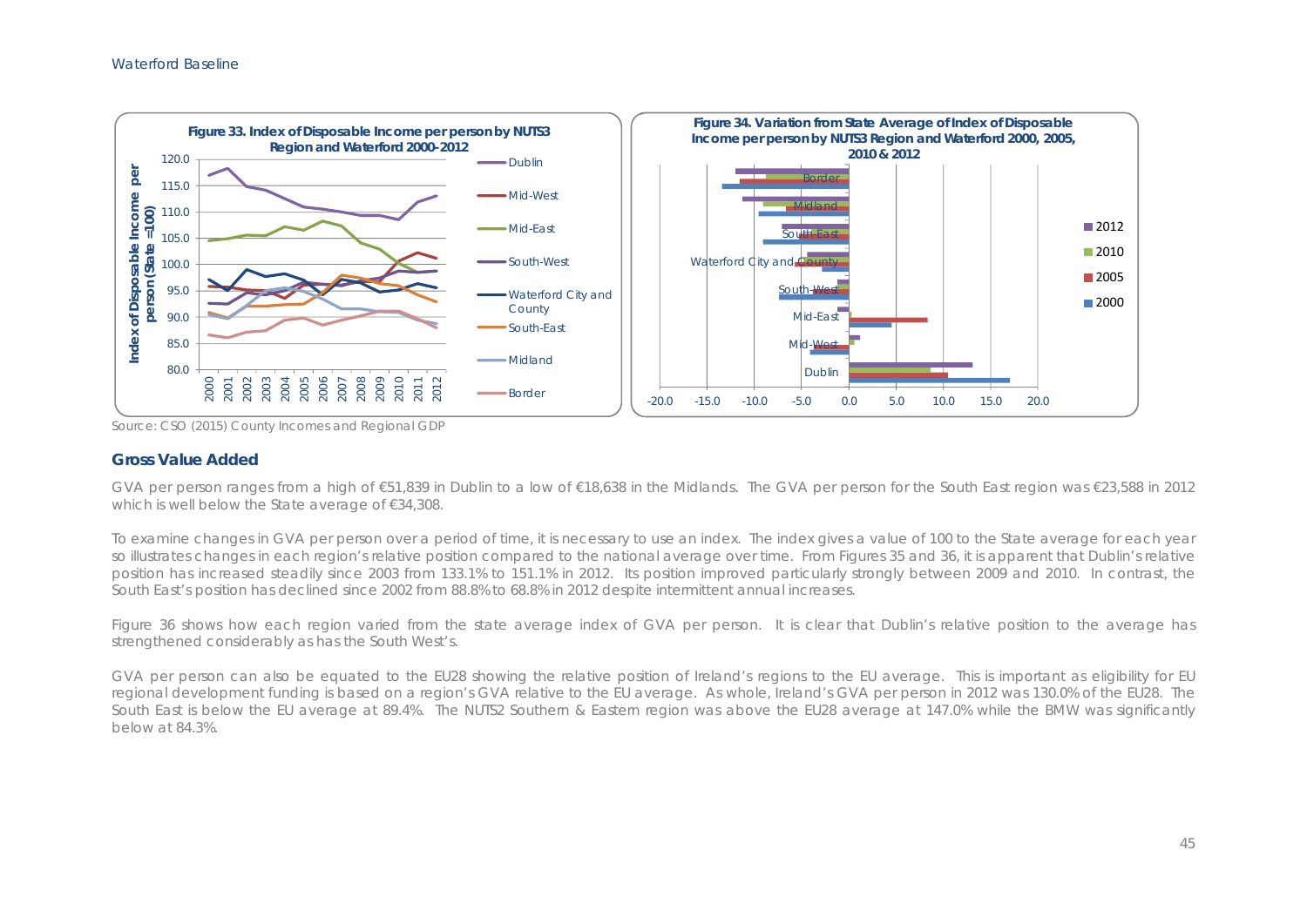

Source: CSO (2015) County Incomes and Regional GDP

#### **Source of GVA in each Region**

GVA is generated from three broad areas of economic activity: Agriculture, Forestry & Fishing; Manufacturing, Building & Construction; and Market14 and Non Market Services<sup>15</sup>. In the State in 2002 Market and Non Market Services was the largest source of GVA (58.9% of the total). It is still the largest source in 2012 and its share has risen considerably to 71.5%. The second largest is Manufacturing, Building & Construction. Its share of national GVA has declined from 39% to 27%. Agriculture, Forestry and Fishing has declined from 2.1% to 1.5% in 2012, having recovered from a low of 0.9% in 2009.

The relative importance of the three different sources of GVA varies across the regions and is evidence in Figures 37 and 38. In Dublin, Market and Non Market Services comprises 87.2% of GVA, up from 78.2% in 2002. In the South East 65% of GVA is Market & Non Market Services up from 44.1% in 2002. 31% of the South East's GVA is from Manufacturing, Building & Construction which is down from 51.5% in 2002. The South West is the only region where manufacturing is the largest source of GVA accounting for 51.6% of the region's GVA. 4% of the South East's GVA is from agriculture and is the highest share nationally of the regions.

The importance of agriculture to the South East is evident from the fact that 19.9% of the State's GVA for the sector is earned in the region. The only region contributing more to the sector is the South West at 26.0%. 8.6% of Manufacturing and 6.8% of Market and Non Market Services are earned in the region.

<sup>&</sup>lt;sup>14</sup> Market services are defined as those services produced for sale on the market at a price intended to cover production costs and to provide a profit for the producer. Market services comprise the following five ISIC Tabulation Categories: Wholesale and Retail trade, Hotels and restaurants, Transport, storage and communications, Financial intermediation, Real estate, renting and business activities

<sup>15</sup> Non-market services cover those services provided to the community as a whole free of charge, or to individual consumers either free of charge or at a fee which is well below 50 per cent of production costs.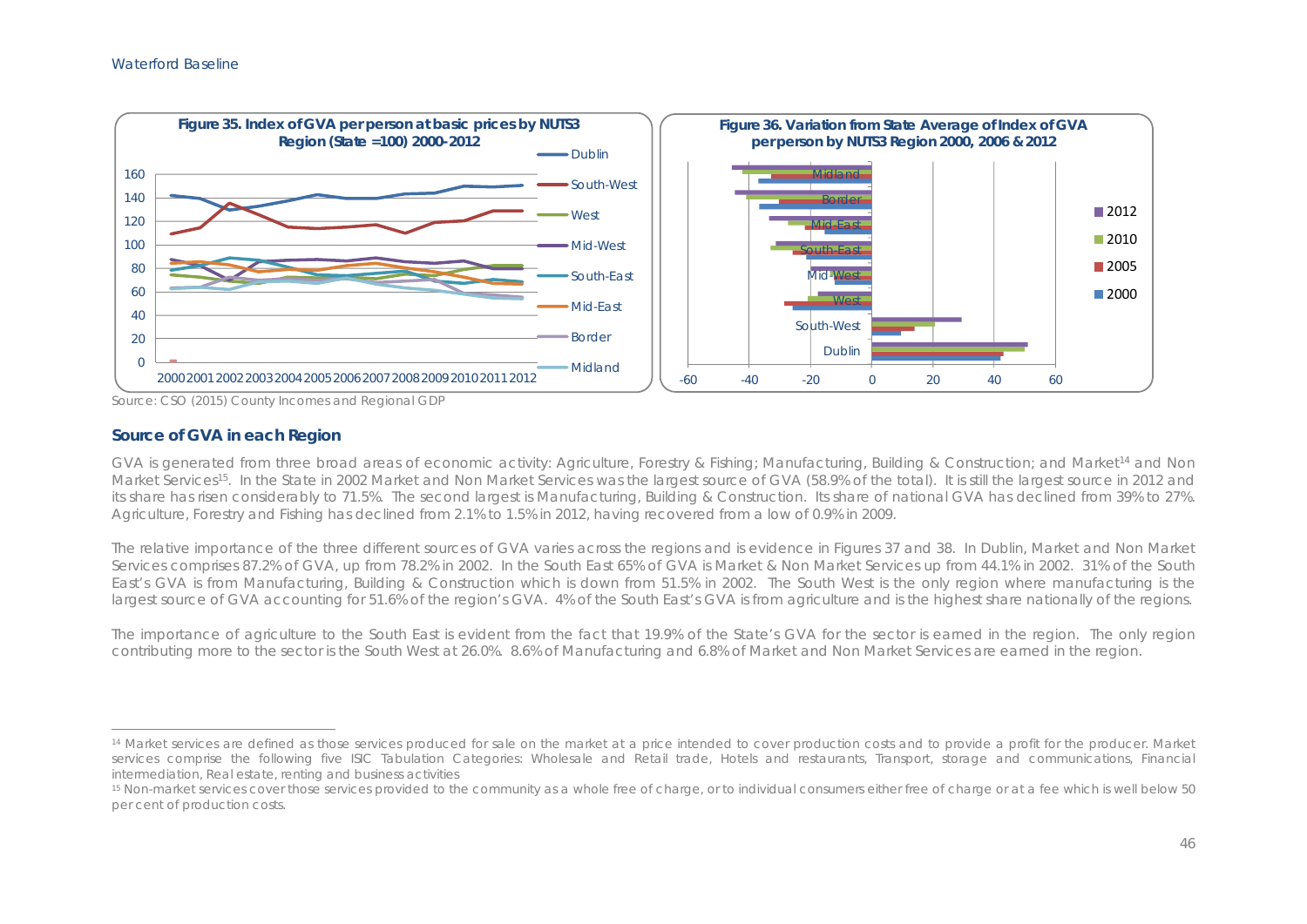

Source: CSO (2015) County Incomes and Regional GDP

## **Sectors**

#### **Retail**

The Retail Strategy<sup>16</sup> prepared for Waterford City sets out the supply and demand situation in Waterford City which is summarised in the Table below. The strength of retail is evident in the number of enterprises<sup>17</sup> in Waterford (1,044) and the number employed (4,475) in the sector.

| <b>Retail SWOT Analysis</b>                   |                                                         |
|-----------------------------------------------|---------------------------------------------------------|
| <b>Strengths</b>                              | <b>Opportunities</b>                                    |
| Lack of cohesion                              | Capacity for increase in shopping floor space           |
| Competing centres and new retail formats      | Development of Michael Street                           |
| Lack of major retail anchors and multiples    | Good accessibility and car parking                      |
| Difficulty identifying large sites for retail | Green route                                             |
| <b>High vacancy levels</b>                    | <b>Tourism</b>                                          |
| Poor presentation of buildings                | <b>Festivals culture</b>                                |
| <b>Accessibility</b>                          | Living City Initiative                                  |
|                                               | Establishment of City and Town Centre Management Groups |

<sup>16</sup> John Spain & Associates (2012) Waterford City Retail Strategy

<sup>&</sup>lt;sup>17</sup> CSO (2014) Business Demography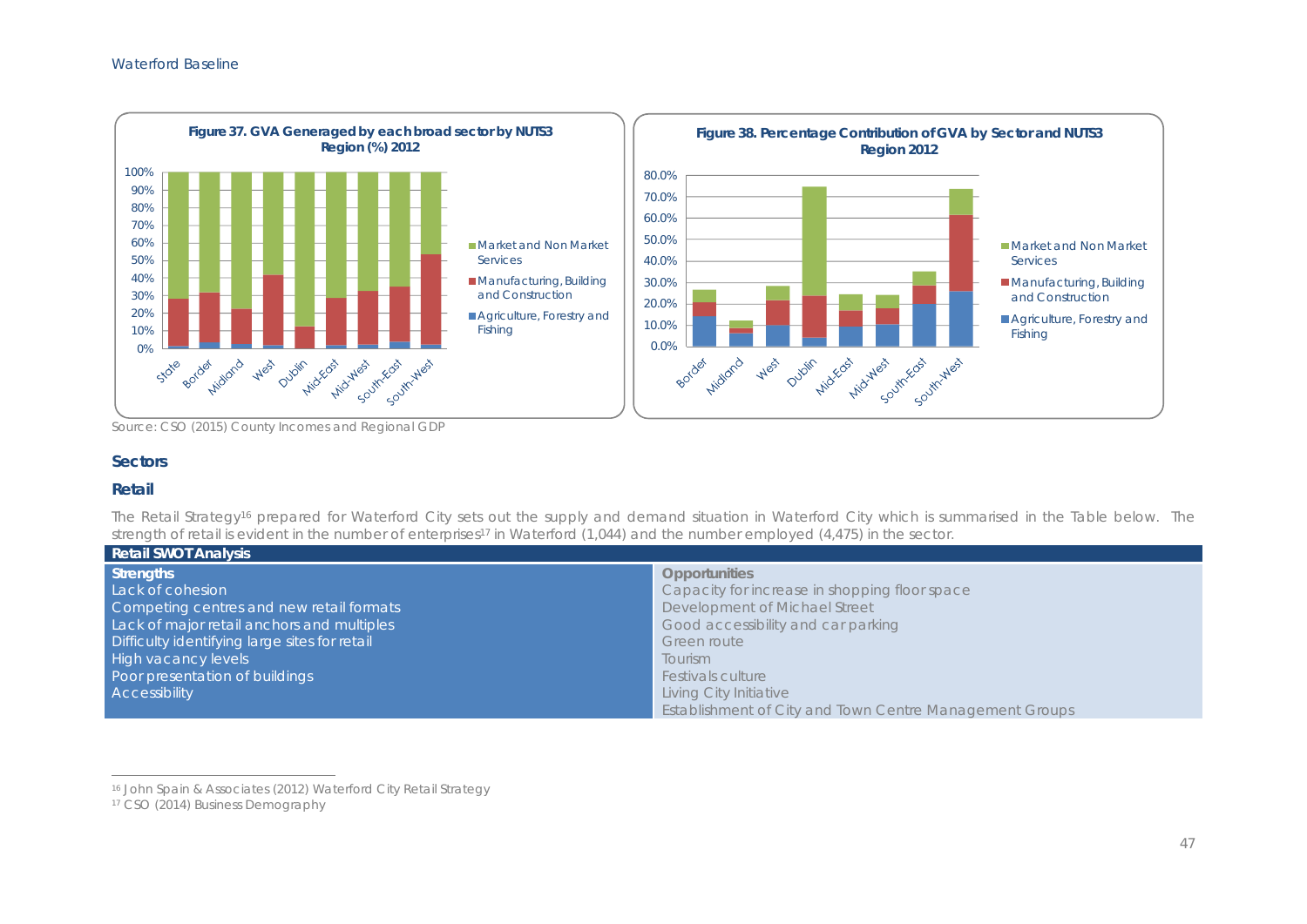| 34. Available per Capita Market Spend & Estimated Market Share |            |          |                   |                  |                         |  |  |  |  |  |
|----------------------------------------------------------------|------------|----------|-------------------|------------------|-------------------------|--|--|--|--|--|
|                                                                |            |          | Convenience Spend |                  | <b>Comparison Spend</b> |  |  |  |  |  |
| Zone                                                           | Population | Spend €m | Market Share %    | Spend $\epsilon$ | Market Share %          |  |  |  |  |  |
| Primary PI                                                     | 50,000     | €190m    | 95%               | €160m            | 92%                     |  |  |  |  |  |
| Primary PII 30 minute                                          | 40,000     | €152 $m$ | 58%               | €128m            | 90%                     |  |  |  |  |  |
| Secondary SI 45 minute                                         | 60,000     | €228m    | 8%                | €192m            | 52%                     |  |  |  |  |  |
| Secondary SII 60 minute                                        | 20,000     | €456m    | 0%                | €384             | 8%                      |  |  |  |  |  |
| Estimated Aggregate Retail Sales Value                         |            |          | €287m             |                  | €393m                   |  |  |  |  |  |

Source: John Spain & Associates 2012

#### **Tourism**

Tourism is a key economic sector and employer in Waterford and the South East Region. In 2013 tourism in Waterford generated €49m from overseas visitors with a further €154m being spent in the rest of the South East region. While the number of overseas visitors has increased slightly from 2010, revenue from overseas visitors has fluctuated and decreased by 10% between 2012 and 2013 and a similar decline was experienced across the region. The South East was the only region to experience a decline in both visitor numbers and revenue with all other regions experiencing an increase from 2012 figures (Table 36).

A recent report from IBEC/ ITIC (July 2015) shows the level of tourism dependency as a percentage of all enterprises in 2011. In the South East both Waterford and Tipperary have a range of 14.1%-16.0% of all enterprises in tourism with the other counties having slightly less.



Source: IBEC/ ITIC (2015) Tourism Opportunity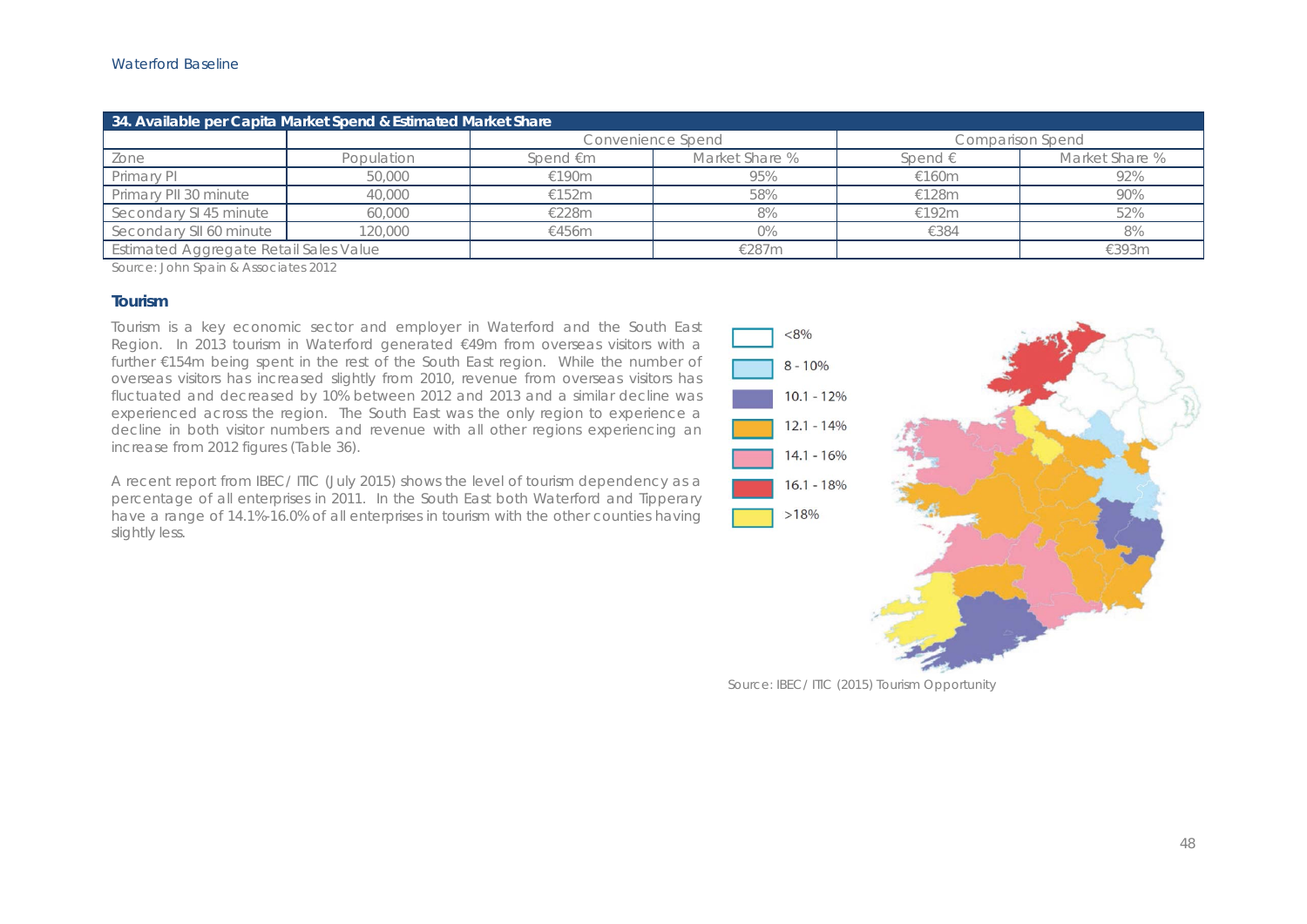| 35. Overseas Visitors & Associated Revenue for South East Counties 2009-2013 |      |    |     |              |     |               |                         |      |      |    |  |  |
|------------------------------------------------------------------------------|------|----|-----|--------------|-----|---------------|-------------------------|------|------|----|--|--|
|                                                                              | 2009 |    |     | 2010         |     | 2011          |                         | 2012 | 2013 |    |  |  |
| <b>Thousands</b>                                                             | No.  | €m | No. | €m           | No. | €m            | No.                     | €m   | No.  | €m |  |  |
| Carlow                                                                       | 60   | 31 | 59  | $\cap$<br>23 | 58  | 26            | 69                      | 3    | 68   | 30 |  |  |
| Kilkenny                                                                     | 207  | 46 | 206 | 30           | 214 | $\cap$ $\top$ | $\cap$ 11<br>$\angle$ 1 | 36   | 207  | 30 |  |  |
| Tipperary (South)                                                            | 100  | 57 | 104 | 35           | 114 | 38            | 124                     | 39   | 117  | 34 |  |  |
| Waterford                                                                    | 216  | 65 | 204 | $\leftarrow$ | 206 | 39            | 225                     | 55   | 225  | 49 |  |  |
| Wexford                                                                      | 167  | 47 | 179 | 45           | 180 | 39            | 229                     | 65   | 229  | 60 |  |  |

Source: Fáilte Ireland 2014

| 36. Overseas Visitors & Associated Revenue for Regions 2009-2013 |       |        |       |        |       |         |       |         |       |         |  |  |
|------------------------------------------------------------------|-------|--------|-------|--------|-------|---------|-------|---------|-------|---------|--|--|
|                                                                  |       | 2009   |       | 2010   |       | 2011    |       | 2012    | 2013  |         |  |  |
|                                                                  | No.   |        | No.   |        | No.   |         | No.   |         | No.   | €       |  |  |
| Dublin                                                           | 3,876 | ,368.0 | 3.413 | ,152.8 | 3,739 | 1.107.4 | 3,641 | , 267.1 | 3.998 | 1,401.4 |  |  |
| South East                                                       | 684   | 246.0  | 673   | 182.4  | 706   | 168.0   | 792   | 232.1   | 785   | 203.7   |  |  |
| South West                                                       | 1.514 | 686.8  | 1,448 | 560.1  | 1646  | 584.7   | 1.799 | 562.8   | .860  | 615.9   |  |  |
| Shannon                                                          | 799   | 275.8  | 761   | 247.6  | 841   | 251.5   | 867   | 221.4   | 931   | 250.7   |  |  |
| West                                                             | 1,147 | 410.7  | 1.135 | 383.2  | 1.155 | 415.7   | 1.164 | 339.0   | .203  | 381.2   |  |  |
| North West                                                       | 408   | 150.6  | 524   | 161.4  | 507   | 143.9   | 428   | 112.6   | 506   | 176.0   |  |  |
| East & Midlands                                                  | 782   | 281.6  | 745   | 311.3  | 749   | 248.4   | 688   | 220.6   | 772   | 286.9   |  |  |

Source: Fáilte Ireland 2014

In 2014, there were 7.4m trips taken by Irish residents within the Republic with an associated spend of €1.5bn. The South West is the most popular holiday destination for Irish residents accounting for 23% of all holiday trips. The West (19%) was the next most popular destination followed by the South East (16%).

In line with holiday trips, the South West region accounted for the highest percentage of holiday nights (25%) in 2014. Twenty one percent of holiday nights were spent in the West and the South East had an 18% share. One quarter of total domestic expenditure was spent in the South West, while the West and the South East contributed 21% and 17% respectively to total holiday spend.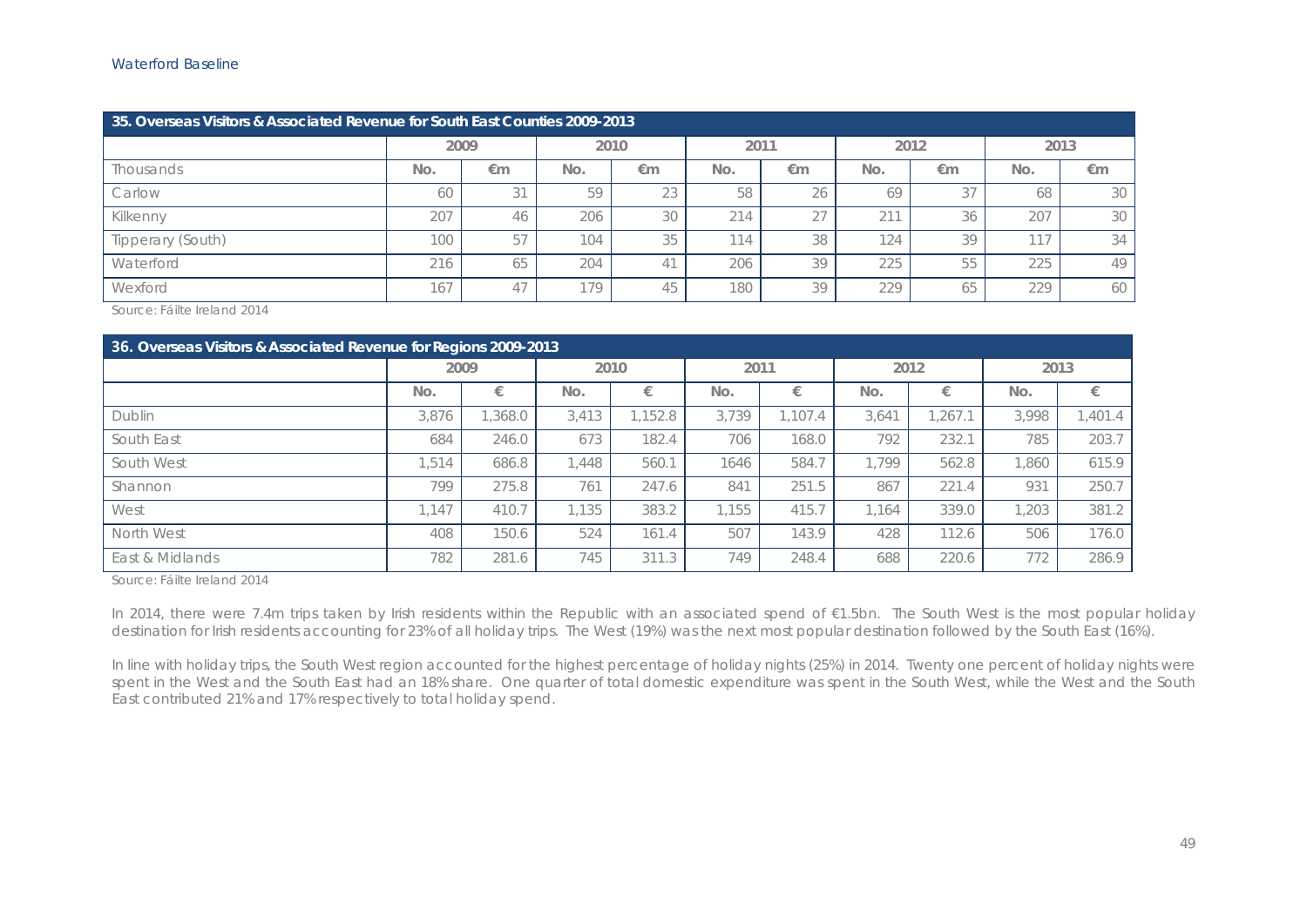| 37. Domestic Visitors & Holiday Nights for Regions 2010-2014 (%) |                |                                                  |          |                |               |                          |               |                |               |            |  |  |
|------------------------------------------------------------------|----------------|--------------------------------------------------|----------|----------------|---------------|--------------------------|---------------|----------------|---------------|------------|--|--|
|                                                                  |                | 2010                                             |          | 2011           |               | 2012                     |               | 2013           | 2014          |            |  |  |
|                                                                  | <b>Visitor</b> | <b>Nights</b><br><b>Visitor</b><br><b>Nights</b> |          | <b>Visitor</b> | <b>Nights</b> | <b>Visitor</b>           | <b>Nights</b> | <b>Visitor</b> | <b>Nights</b> |            |  |  |
| Dublin                                                           | 10             |                                                  | I Z.     |                | 15            | 12                       | 14            | 19             | 14            | 10         |  |  |
| South East                                                       | 19             | 18                                               | 21<br>∠∣ | 20             | 18            | 18                       | 16            |                | 16            | 18         |  |  |
| South West                                                       | 26             | 32                                               | 24       | 29             | 22            | $\cap$ $\top$            | 23            | 27<br>$\angle$ | 23            | 25         |  |  |
| Shannon                                                          |                | 8                                                | Ω        | 10             | 10            | 10                       | 8             | 10             | $\circ$       | $\bigcirc$ |  |  |
| West                                                             | 18             | 19                                               | 18       | 16             | 16            | $\overline{ }$           | 18            | 19             | 19            | 21         |  |  |
| North West                                                       | $\Omega$       | 10                                               | 8        | 8              | 8             | $\overline{\phantom{a}}$ |               | 10             | 8             | $\bigcirc$ |  |  |
| East & Midlands                                                  | 8              | <sub>b</sub>                                     | 11       | 8              | 12            | 8                        | 12            |                | 11            | $\bigcirc$ |  |  |

Source: Fáilte Ireland 2015

| 38. No of Trips (000s) and Total Domestic Expenditure (€m) by main county visited 2010-2013 |           |         |           |         |           |         |           |         |  |  |  |
|---------------------------------------------------------------------------------------------|-----------|---------|-----------|---------|-----------|---------|-----------|---------|--|--|--|
|                                                                                             | 2010      |         | 2011      |         |           | 2012    | 2013      |         |  |  |  |
|                                                                                             | <b>No</b> | €       | <b>No</b> | €       | <b>No</b> | €       | <b>No</b> | €       |  |  |  |
| Waterford                                                                                   | 301       | 67      | 335       | 72      | 254       | 61      | 242       | 49      |  |  |  |
| Carlow & Kildare                                                                            | 174       | 26      | 210       | 29      | 196       | 29      | 198       | 24      |  |  |  |
| Tipperary                                                                                   | 137       | 19      | 144       | 22      | 152       | 24      | 155       | 21      |  |  |  |
| Kilkenny                                                                                    | 191       | 28      | 149       | 22      | 159       | 29      | 204       | 29      |  |  |  |
| Wexford                                                                                     | 580       | 127     | 547       | 129     | 481       | 95      | 455       | 107     |  |  |  |
|                                                                                             |           |         |           |         |           |         |           |         |  |  |  |
| Galway                                                                                      | 737       | 152     | 686       | 134     | 561       | 138     | 739       | 148     |  |  |  |
| Limerick                                                                                    | 192       | 48      | 172       | 26      | 169       | 24      | 208       | 31      |  |  |  |
| Cork                                                                                        | 855       | 208     | 837       | 184     | 793       | 162     | 740       | 138     |  |  |  |
| Dublin                                                                                      | 1,116     | 187     | 1.279     | 194     | 1,392     | 217     | 1,344     | 195     |  |  |  |
| State                                                                                       | 7,300     | 1,560.5 | 7,169     | 1,415.9 | 7,031     | 1,345.4 | 7,111     | 1,373.2 |  |  |  |

Source: Fáilte Ireland 2015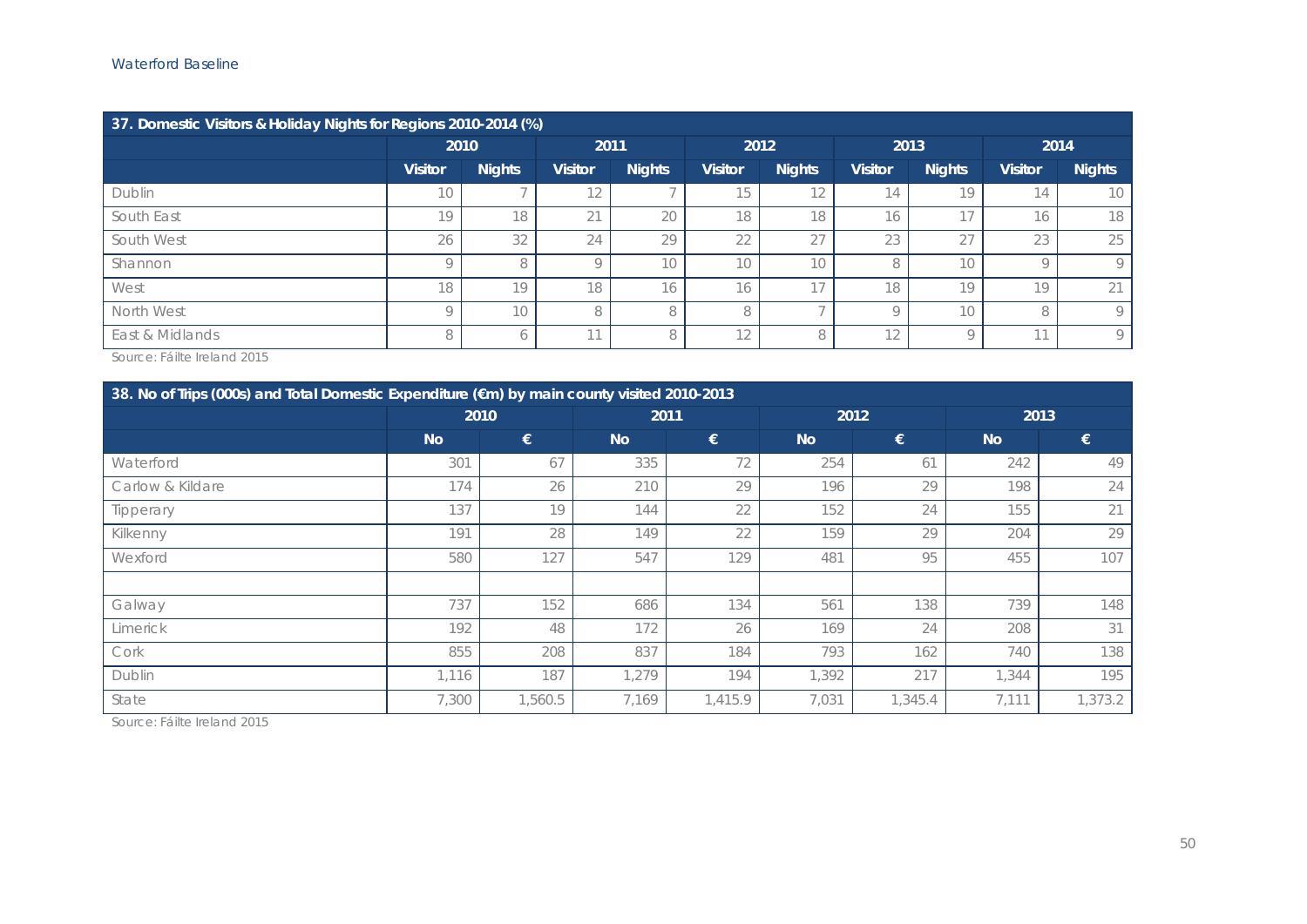| 39. South East Region Fee Paying Visitor Attractions Visitor Numbers 2009-2013 |         |         |         |         |         |         |
|--------------------------------------------------------------------------------|---------|---------|---------|---------|---------|---------|
|                                                                                | 2009    | 2010    | 2011    | 2012    | 2013    | 2014    |
| Waterford                                                                      |         |         |         |         |         |         |
| House of Waterford Crystal                                                     | 114,987 | 85,000  | 148,000 | 163,000 | 180,000 | 180,000 |
| Medieval Museum                                                                |         |         |         | 40,000  | 34,028  |         |
| <b>Bishops Palace</b>                                                          |         |         |         | 40,000  | 21,853  | 70,000  |
| Reginald's Tower                                                               | 12,305  | 13,065  | 29,368  | 29,184  | 26,468  |         |
| Dungarvan Castle                                                               | 6,622   | 9,730   | 9,983   | 11,015  | 10,805  |         |
|                                                                                | 133,914 | 107,795 | 187,351 | 283,199 | 273,154 |         |
| <b>Kilkenny</b>                                                                |         |         |         |         |         |         |
| Kilkenny Castle                                                                | 174,164 | 192,777 | 206,277 | 238,244 | 241,032 | 259,250 |
| Nicholas Mosse Pottery                                                         | 100,000 | 95,000  | 92,000  | 105,000 | 115,000 | 120,000 |
| Castlecomer Discovery Park                                                     | 20,357  | 31,500  | 42,400  | 62,500  | 69,700  |         |
| <b>Dunmore Caves</b>                                                           | 28,173  | 25,939  | 30,024  | 34,258  | 36,271  |         |
| Woodstock Estate & Arboretum                                                   | 37,000  | 39,000  | 37,500  | 36,750  | 35,800  |         |
| Reptile Village Conservation Zoo                                               | 12,000  | 14,000  | 16,000  | 18,000  | 25,000  |         |
| Jerpoint Abbey                                                                 | 23,885  | 20,555  | 21,534  | 20,032  | 22,097  |         |
| Rothe House & Gardens                                                          | 14,176  | 13,762  | 14,125  | 13,665  | 12,285  |         |
| St Mary's Church                                                               | 2,592   | 2,544   | 2,987   | 3,165   | 2,034   |         |
|                                                                                | 412,347 | 435,077 | 462,847 | 531,614 | 559,219 |         |
| Carlow                                                                         |         |         |         |         |         |         |
| <b>Altamount Gardens</b>                                                       | 56,878  | 62,455  | 47,514  | 44,862  | 53,541  |         |
| Visual Centre for Contemporary Art                                             | 15,000  |         |         | 10,342  | 22,499  |         |
| <b>Carlow County Museum</b>                                                    |         |         |         | 12,000  | 16,000  |         |
| Huntington Castle & Gardens                                                    | 1,000   | 1,000   | 2,000   | 3,000   | 5,000   |         |
|                                                                                | 72,878  | 63,455  | 49,514  | 70,204  | 97,040  |         |
|                                                                                |         |         |         |         |         |         |
| <b>Tipperary</b>                                                               |         |         |         |         |         |         |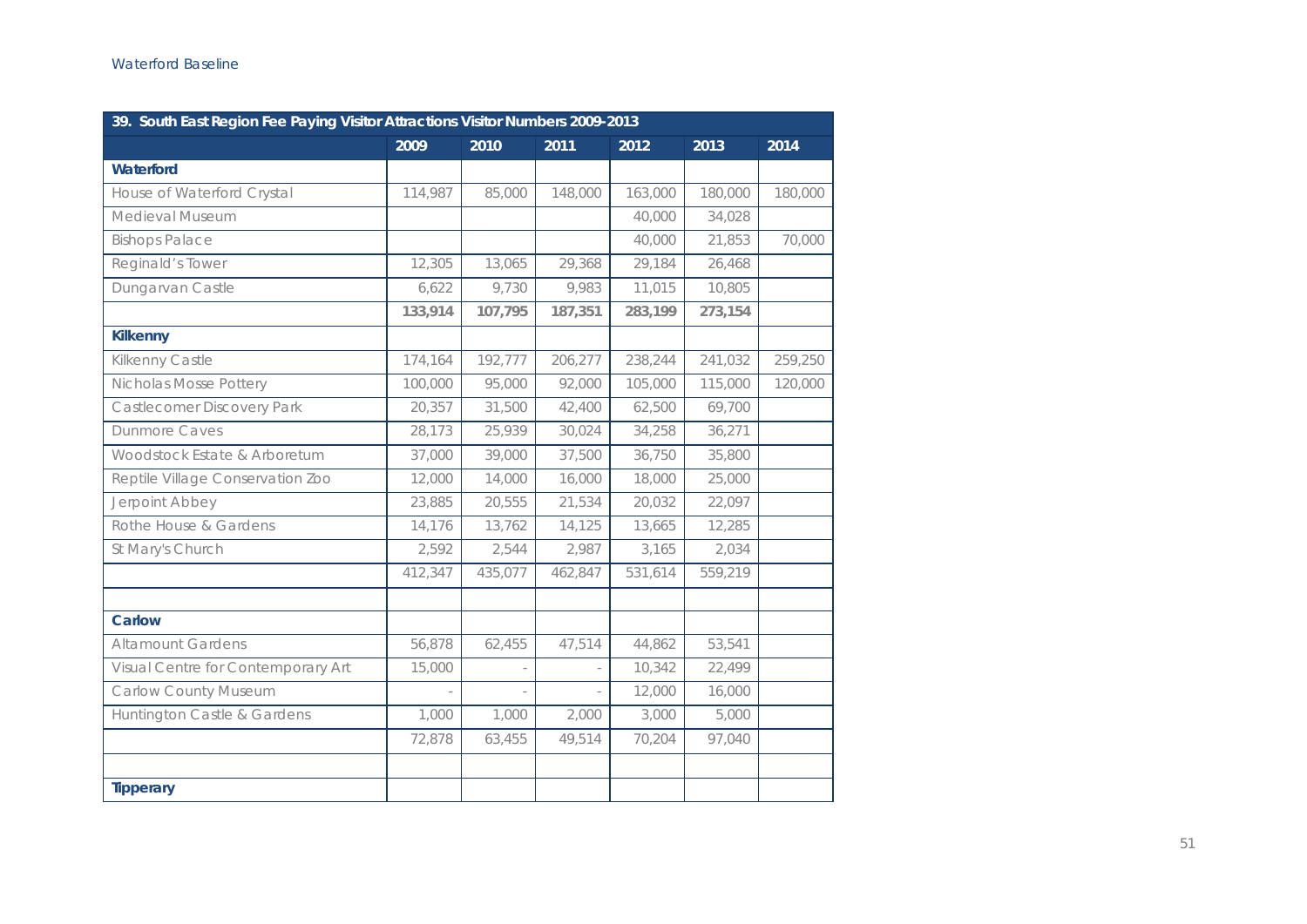| 39. South East Region Fee Paying Visitor Attractions Visitor Numbers 2009-2013 |         |                          |         |         |         |         |
|--------------------------------------------------------------------------------|---------|--------------------------|---------|---------|---------|---------|
|                                                                                | 2009    | 2010                     | 2011    | 2012    | 2013    | 2014    |
| Rock of Cashel                                                                 | 221,481 | 204,276                  | 233,038 | 240,406 | 255,338 | 372,503 |
| Holy Cross Abbey                                                               |         |                          |         |         |         | 200,000 |
| Cahir Castle                                                                   | 54,976  | 52,037                   | 59,822  | 62,818  | 67,713  |         |
| Brú Ború                                                                       | 58,000  | 56,000                   | 56,000  | 50,000  | 50,000  |         |
| <b>Swiss Cottage</b>                                                           | 19,089  | 22,319                   | 20,939  | 21,521  | 22,558  |         |
| Cashel Heritage Centre                                                         | 35,750  | 27,500                   | 25,000  | 20,000  | 20,000  |         |
| Mitchelstown Cave                                                              | 10,000  | 10,800                   | 10,000  | 98,000  | 10,900  |         |
| Ormonde Castle                                                                 | 8,218   | 8,108                    | 9,539   | 9,240   | 9,922   |         |
| Mainguard                                                                      | 9,409   | 6,979                    | 6,198   | 7,273   | 5,954   |         |
|                                                                                | 416,923 | 388,019                  | 420,536 | 509,258 | 442,385 |         |
|                                                                                |         |                          |         |         |         |         |
| Wexford                                                                        |         |                          |         |         |         |         |
| JF Kennedy Arboretum                                                           | 68,911  | 105,651                  | 86,007  | 95,215  | 95,356  | 92,236  |
| Wells House & Gardens                                                          |         |                          |         |         | 54,858  |         |
| Johnstone Castle & Gardens                                                     |         |                          |         | 47,513  | 51,053  |         |
| Irish Agricultural Museum                                                      | 35,000  | 34,000                   |         | 47,513  | 51,035  |         |
| Loftus Hall                                                                    | ÷.      | $\overline{\phantom{a}}$ | ÷       |         | 40,000  |         |
| Duncannon Fort                                                                 | 35,000  | 35,000                   | 28,000  | 33,000  | 33,000  |         |
| Wexford Wildfowl Reserve                                                       | 28,894  | 23,097                   | 24,582  | 21,413  | 21,037  |         |
| National 1798 Visitor Rebellion Centre                                         |         | 12,000                   | 15,460  | 15,872  | 16,648  |         |
| <b>Enniscorthy Castle</b>                                                      |         |                          |         | 5,248   | 15,034  |         |
| Dunbrody Abbey & Visitor Centre                                                | 17,000  | 15,000                   | 15,000  | 14,000  | 15,000  |         |
| <b>Tintern Abbey</b>                                                           | 6,047   | 6,093                    | 7,169   | 9,814   | 13,206  |         |
| <b>Ferns Castle</b>                                                            | 4,509   | 5,061                    | 5,314   | 8,692   | 5,716   |         |
| Ros Tapestry                                                                   | 5,300   | ÷,                       |         | 2,845   | 2,400   |         |
| <b>Ballyhack Castle</b>                                                        | 1,966   | 2,339                    | 2,464   | 3,007   | 1,782   |         |
| Newtown Barry House                                                            |         |                          |         | 1,000   | 1,500   |         |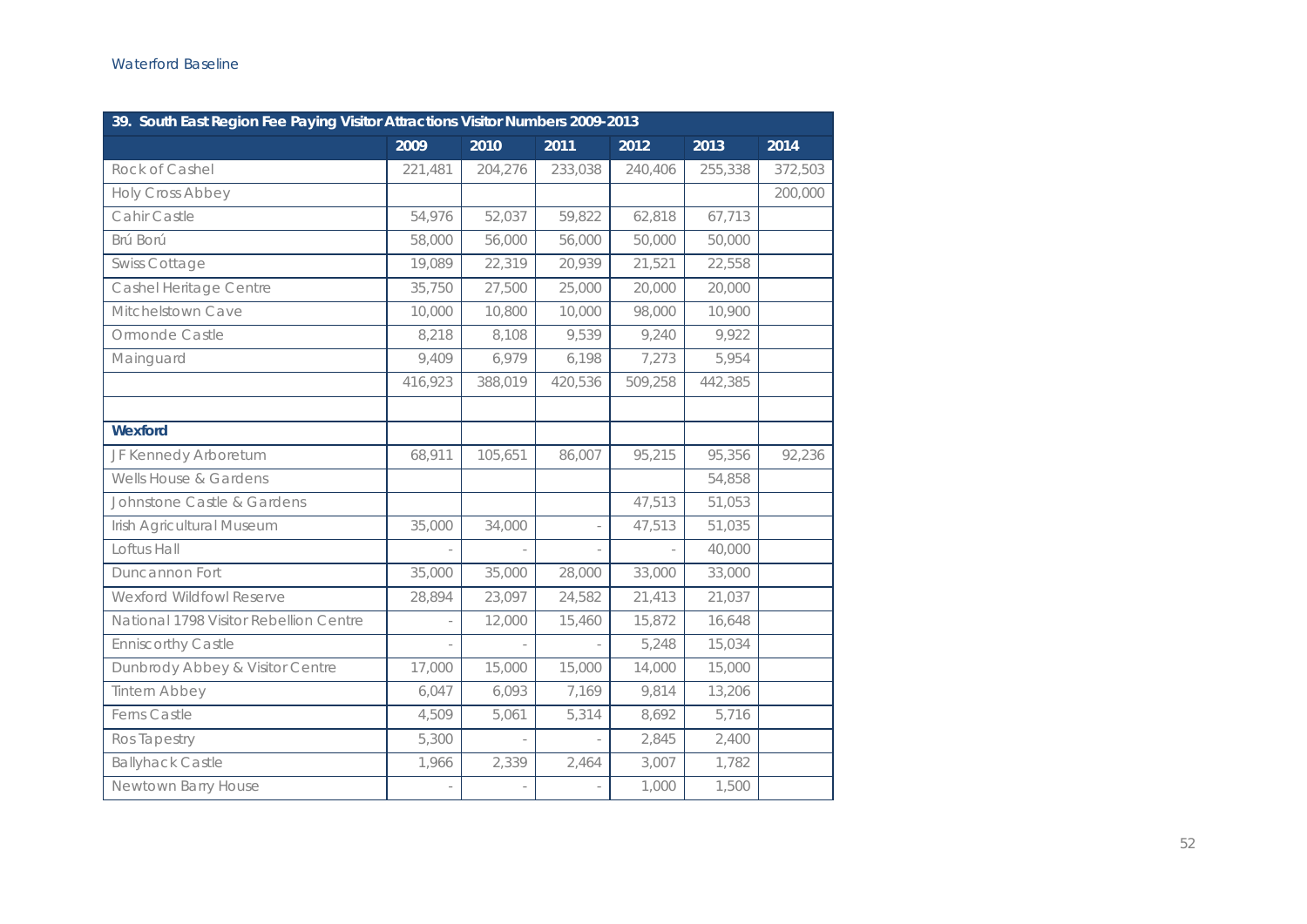#### Waterford Baseline

| 39. South East Region Fee Paying Visitor Attractions Visitor Numbers 2009-2013 |      |      |      |      |      |      |  |  |  |  |
|--------------------------------------------------------------------------------|------|------|------|------|------|------|--|--|--|--|
|                                                                                | 2009 | 2010 | 2011 | 2012 | 2013 | 2014 |  |  |  |  |
| 202,627   238,241   183,996   305,132   417,625                                |      |      |      |      |      |      |  |  |  |  |

Source: Fáilte Ireland 2015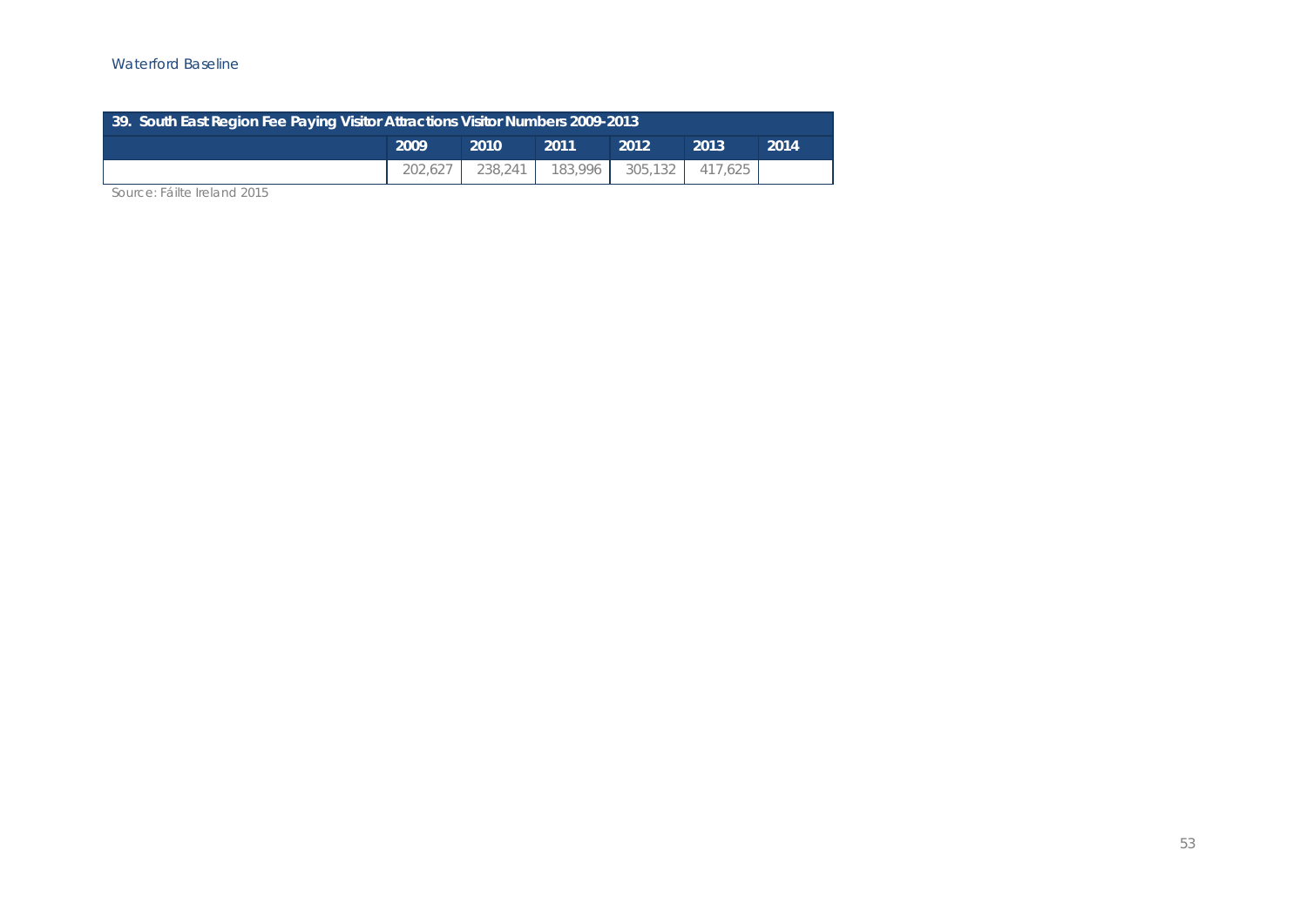## **Agri Food**

Farming and farm related industries are of major importance to the economy of Waterford and there is a strong tradition of progressive farming. The average farm size of 44.7ha is the largest of any region in the country and a total of 125,900hecatares farmed<sup>18</sup>. The standard output per farm as measured by the CSO is almost double the national average. The region has an ideal climate and soil type for growing grass and grazing enterprises predominate. Dairying is the dominant enterprise in the region from an economic point of view although only one third of farms have a dairy enterprise. There is a cattle farming enterprise on almost all farms in the region. Ten per cent of the agricultural area used is devoted to crops. There are also major food processing plants in the region such as Glanbia, Dawn Meats, ABP Foods, and Flahavans.

Based on Census 2011 agriculture in Waterford employs 3,585 farmers and an additional 667 workers. Agriculture supports jobs in the rural economy both directly in food and drink processing and in the wider agri industry. According to the IFA<sup>19</sup> there are 2,032 food and drink processing jobs supported by the agricultural output of Waterford and across the South East region there are 8,042 jobs in this sector.

The number of farms less than 10 hectares has reduced by 40% to represent only 14% of the total number of farms in 2010, compared to 20% in 1991. The number of farms greater than 50 hectares has increased from 26.2% in 1991 to 34.1% in 2010 and now represents 11% of all farms.

The age profile of farm holders is also ageing with almost half of farm holders aged 55 years or over. The number of farm holders under 35 has decreased significantly from 493 in 1991 to 207 in 2010.

| 40. Number of farms classified by farm size (AAU <sup>20</sup> ) |       |       |       |  |  |  |  |  |  |  |
|------------------------------------------------------------------|-------|-------|-------|--|--|--|--|--|--|--|
| Farm size (Hectares)                                             | 1991  | 2000  | 2010  |  |  |  |  |  |  |  |
| Farms less than 10                                               | 640   | 434   | 387   |  |  |  |  |  |  |  |
| Farms between 10 and less than 20                                | 546   | 411   | 412   |  |  |  |  |  |  |  |
| Farms between 20 and less than 30                                | 491   | 395   | 391   |  |  |  |  |  |  |  |
| Farms between 30 less than 50                                    | 727   | 617   | 622   |  |  |  |  |  |  |  |
| Farms between 50 less than 100                                   | 652   | 710   | 732   |  |  |  |  |  |  |  |
| Farms greater than 100                                           | 200   | 219   | 217   |  |  |  |  |  |  |  |
| <b>Total Farms</b>                                               | 3,256 | 2.786 | 2.761 |  |  |  |  |  |  |  |

Source: CSO Census of Agricultural 2010

<sup>18</sup> Teagasc 2014

<sup>19</sup> http://www.ifa.ie/wp-content/uploads/2014/08/Waterford-Info-Sheet-2014.pdf

<sup>&</sup>lt;sup>20</sup> The Agricultural Area Utilised is the combined area under crops, silage, hay, pasture and rough grazing land in use (including fallow land). Areas under roads, tracks, water, bog, marsh, rocks, unused rough grazing land, buildings etc. are excluded.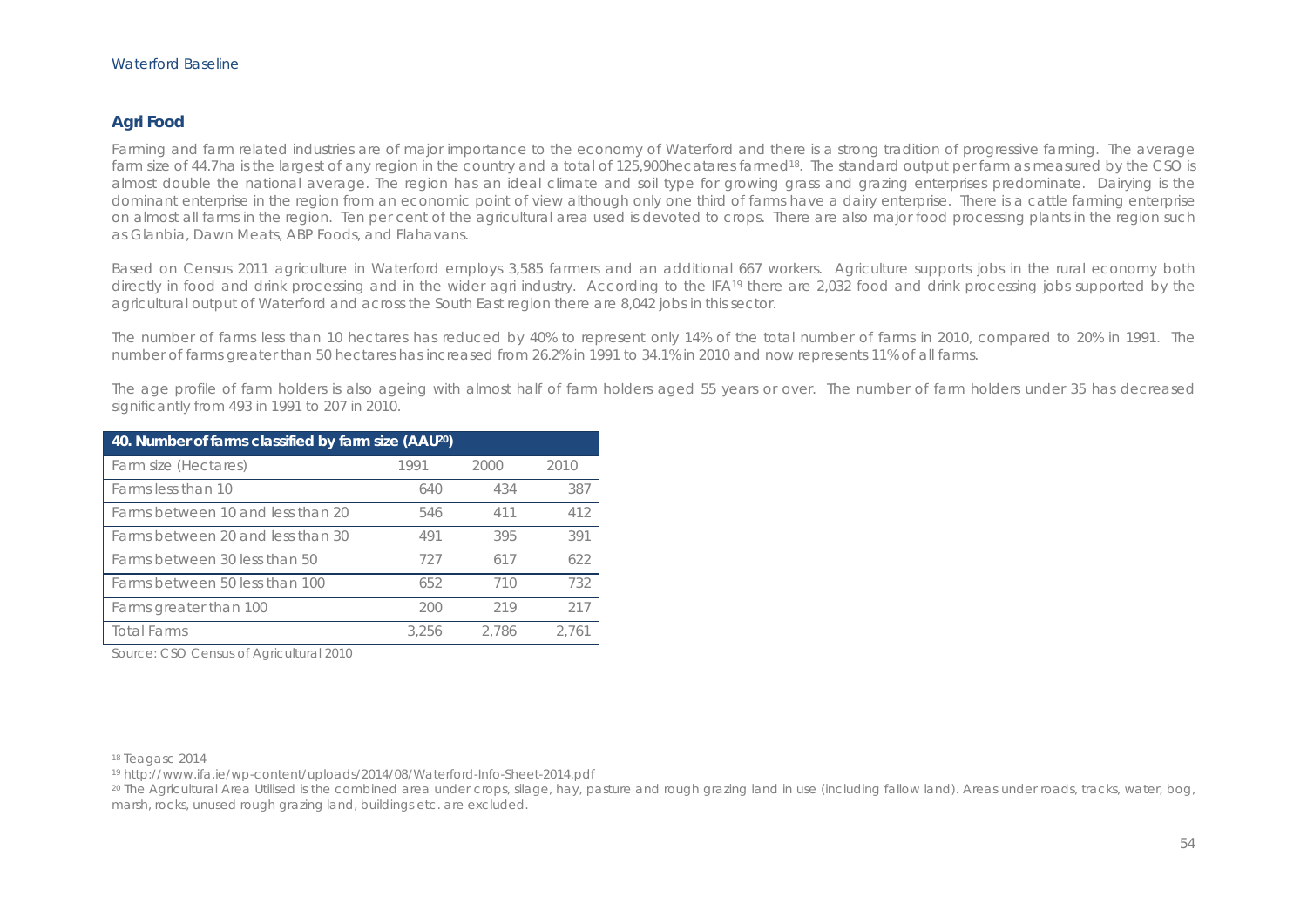| SWOT Analysis of Farming in County Waterford                                                                                                                                                                                               |                                                                                                                                                                                                                                                                |
|--------------------------------------------------------------------------------------------------------------------------------------------------------------------------------------------------------------------------------------------|----------------------------------------------------------------------------------------------------------------------------------------------------------------------------------------------------------------------------------------------------------------|
| Strengths<br>Strong development culture and commercial focus among farmers in the<br>region<br>Strong dairy farming base in the region<br>The region has an excellent grass growing climate                                                | <b>Opportunities</b><br>Opportunities for expansion in dairying<br>Opportunities for new entrants in dairying<br>New Glanbia plant in the region<br>Food Harvest 2020 provides a clear road map<br>Agriculture now recognised as very important to the economy |
| Weaknesses<br>1,200 farmers have a beef enterprise which has historically given a poor return<br>Technical performance levels among beef farmers is generally low<br>55% of farms in the region are fragmented into 3 land parcels or more | <b>Threats</b><br>Poor returns to beef producers could result in a reduction in farmer number<br>Milk price collapse lasting longer than one year would create serious financial<br>difficulties                                                               |

Source: Teagasc 2014

#### **Life Sciences**

Ireland has an international reputation as a location of choice for the pharmachem and biopharma industries. Waterford is recognised by IDA Ireland as a pharma 'hot spot' and provides a base for a number of international pharmaceutical companies including TEVA, Genzyme and GlaxoSmithKline. Growth in this sector is also supported by a number of indigenous companies including EirGen Pharma, Eurofins Lancaster Laboratories and Pinewood Healthcare. In the medical technologies sector some of the key firms include Bausch+Lomb who employ 1,100 people, Nypro with 200 employees, and West Pharma who are investing €150m in a new facility which will employ between 150 and 300. Within the South East there is a further concentration of medical device, pharmaceutical and biotechnology firms employing a further 5,000.

The life sciences sector is supported by a number of Research Centres of Excellence including the Pharmaceutical & Molecular Biotechnology Centre (PMBRC) and the South Eastern Applied Materials Research Centre (SEAM) which are both based in WIT.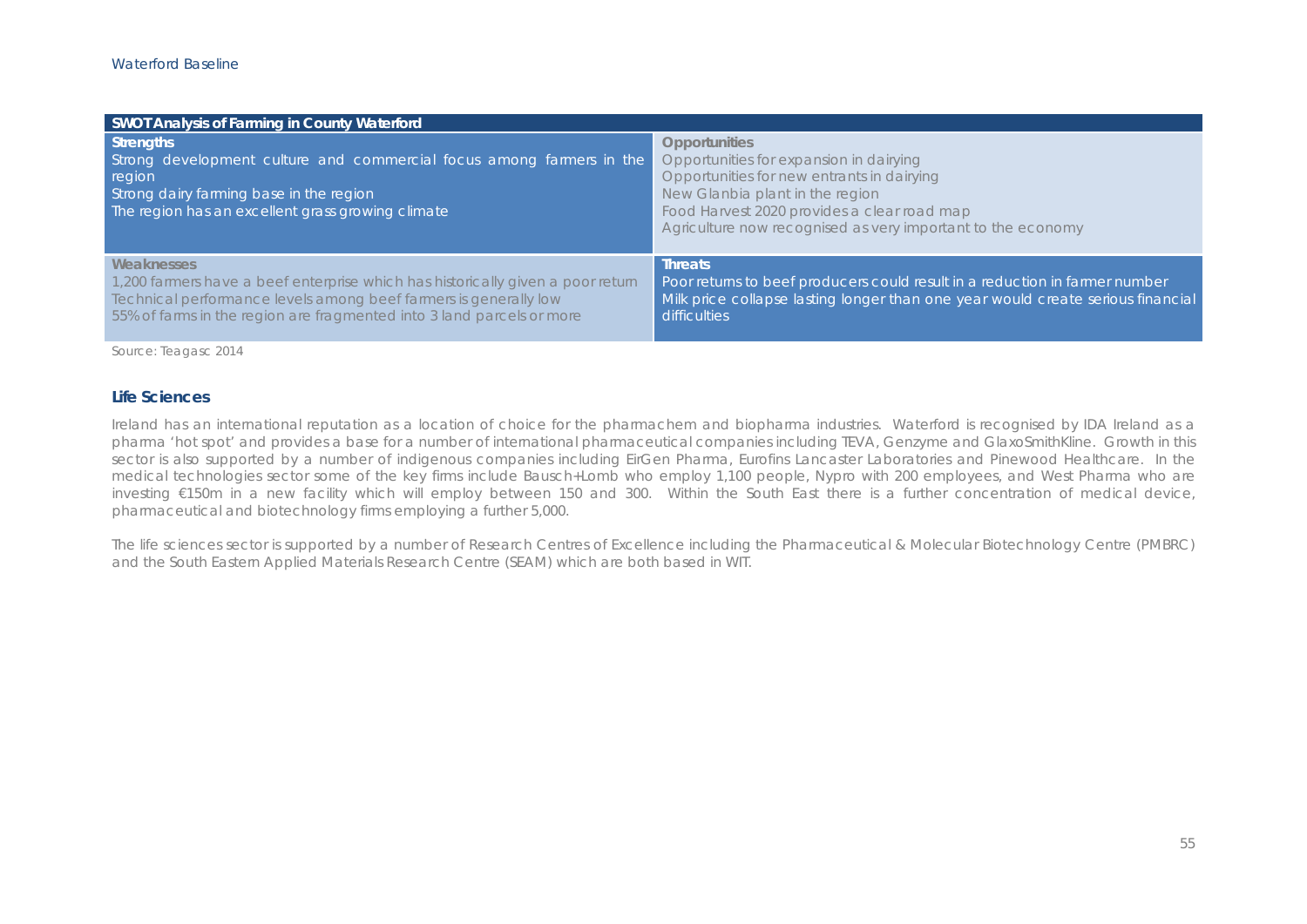#### **Transport Infrastructure**

Waterford is highly accessible and is a major transportation hub with a national port and regional airport. Waterford is also situated on a number of critical and linking corridors which provide access to the country's other ports, airports and cities.

#### **Port of Waterford**

Nationally in 2014, port volume increased by more than 2% but have yet to return to the levels recorded prior to the economic downturn of 2007 with trading continuing to be affected by international economic influences. With the abolition of milk quotas, agricultural output is expected to generate spin-off opportunities for regional ports, including Waterford, to capitalise on increased agricultural output.

The Port of Waterford is a commercial semi-state company which plays an important role as an enabler of economic growth. POW is the most modern port in Ireland and the nearest port to mainland Europe with two thirds of the domestic Irish market within a 160km radius. The port's strategic location 10miles from open sea ensures the shortest sailing times between Waterford and the UK/Continent. The port is also Ireland's only port with a rail link running through the site offering a quayside railhead and giving access to the national rail network.

The port operates 24 hours a day serving blue chip clients such as Coca-Cola, Fyffes, DFDS Logistics, Samskip and Glanbia.



Waterford's share of national tonnage has decreased over the period 2004-2014 from 4.9% to 2.9% which is reflected in the decrease in total tonnage handled by the port from 2,342tonnes to 1,373tonnes (-41.4%).

The Port of Waterford also facilitates cruise liners with an average of 20 cruise liners bringing with them just over 10,000 visitors to Waterford annually.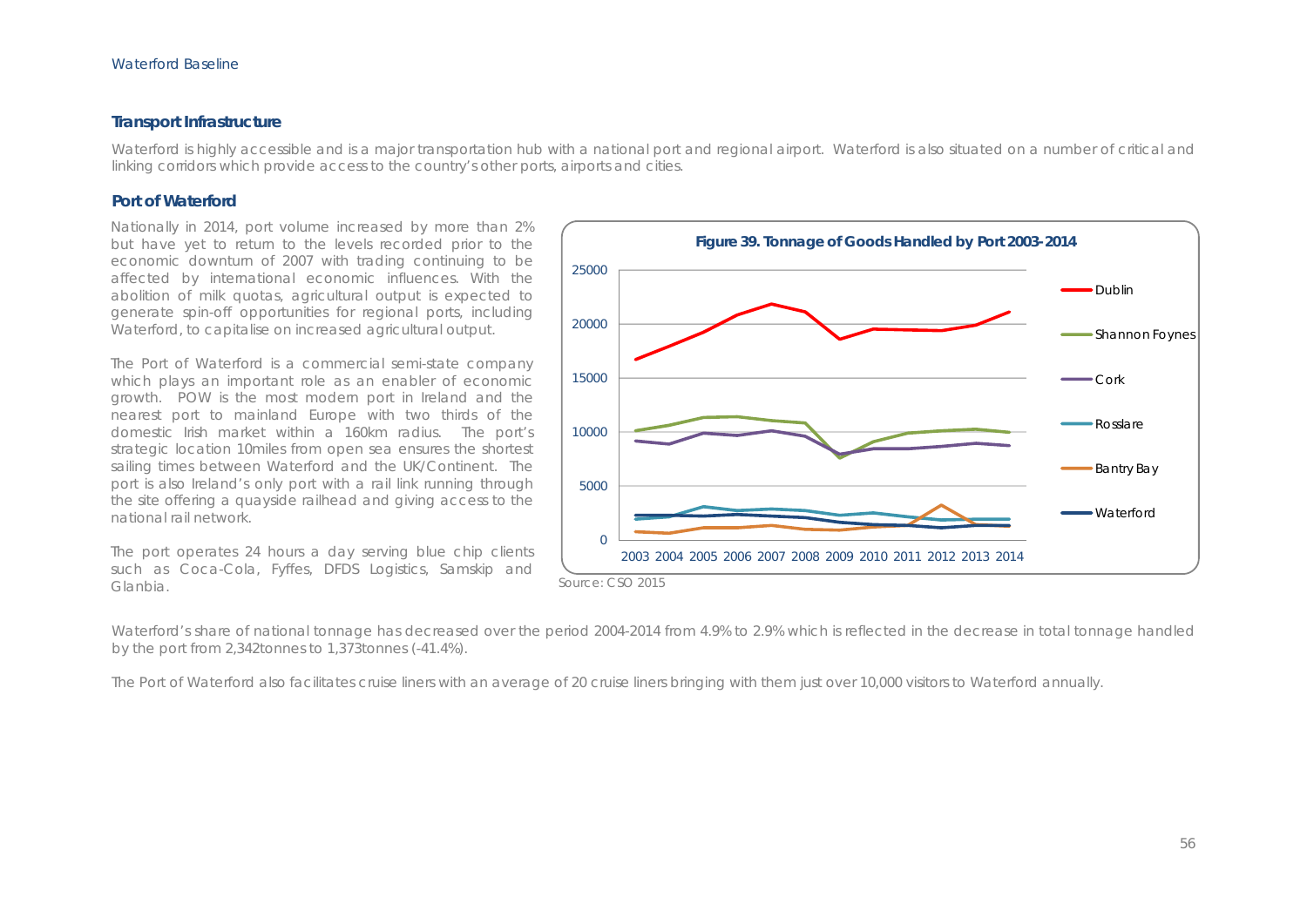| 41. Cruise Ships and Passenger Visits to Irish Ports by Port 2006-2012 |          |            |              |            |                |            |          |            |               |               |          |            |          |            |  |
|------------------------------------------------------------------------|----------|------------|--------------|------------|----------------|------------|----------|------------|---------------|---------------|----------|------------|----------|------------|--|
|                                                                        |          | 2006       |              | 2007       |                | 2008       |          | 2009       | 2010          |               |          | 2011       |          | 2012       |  |
|                                                                        | Ships    | Passengers | <b>Ships</b> | Passengers | Ships          | Passengers | Ships    | Passengers | Ships         | Passengers    | Ships    | Passengers | Ships    | Passengers |  |
| <b>Bantry Bay</b>                                                      | 5        | 1,862      |              | 444        |                | 3,938      | 5        | 2,522      | 9             | 2,653         | 3        | 967        |          | 1,492      |  |
| Castletownbere                                                         | $\cdots$ |            | $\cdots$     |            | $\sim$         |            | $\cdots$ |            | $\cdots$      |               | $\cdots$ |            |          | 42         |  |
| Dublin                                                                 | 75       | 60,000     | 40           | 40,996     | 83             | 74,206     | 76       | 71,837     | 85            | 91,742        | 85       | 93,336     | 87       | 86,771     |  |
| Shannon Foynes                                                         | 3        | 1,535      | 63           | 55,000     |                | 315        | 3        | 1,166      | 4             | 1,045         | 4        | 1,403      | 4        | 2,640      |  |
| Galway                                                                 | 2        | 436        |              | 460        | 2              | 270        | 2        | 650        | $\sim$ $\sim$ | $\sim$ $\sim$ | 3        | 737        | 6        | 2,023      |  |
| Killybegs                                                              | 3        | 1,516      |              | 2,567      | 8              | 2,741      | 14       | 5,438      | b             | 2,028         | 6        | 1,278      | 12       | 4,360      |  |
| Cork                                                                   | 38       | 32,826     | 2            | 800        | 51             | 59,716     | 54       | 71,557     | 51            | 70,409        | 53       | 70,431     | 57       | 59,898     |  |
| <b>Tralee Fenit</b>                                                    | $\cdots$ | $\cdots$   | $\cdots$     | $\cdots$   | $\overline{2}$ | 30         | $\sim$   | $\cdots$   | $\cdots$      | $\cdots$      | $\cdots$ | $\cdots$   | $\cdots$ | $\sim$     |  |
| Waterford                                                              | 11       | 7,573      | 16           | 5,458      | 10             | 4,629      | 10       | 6,296      | 19            | 8,885         | 12       | 3,850      | 16       | 5,571      |  |
|                                                                        |          |            |              |            |                |            |          |            |               |               |          |            |          |            |  |
| All Irish ports                                                        | 137      | 105,748    | 130          | 105,725    | 164            | 145,845    | 164      | 159,466    | 173           | 176,762       | 166      | 172,002    | 190      | 162,797    |  |
| Source: CSO 2015                                                       |          |            |              |            |                |            |          |            |               |               |          |            |          |            |  |

## **Waterford Airport**

Waterford Airport is a key element of the transport infrastructure in the region. Excellent road infrastructure provides access to and from the South East with the second bridge crossing reducing travel time to the airport. Waterford Airport currently serves Birmingham and London.

Waterford Airport has plans for a capital development programme to widen the airport's runway to facilitate the handling of a wider variety of aircraft and to provide a wider range of routes and services.

Passenger numbers for Waterford Airport have been declining from a high of 144,000 in 2008 to a low of 28,168 in 2013. Figures for 2014 were up 17.8% on 2013 (Table 42).